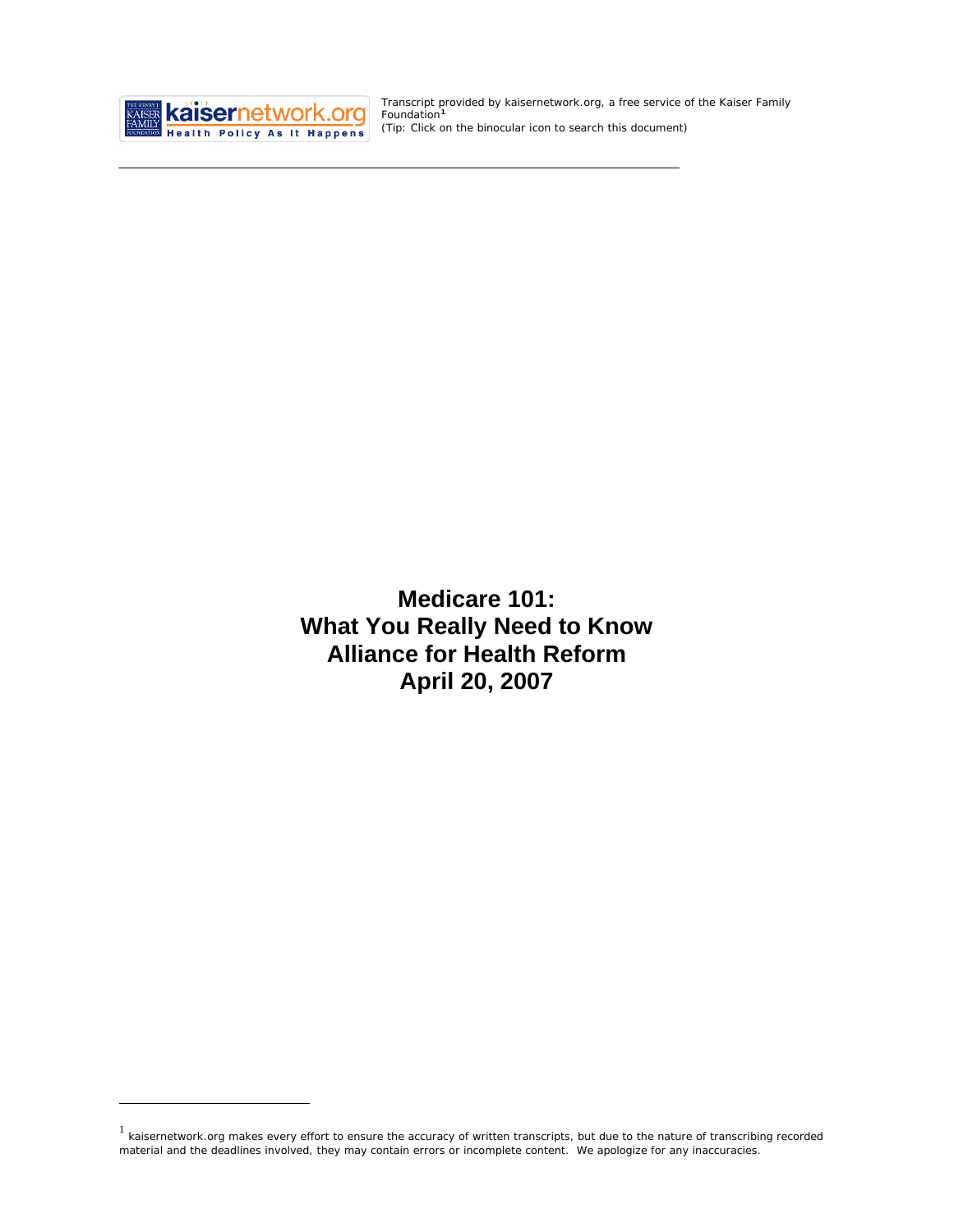[START RECORDING]

**ED HOWARD,J.D.:** Good afternoon. My name is Ed Howard, I'm with the Alliance for Health Reform and on behalf of our chairman Jay Rockefeller, our co-chairman, Susan Collins and the rest of our board, I want to welcome you to this program on the basics of Medicare. Before we get started, this is a live webcast and so I'm able to say, at least for those of you in the room, and tuned in now that we want to recognize that there are a lot of things going on outside of the scope of Medicare, including a set of events in Blacksburg, Virginia that are being recognized with a statewide day of mourning in the Commonwealth of Virginia. It's a week when there have been a lot of sad happenings, and we want everyone to know that the families and friends and colleagues of those that have been so terribly adversely affected by the event at the Virginia Tech are in our thoughts and our prayers.

 We're going to be talking today about Medicare in the most basic of terms. Medicare is not the most popular government program in America, it's awfully close, it's also the program that the federal government spends more on than almost any other, 374 billion dollars last year, or about one dollar and seven on ever dollar spent by the federal government. And it helps some 44 million beneficiaries and their families. And it's been the subject of great deal of high profile attention right here in congress over the last few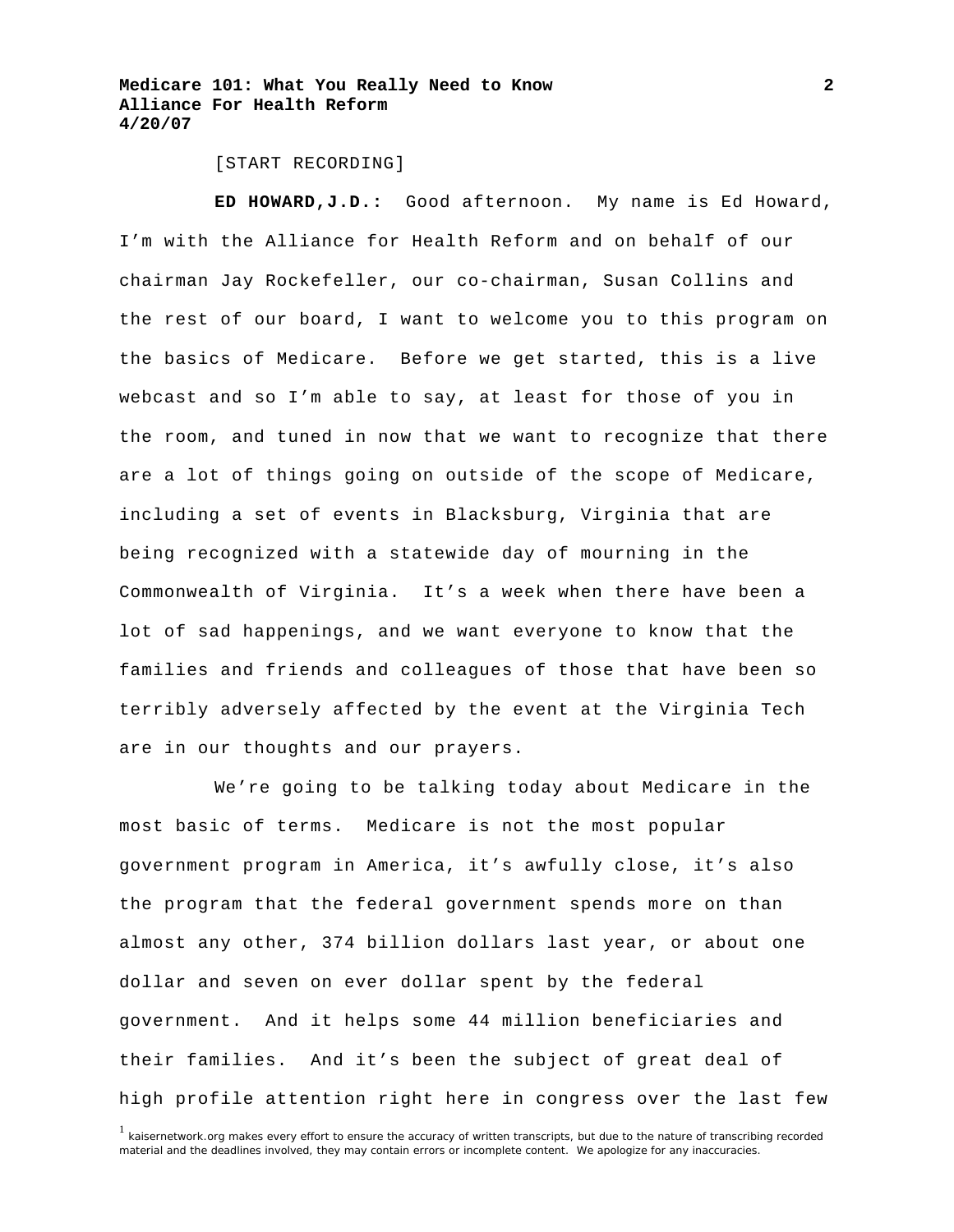years. We've had a new prescription drug benefit added and brought online last year, there have been struggles with payments to physicians and other providers trying to preserve both access for beneficiaries and a level of budget disciple. There has been controversy over how much private health plans are paid by Medicare, there have been concerns over the longterm fiscal effects of health cost increases and the aging of baby boomers, this is a program with a lot of moving parts that touch a lot of people in this country and therefore is of great concern to the policy makers of this town.

 We're particularly glad to have as our partner and cosponsor in this briefing the Kaiser Family Foundation. Diane Rolland, on my left, whom you'll hear from presently, is here from the foundation. And we want to welcome not only those of you here in the room, but once again to the congressional staff to the state and district offices who have been alerted to this program, and select reporters across the country as well who are tuned in. We want you to understand the basics of this important program as well, and we want to thank you for being a part of the discussion.

 Let me turn at this point to Diane Rowland from the Kaiser Family Foundation for her introductory remarks.

**DIANE ROWLAND SC.D.:** Thank you Ed and thank you all for coming to attend this briefing or for listening on the webcast from your offices across the country. Today is

<sup>&</sup>lt;sup>1</sup> kaisernetwork.org makes every effort to ensure the accuracy of written transcripts, but due to the nature of transcribing recorded material and the deadlines involved, they may contain errors or incomplete content. We apologize for any inaccuracies.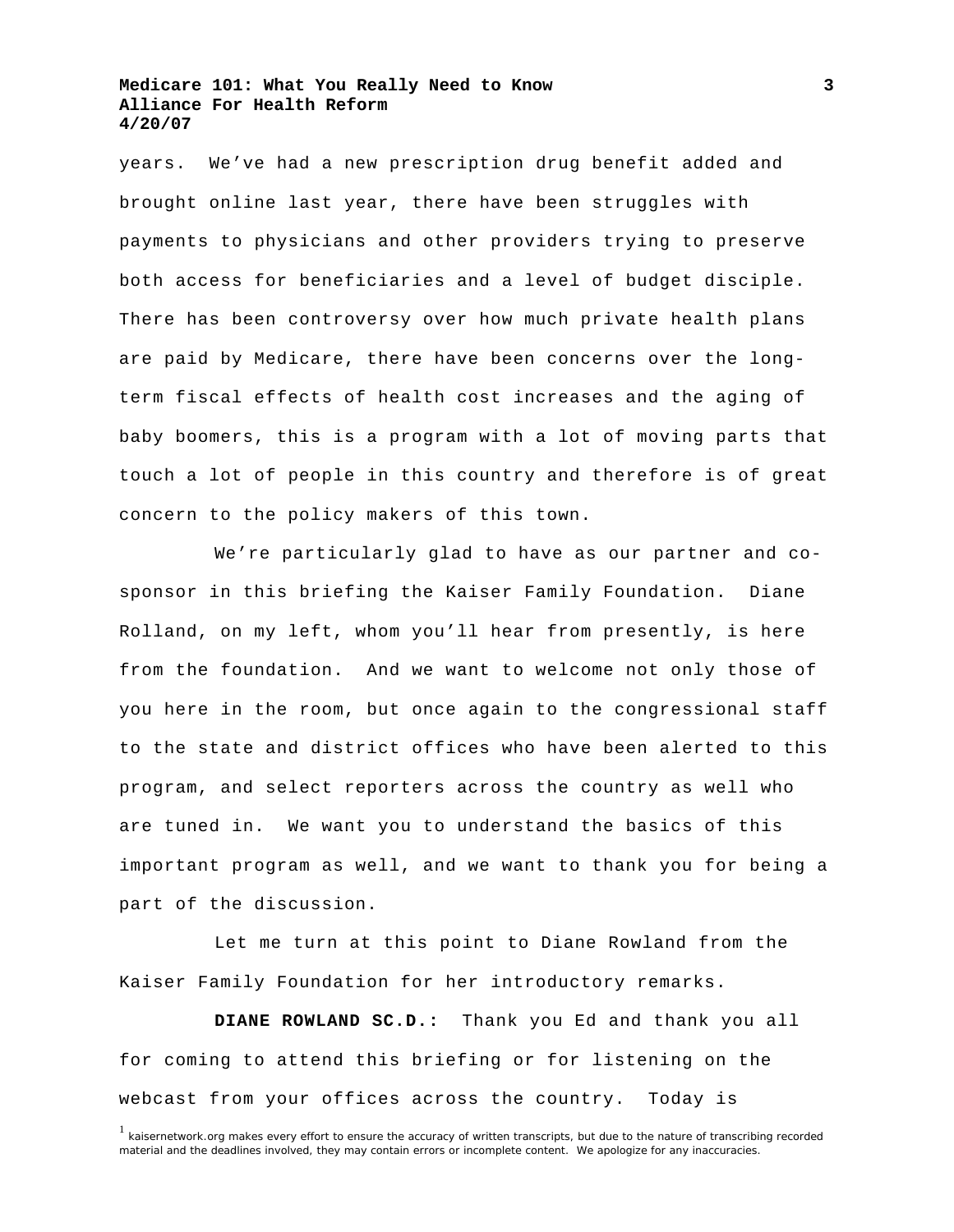Medicare on Monday we did Medicaid and I think one of the biggest issues in health policy is often the confusion between the Medicaid and the Medicare program. So today we're talking about the healthcare program for seniors and people with disabilities, as opposed to Medicaid which was the program for low income individuals. However, as I know you'll hear today, there's a lot of interaction and overlap, especially in the population on Medicare that is low income and also served by Medicaid.

 And also today I think one of the things we want to stress, and get across to you is that while much of the discussion around Medicare in the last two years has been around an issue called the Medicare Drug Benefit, the program is actually much broader, does much more, covers many more services and has a lot of issues related to the provider community that receives payments from the program to the population served for medical care an to some of the gaps in the program. And so I hope that our discussion today will help you to have a good framework for future policy discussions and answering constituency issues on the Medicare program and we'll fill in some of the gaps in knowledge that you may have.

 As Ed said, we do these 101s because we think the basics are the most important piece of understand where to move forward with programs and to answer questions about programs so there is no question that you will ask that is too simple or

<sup>&</sup>lt;sup>1</sup> kaisernetwork.org makes every effort to ensure the accuracy of written transcripts, but due to the nature of transcribing recorded material and the deadlines involved, they may contain errors or incomplete content. We apologize for any inaccuracies.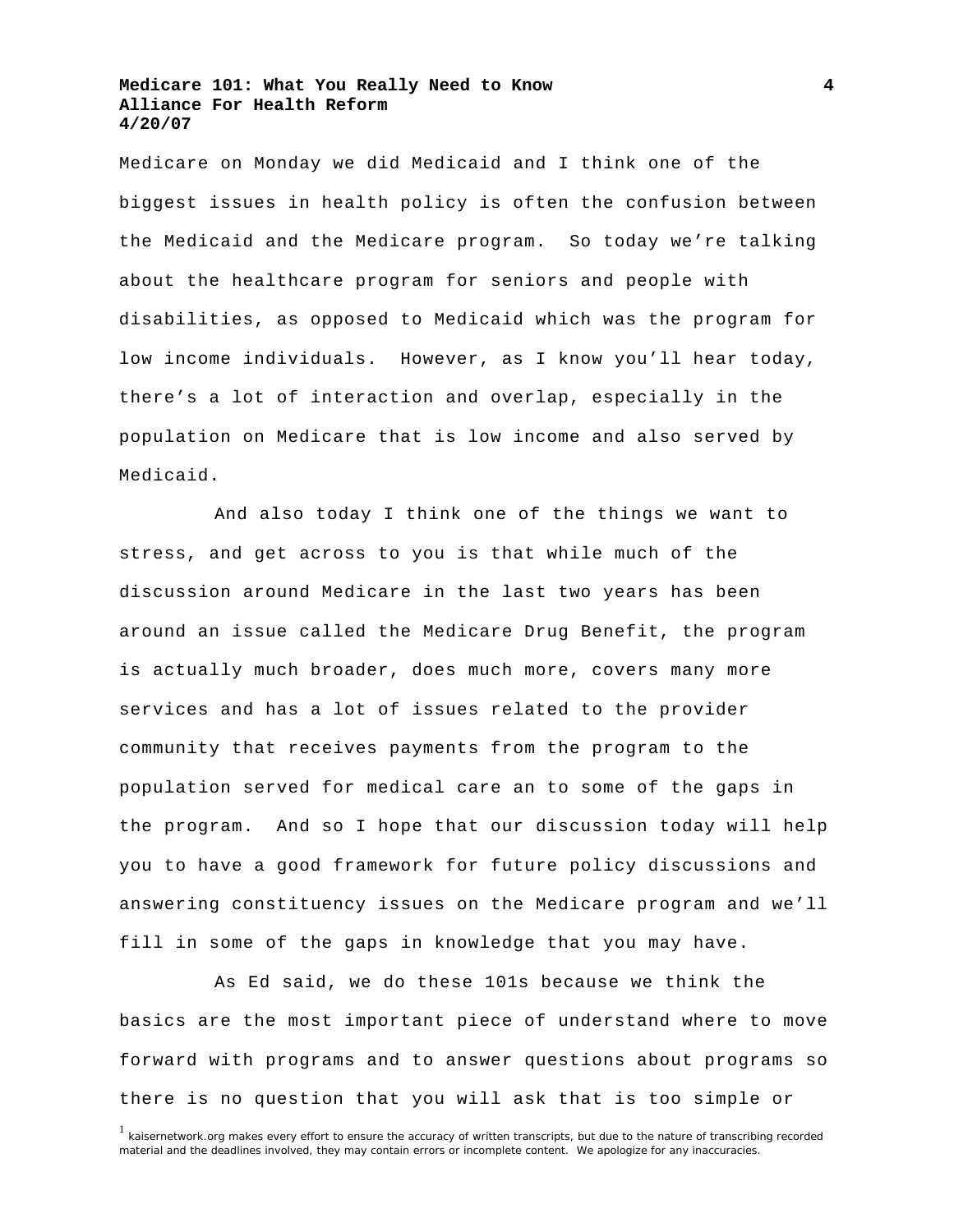unsophisticated, please let this session be one of a learning experience for you and education experience that can help to build a better knowledge base for the future and I'm really glad we have such a great panel to be able to field your questions and let's get on with the basics.

**ED HOWARD, J.D.:** Thank you Diane. Let me do a couple of logistics tasks before we hear from our presenters. There's a lot of background information in the package that you got on the way into the room, including speaker biographies that are more generous and lengthier than I'm going to be able to give them introducing them. There are the Power Point presentations that they will be using, they're available to you in hard copy here in the room, for those of you who are on the webcast, can go to allhealth.org and you'll find all o the materials as well as the Power Point presentations, which we didn't have in hand in time to mail them to you, on the website. If you are watching the webcast live, and something happens to your computer, you can always dial in on a conference call, and hear the audio. That number is 866-710-0179 with a passcode of 264110. Those instructions are on the website allhealth.org as well as if you didn't copy all the numbers go get them just in case. And of course, if you're listening on a conference call and you want to watch the webcast, that's at Kaisernetwork.org and we urge you to take advantage of that. There will also be a transcript of this meeting available on Kaisernetwork.org in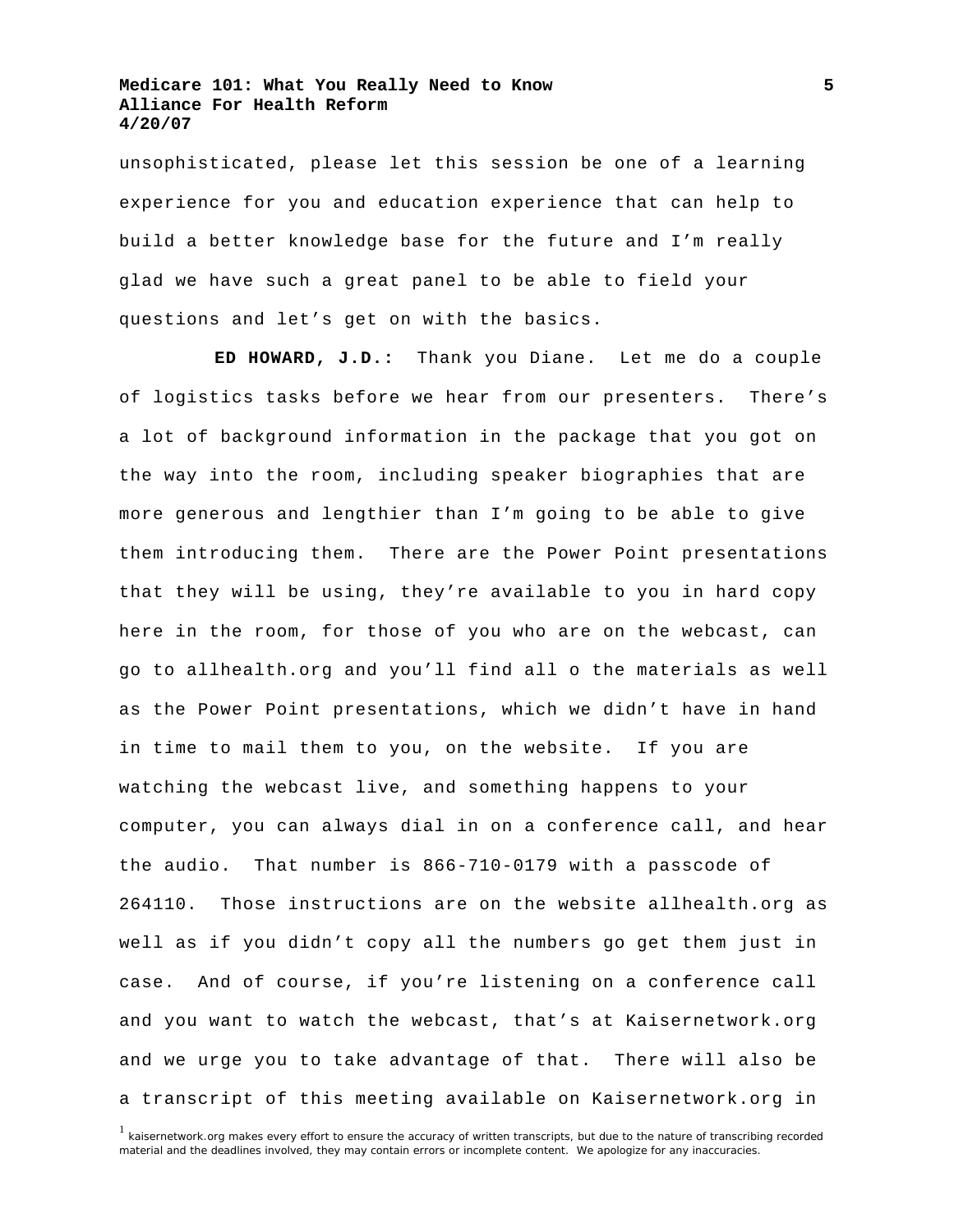a few days and there'll be an archived version of the webcast available tomorrow. One other note, at the appropriate time, once we've finished our formal presentations, we'll give you a chance to ask the questions Diane was talking about, those of you in the room have green cards you can fill out and we encourage you to use those cards because we want to make sure we get questions from both inside the room and outside the room and there are some floor mics as well. Those of you that are around the country can either use an e-mail to infoatallhealth.org, or you can call 202-789-2300 and someone will write it down and get it to us.

 So, that was, was that as confusing as it was on Monday? [Laughter] Sorry about that. We, let's get to the program, that will be a lot less confusing I know. We have, as Diane noted, a terrific group of Medicare maidens with us today and after their presentations they are poised to answer your questions. Let's start with Tricia Neuman. Tricia is the Vice-President of Kaiser Family Foundation and Director of its Medicare Policy project. She's been with the foundation for a dozen of years and served on congressional staffs in both the house and the senate before that. Her assignment today is to give us a broad overview of this important program. Let me just ask each of our panelists, for the benefit of those watching the webcast, as you make reference to a particular slide in your presentation, if you would tell it's slide number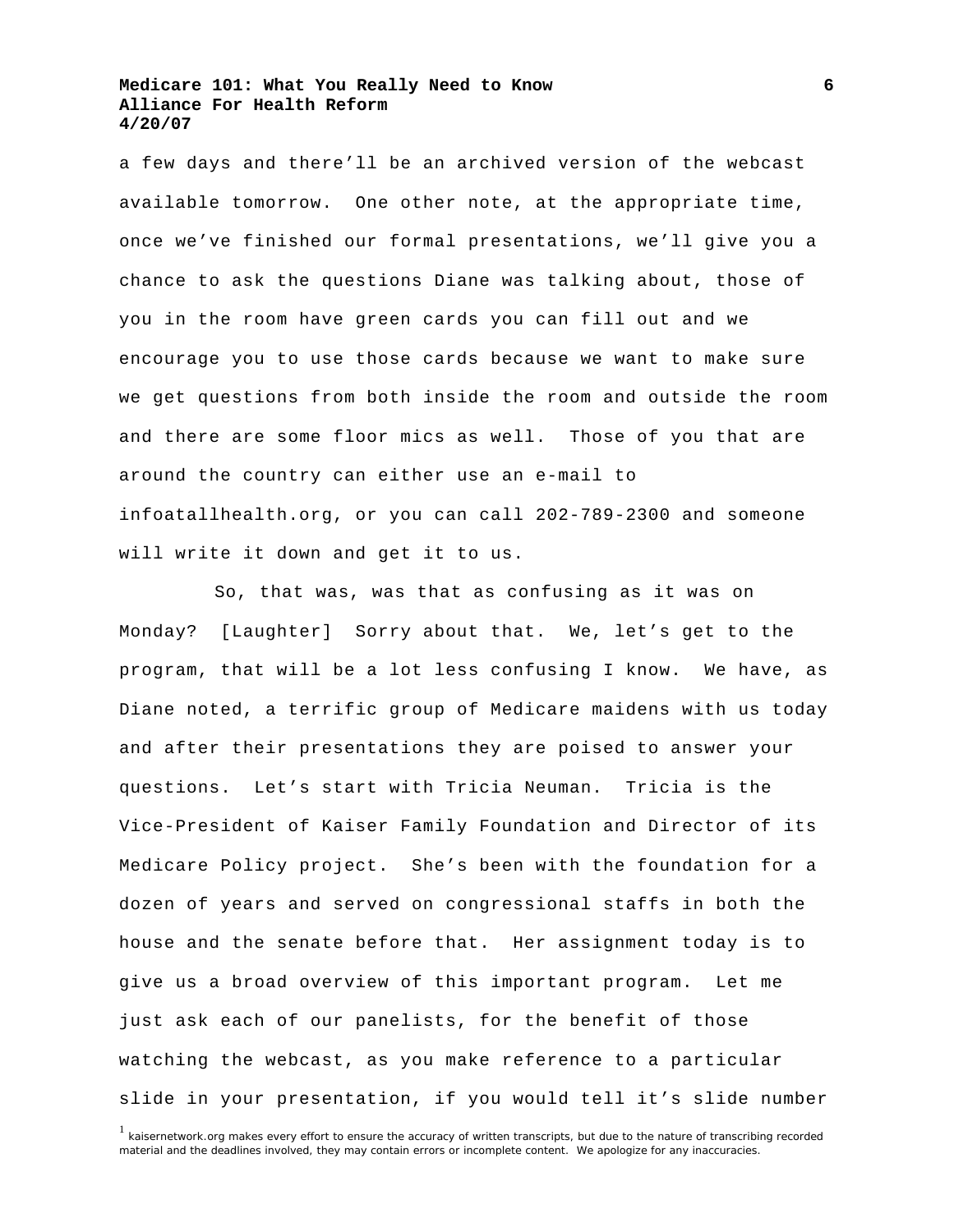12 that would be very helpful for those folks who don't have the hard copy in, I mean, don't have the ability to, yes, a hard copy in front of them to be able to flip through it. Trish, thanks very much for being here, we look forward very much to your presentation.

 **TRICIA NEUMAN, SC.D.:** Thank you very much Ed, and thank you all for being here to talk about Medicare. I'm going to start with slide one. Funny enough.

 Medicare was enacted in 1965, at the time the program was needed because about half of all seniors lacked hospital insurance. The program was expanded in 1972 to cover people with permanent disabilities. And in fact today, about seven million people on Medicare are under age 65 with disabilities. This is a group that is often not given a lot of attention in some of the policy discussions, but it is one that clearly has some significant needs and relies very much on the program for their basic health coverage. Medicare as four parts and my job today is going to be to talk about the As, Bs, Cs and Ds of Medicare, it gets a little harder as we add the letters, but we are going to talk about those four parts. In a nutshell, part A does in patient hospital care, part B is physician and outpatient services, part C is what is referred to as the Medicare Advantage Program, which was the term for Medicare HMOs and the other plans that provide Medicare benefits, and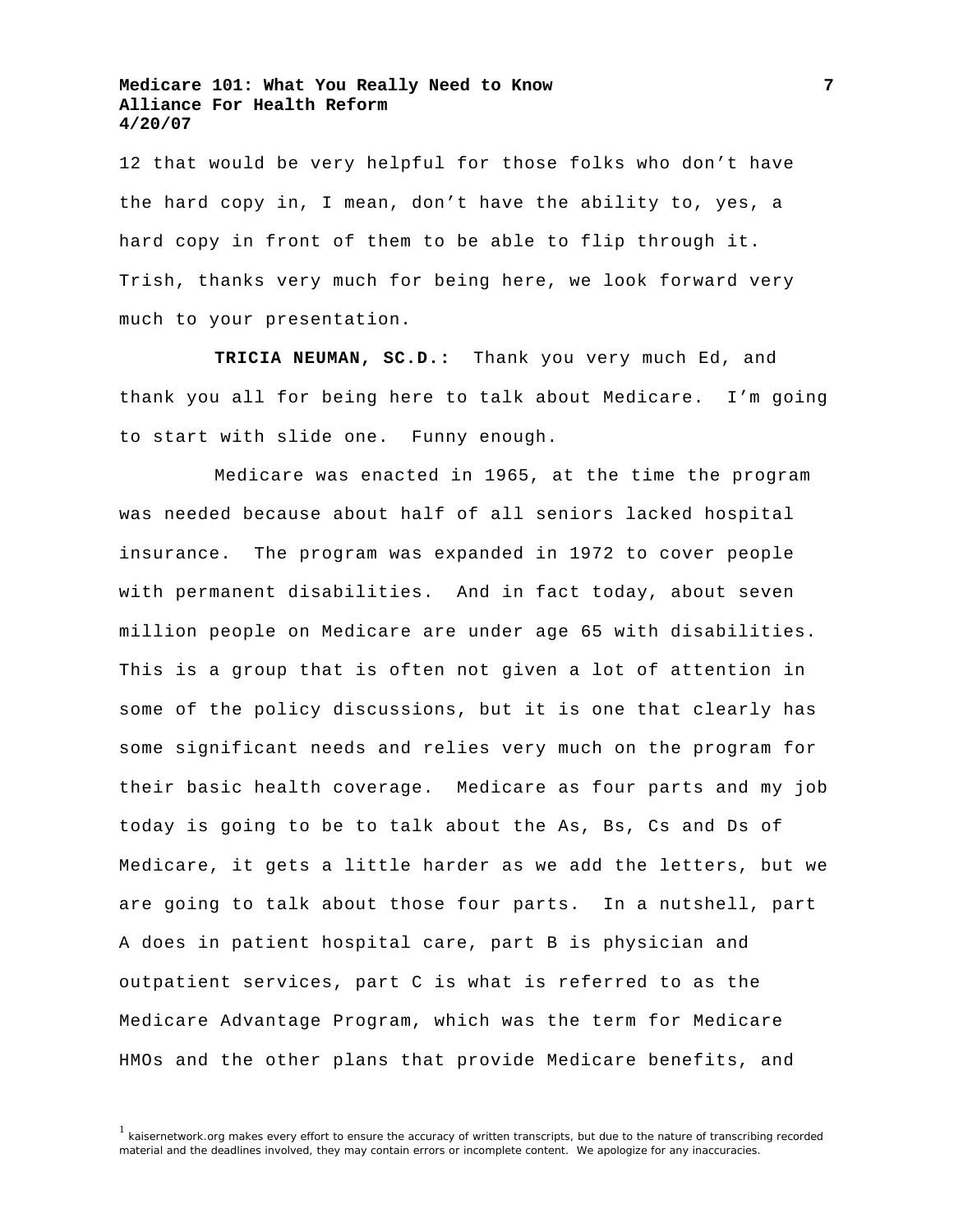part D is the outpatient prescription drug benefit that went into effect in 2006.

 Before talking about Medicare, I want to talk about what's not covered by Medicare, just so you know. Medicare of course, provides important benefits, but does have significant gaps, most notably there is no long-term care benefit. There is also no stop laws, no catastrophic benefit for basics A and B benefits, which makes it quite different from the typical plan offered to employees and large firms. Medicare's 13 percent of the federal budget, and that's important because that means as you, or your bosses get involved around deficit reduction, it is hard to do work around the budget without thinking about Medicare because it is such a large component.

 Exhibit two, this exhibit shows you the diverse needs and circumstances of the Medicare population. As you can see, almost half of the people on Medicare have incomes below twice the poverty level, or about 20 thousand dollars for an individual. Many have chronic conditions; many are in fair or poor health. One particular bar I'd like you to notice is the fairly large share with cognitive impairments, 30 percent, and I think that's important because as you think about changes in the program, or making the program work for people who are on Medicare, it's important to remember that many people do need assistance because they are unable to manage and cognitive impairments includes Alzheimer's Disease or just other

<sup>&</sup>lt;sup>1</sup> kaisernetwork.org makes every effort to ensure the accuracy of written transcripts, but due to the nature of transcribing recorded material and the deadlines involved, they may contain errors or incomplete content. We apologize for any inaccuracies.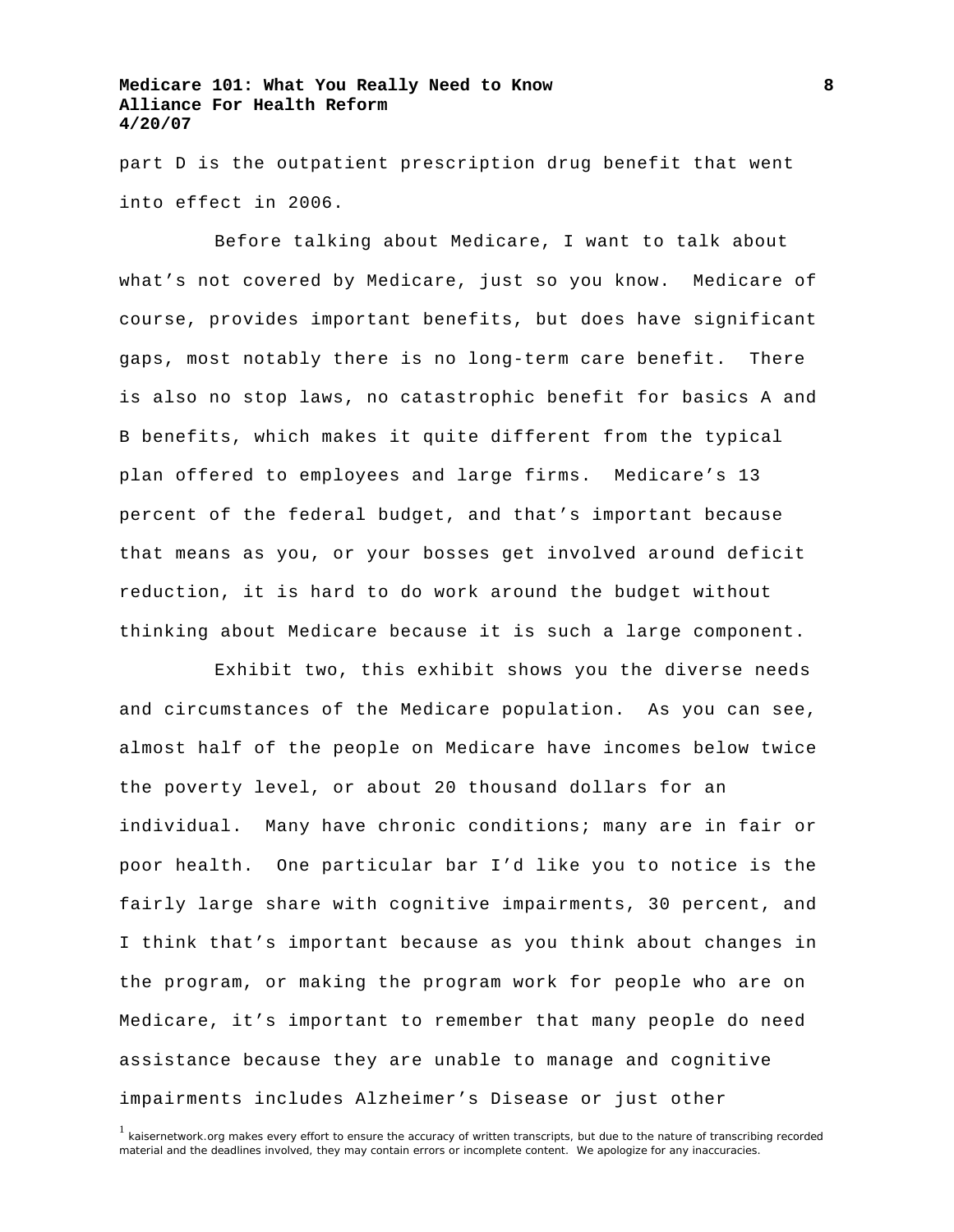impairments that make it hard for people to take their medicines, manage their finances, etc. Five percent are living in a long-term care facility and ten percent account for 66 percent or about two-thirds of all Medicare spending. And that's important to keep in mind because when there's all this discussion about Medicare expenditures, it's important to remember that it's pretty much a small share that are driving most of the spending in the program, and that's typical of the health insurance.

 Exhibit three, this shows you how the dollars are spent and what you can see here is about 40 percent of the dollars spent on benefits go to part A services, again that's inpatient hospital, some skilled nursing facility, some home health, 34 percent are for part B services, that's a physician and outpatient side, 94 percent are for part AB, that's the segments at the bottom. These are services that are, we call it part C, the Medicare Advantage Program, but really these are part A and B benefits, and so that's why it's displayed that way. And finally, and what's new about this 2006 pie, is you can see seven percent of all benefit payments are going for the new Medicare prescription drug benefit.

 Backing up a little bit on the As, Bs, and Cs of Medicare and exhibit four, you can see in part A the hospital insurance program, which now has about 43 million people covered by it, which is paying for the inpatient care. Part A

**9**

<sup>&</sup>lt;sup>1</sup> kaisernetwork.org makes every effort to ensure the accuracy of written transcripts, but due to the nature of transcribing recorded material and the deadlines involved, they may contain errors or incomplete content. We apologize for any inaccuracies.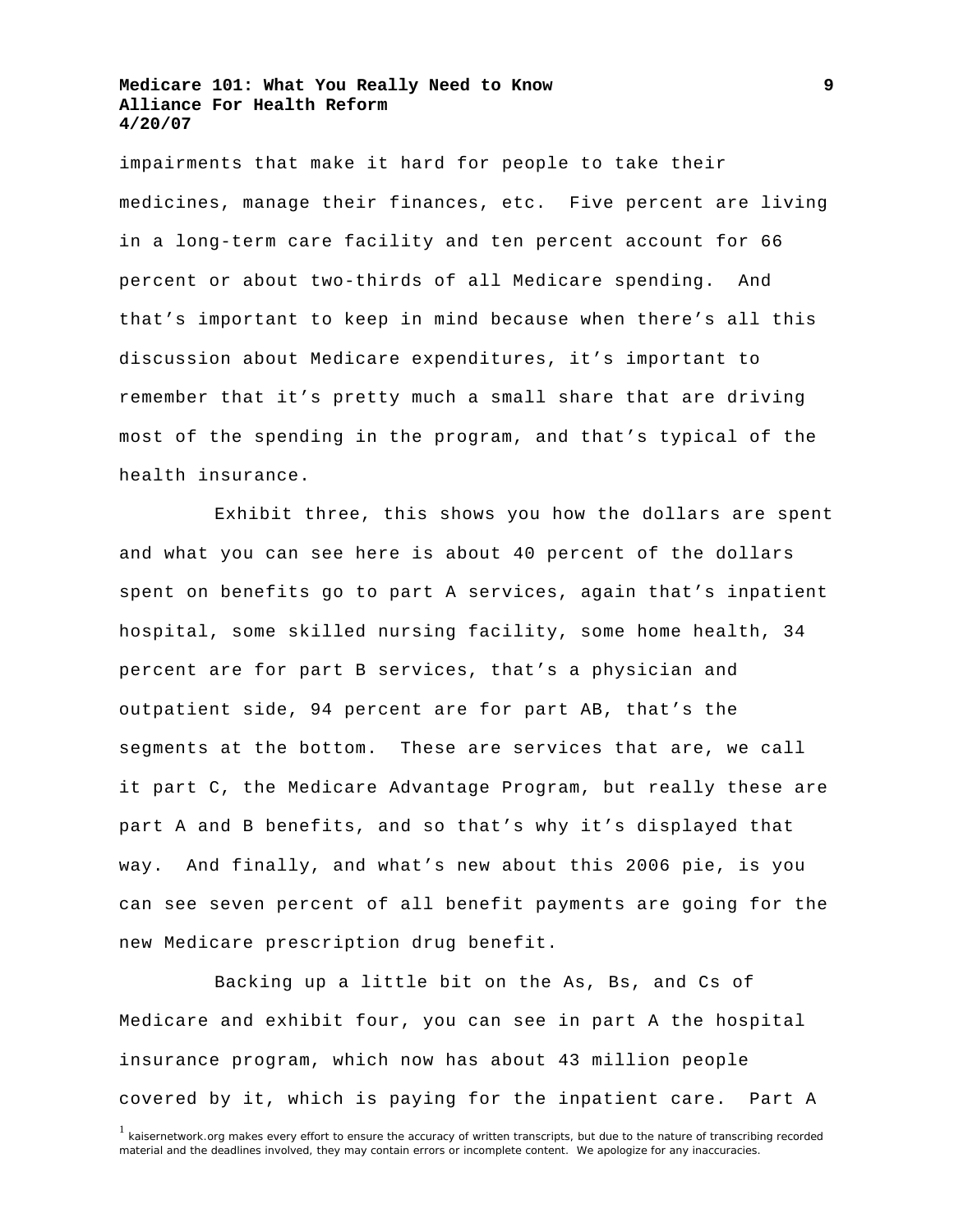is funded by a payroll tax and for those of you who look at your payroll stub, you can see that typical employees pay 1.45 percent, the employer pays the other 1.45 percent. And that gets to put that into paying for part A services. Part B is funded in a different manner, it is a combination of general revenues and beneficiary premiums and this year the part B premium is close to a hundred dollars, a little bit more than 90 dollars per month, and together they finance part B services. In addition this year, there is a new income related premium which requires people on Medicare with higher incomes to pay a bigger premium and that has just gone into effect. And finally there's part C on this page, which is not separately financed, because as I mentioned before, it's part A and B benefits combined, so the financing comes from those other two programs. There are eight and a half million people actually in Medicare advantage plans.

 Turning to exhibit five, I'm going to skip over this fairly quickly because I know we're going to be talking more, Cynthia's going to talk to you more about part D, but the point of part D is it's a very different structure than parts A and D, the benefit is offered by plans that are outside of the traditional Medicare program, either stand-alone drug plans or integrated Medicare advantage plans that provide A and B and the new drug benefit. People need to sign up for prescription drug coverage, it's not automatic, which makes it a little bit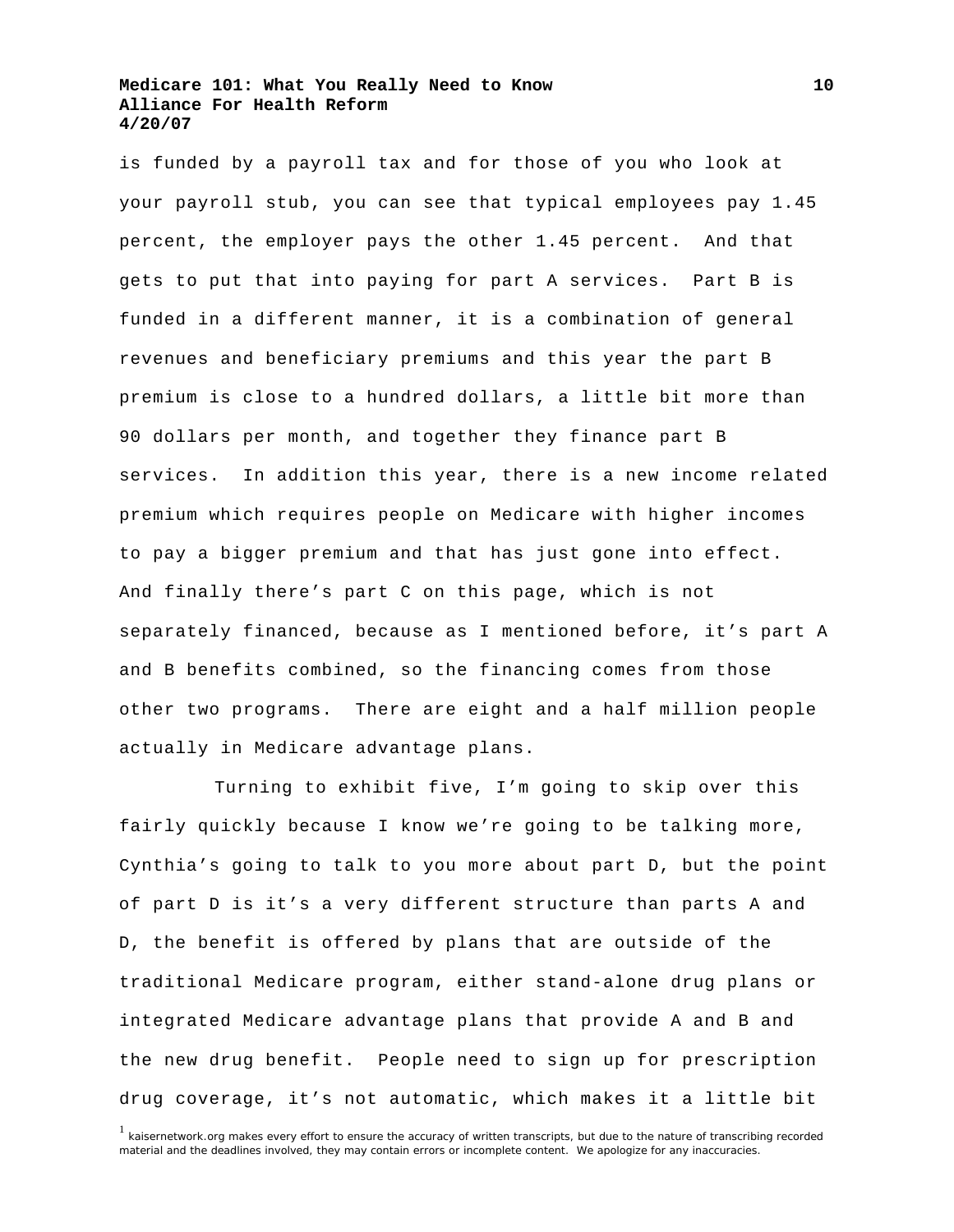different than the other plans. Enrollment is voluntary for most people other than those who are on Medicaid who are automatically enrolled in a Medicare drug plan. There is a standard benefit, which I'll show you in a minute, but plans benefits, premiums, very considerably across the plans. There are additional subsidies for the low income population; in fact, many say that these additional subsidies are really a terrific part of the benefit package because it makes the drug benefit affordable for people of low and modest incomes who also meet the asset test. The drug benefit is financed by a combination of premiums, general revenues, and sometimes what is called the club act, which is a state financing which contributes to the overall financing for the program.

 Exhibit six is a diagram of the standard benefit, and as you can see, it's a somewhat of an unusual benefit design. There's a 265 dollar deductible this year in 2007, the plan pays 75 percent, the enrollee pays 25 percent of the next 24 hundred dollars in drug costs, then there is the famous doughnut hole, which you may have heard of, and this is a coverage gap and in the coverage gap the individual pays 100 percent of their drug costs until they reach a point in which the plan pays almost all of the 95 percent of the expenditures. The doughnut hole this year is three thousand fifty-one dollars and as you can see, the doughnut hole is expected to grow to 32 hundred in 2008.

<sup>&</sup>lt;sup>1</sup> kaisernetwork.org makes every effort to ensure the accuracy of written transcripts, but due to the nature of transcribing recorded material and the deadlines involved, they may contain errors or incomplete content. We apologize for any inaccuracies.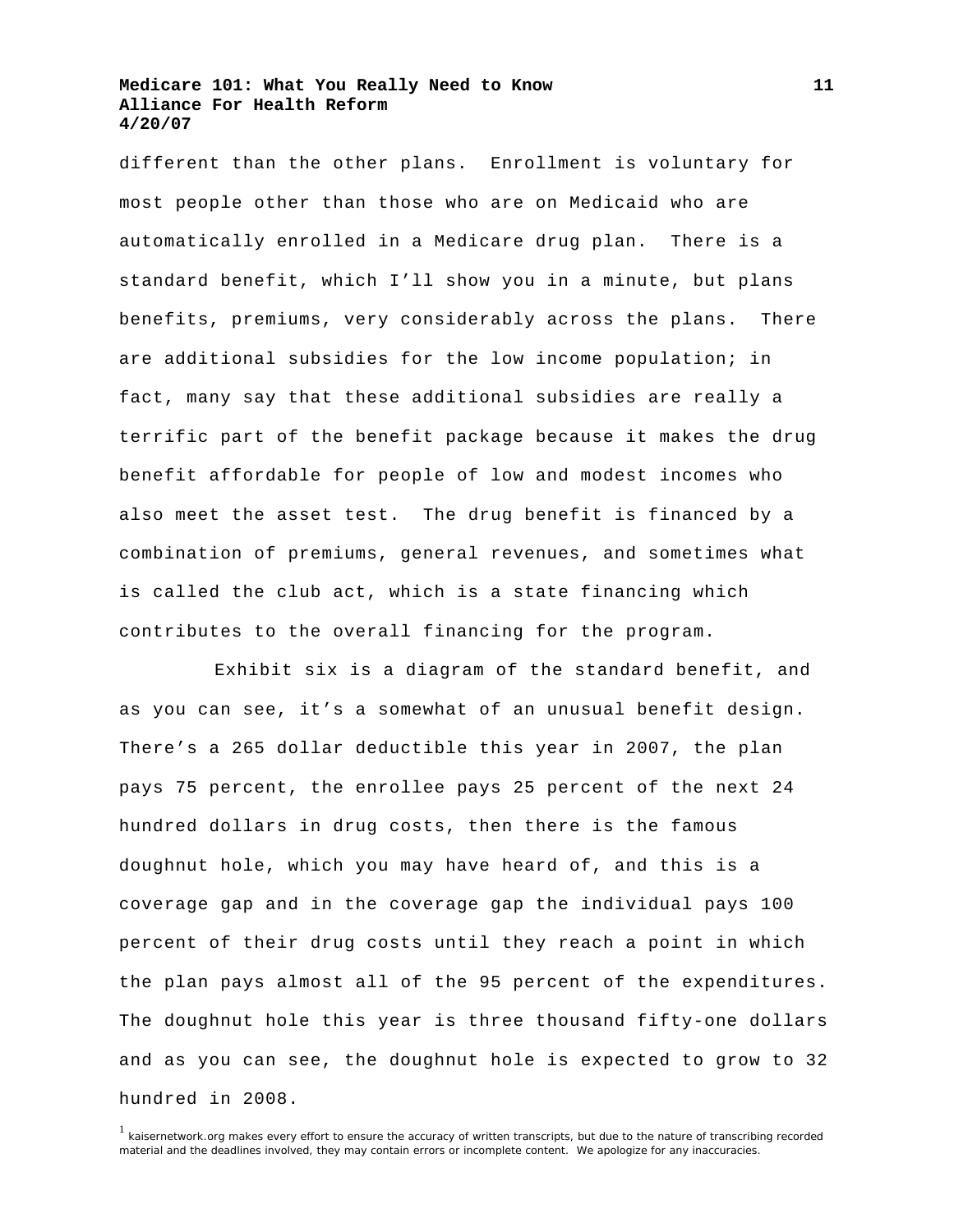Exhibit seven shows you the Medicare population by source of drug coverage, this is data from the centers for Medicare and Medicaid services, which you can see here is about 90 percent of people are believed to have drug coverage in 2007, half in part D, employer plans still play an important role covering about a quarter of all people on Medicare and there is some interest in the ninth percent without drug coverage, and some interest in understanding who they are, how to reach them, and how to help them get drug coverage in the following years.

 Exhibit eight looks at the low income subsidy which I mentioned is one of the most important aspects of the drug benefit, it shows that about half of the people that are getting the subsidy are people who are dually eligible for Medicare and Medicaid, so it's giving them additional assistance for the low income subsidy. Another little bit more than two million are getting assistance through the low income subsidy program which is generally administered by social security. But notably there are more than three million people believed to be eligible for this important assistance who are not receiving it.

 Turning to future challenges, and exhibit nine, this slide shows you the demographic imperative, which you may have seen before, which is there are more and more people coming onto Medicare with the ageing of the baby boom generation and

**12**

<sup>&</sup>lt;sup>1</sup> kaisernetwork.org makes every effort to ensure the accuracy of written transcripts, but due to the nature of transcribing recorded material and the deadlines involved, they may contain errors or incomplete content. We apologize for any inaccuracies.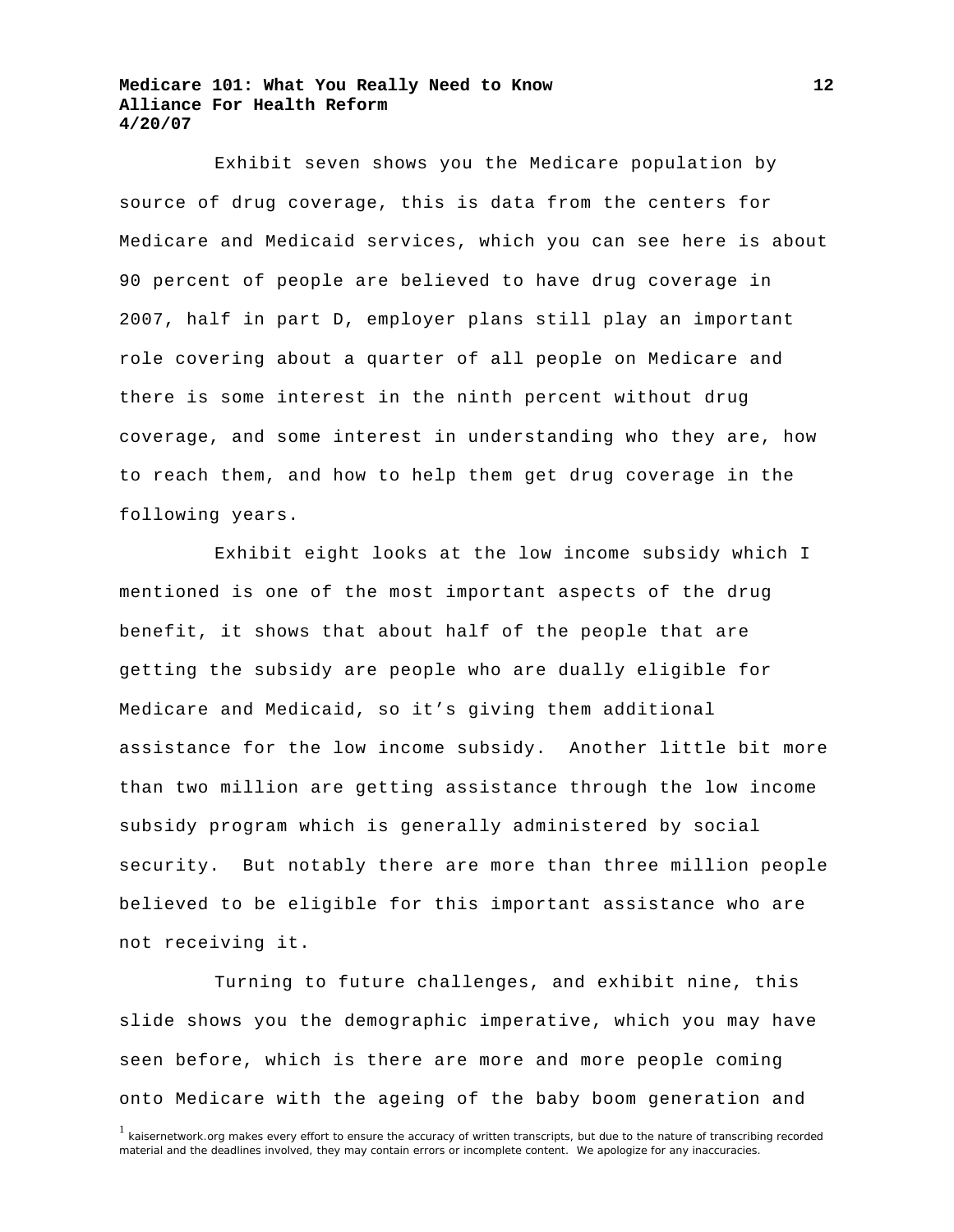fewer workers to support aging retirees. So there's clearly a challenge in financing care for an aging Medicare population and that is something that will no doubt get attention as the trustees release their report, the Medicare trustees next year, talking about Medicare financing. You will hear about two different measures, I feel confident, one is called a Medicare funding warning, which is concern about general revenues when they exceed 45 percent of the total. That should get some attention, as with the trustees' report which is predicting when the trust fund will no longer be adequate to pay for part A benefits.

 On exhibit nine you can see that, this exhibit shows you that trust fund projections are important as an indicator of Medicare's fiscal strength, but it also says that Medicare projections are very sensitive but the policy changes and the demographics. Just note two bars here, in 1997 the trustees were projecting that the trust fund would be belly up in 2001, look down to 2001 and you can see that the trustees were projecting that the funds would be adequate throughout 2030. So with changes in policy, there is a potential, and changes in economy, there is a potential to keep Medicare stronger for longer.

 Finally, exhibit twelve shows, summarizes the broad challenges facing Medicare, there are financing challenges, there are challenges related to implementing the drug benefit

<sup>&</sup>lt;sup>1</sup> kaisernetwork.org makes every effort to ensure the accuracy of written transcripts, but due to the nature of transcribing recorded material and the deadlines involved, they may contain errors or incomplete content. We apologize for any inaccuracies.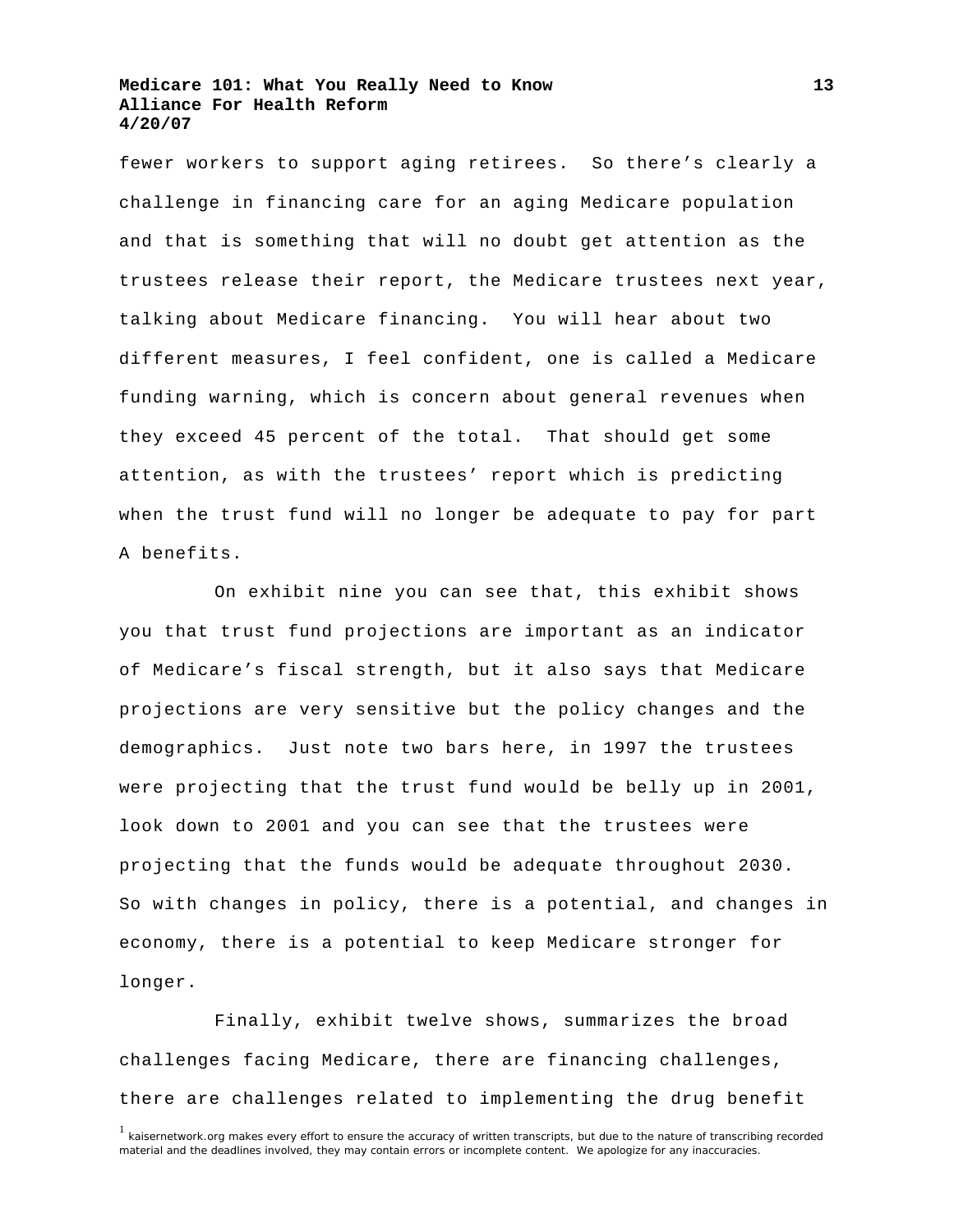over time, getting benefits to everyone who needs them, including the low income subsidies and making the program work well both for the hospitals and other providers who are part of the program, but also for the 44 million people who rely on Medicare for their coverage and care.

**ED HOWARD, J.D.:** Thank you Tricia. We're off to a good start. Now we're going to hear from Tom Ault, who's a principle at Health Policy Alternatives, which is one of this towns most respected in health policy analysis firms, which is fitting since Tom has spent years as one of the most respected health policy analysts in town. He's been a senior policy official at what's now CMS and today he's going to explain some of the intricacies of how Medicare pays different providers. I'm looking forward to this one myself. Tom, thanks for being with us.

**TOM AULT:** Thank you Ed. It's a pleasure to be here and it's nice to have you all here with your interest in Medicare. This better? Okay, I can lean into it, that will work fine. My, first before Medicare can make a payment for an item or service, it has to be covered and that simply means that it has to fit into one of the statutorily covered categories, like a physician service, or ambulatory service center, or durable medical equipment, or inpatient hospital, or so on and it has to be reasonable and necessary. Decisions about whether a service is reasonable and necessary are made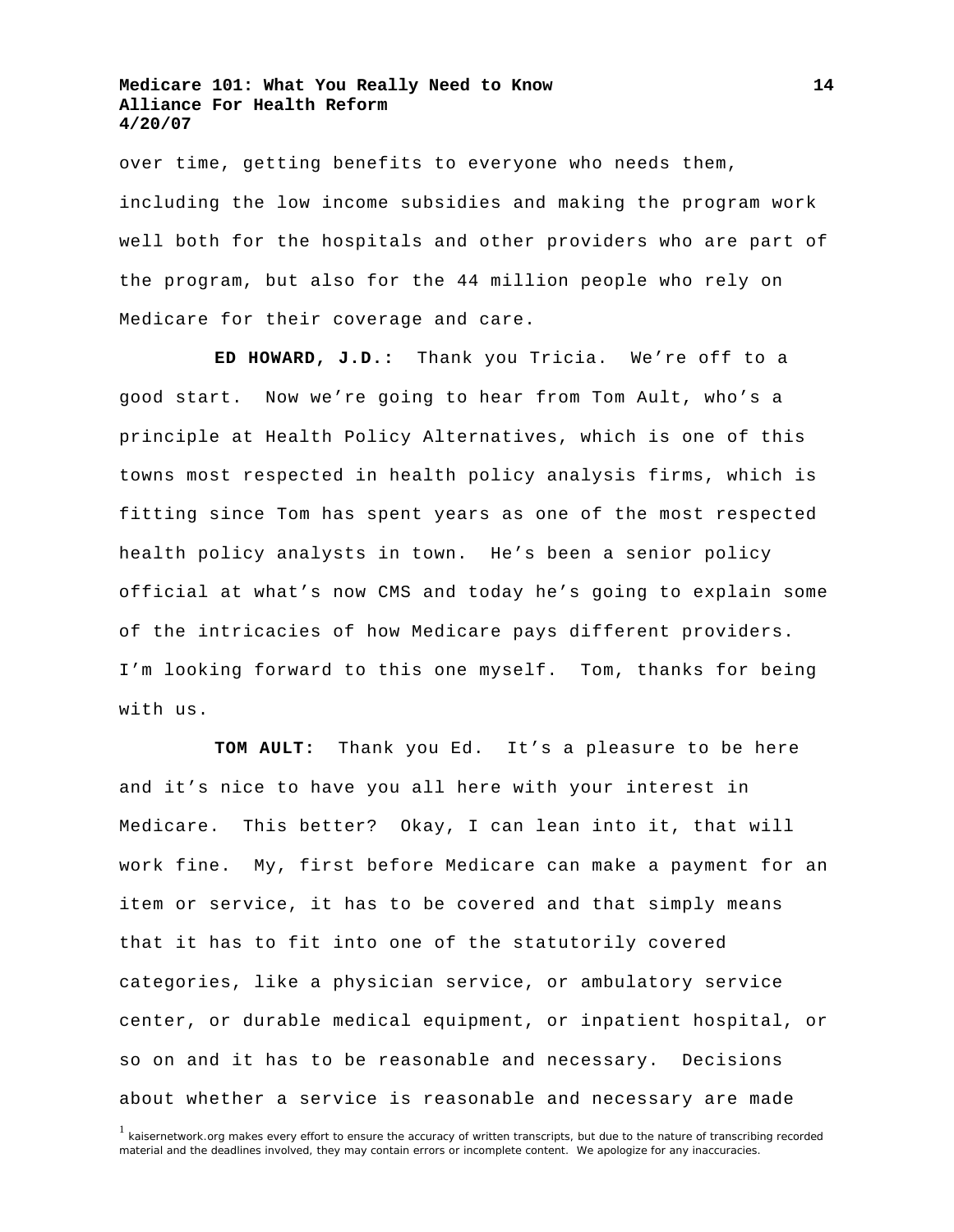according to coverage decisions, and these coverage decisions are both national coverage decisions and about ten percent of coverage decisions, those are developed by CMS national office. And local coverage decision cover about 90 percent of Medicare coverage rules, these are developed by local Medicare contractors, which today are mostly the fiscal intermediaries for part A and the carriers for part B, which is physician services. We are moving to combine these fiscal intermediaries and carriers into what are called MACs, M-A-C, Medicare Administrative Contractors.

 Slide three, shows at the top that we have 81 percent of Medicare's beneficiaries in Medicare fee for service today. As Trish said, that about eight and a half million are in some other plan, managed care some other plan. This shows, gives you kind of an overview, going from the different types of services, so going from left to right, starting with professional services, provided by physicians and other healthcare practitioners, those claims are processed by carriers and the services are coded according to the American Medical Associations current procedure terminology, or CPT4. And then equipment and supplies, in the middle column are provided by certified Medicare, durable medical equipment suppliers, who are currently going to be undergoing some competitive bidding. And the claims are processed by durable medical equipment regional carriers, or DMERCs and the coding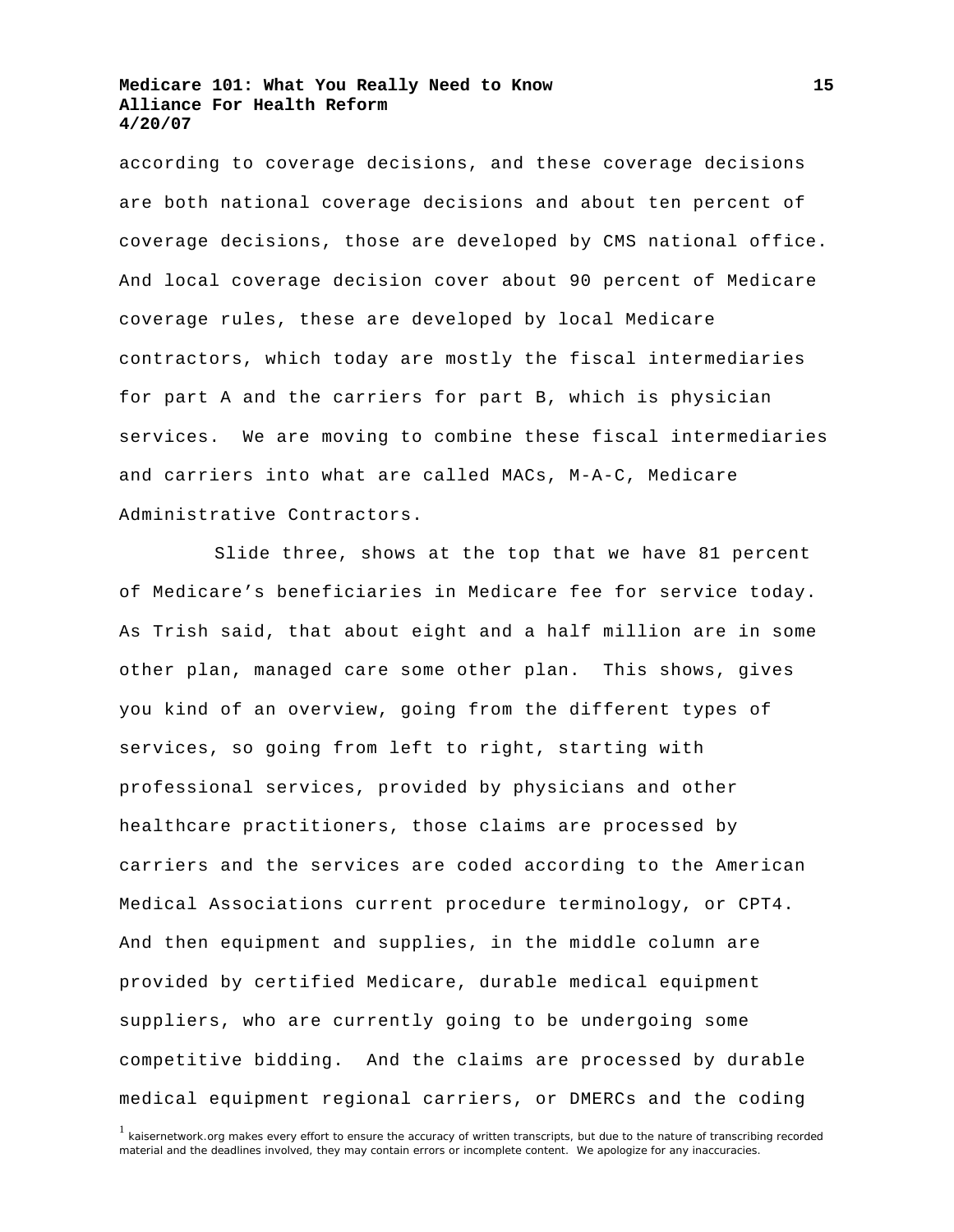system for that is called HCCPCS, stands for Health Care Common Procedure Coding System. And then lastly, the institutional services, hospitals, nursing homes and home health, those claims are processed by fiscal intermediaries in the coding system is ICD9.

 Going to slide four, now looking at how these different payments are made, what are the rules for making them. When Medicare began in the 1966, payments were based on reasonable cost and reasonable charges. Most Medicare services, almost all Medicare services today are paid based on a percent to pay system or a fee schedule. So for inpatient related hospital, it's diagnosis related groups, or DRGs, for outpatient hospital, ambulatory payment classifications are APCs, this will give you some of the alpha effect that Medicare is so famous for. So when you DRG or APC you can kind of look this up and know what people are talking about. Skilled nursing facility is a prospective payment system and it's a per diem system, it is case mix adjusted, and then physician durable medical equipment and clinical laboratory are all paid on fee schedules. Home health is another perspective payment system, but unlike skilled nursing facility, it's for an episode of care. And then covered drugs and biological covered under the Medicare part B program, these are drugs that would be injected or in a physicians office, or hospital, those are paid

**16**

 $<sup>1</sup>$  kaisernetwork.org makes every effort to ensure the accuracy of written transcripts, but due to the nature of transcribing recorded</sup> material and the deadlines involved, they may contain errors or incomplete content. We apologize for any inaccuracies.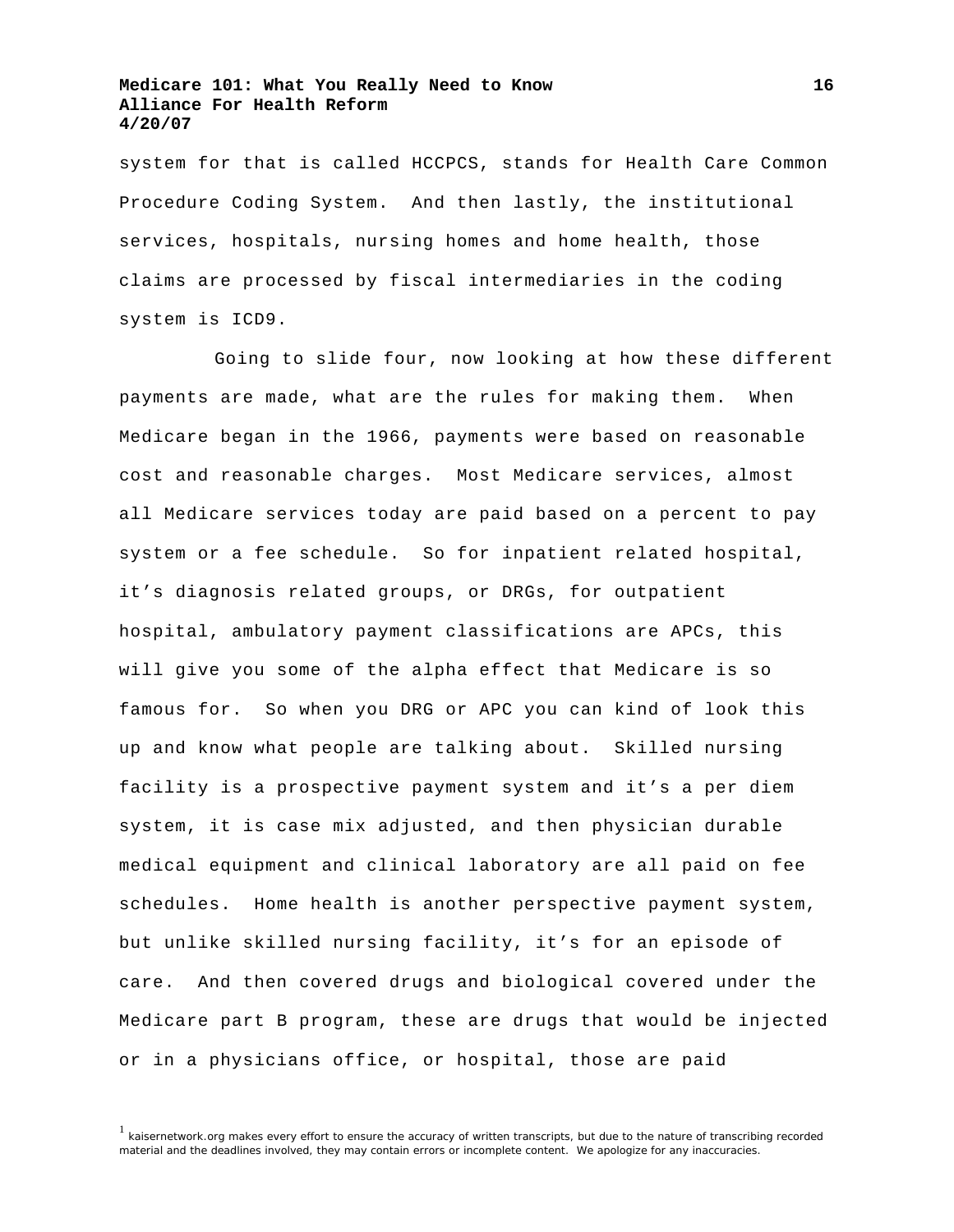according to average sales price. Cynthia Tudor will be talking about the part D drug benefit later.

 Turning to slide five, the physician fee schedule pays out about 75 billion dollars; it was implemented initially in 1993. There are three components to the fee that's paid to a physician, about 53 percent, or about 40 billion of the total is for the physicians work, that is what the physician does. About 43 percent is for the physicians practice expenses, office related expenses and that's about 32 billion, and then about four percent is for malpractice insurance, liability insurance, three billion. Each component is assigned a relative value and it's a resource based system. And these relative values are summed and then multiplied by a conversion factor to get a total payment. An additional point here is that most surgical services are paid on a global basis, so that means Medicare pays for the surgery and for all services thirty or ninety days following the surgery.

 Slide six, most of, a lot of the talk in health, Medicare today is about the physician payment issue, and this has been going on for a couple of years because Medicare physician payments are overlooking, about to fall off a cliff, the trustees report that was issued a year ago projected five percent, negative five percent updates for the next nine years, it was ten years at that time for 2015. There will be a new trustees report released next Monday the 23<sup>rd</sup> of April and I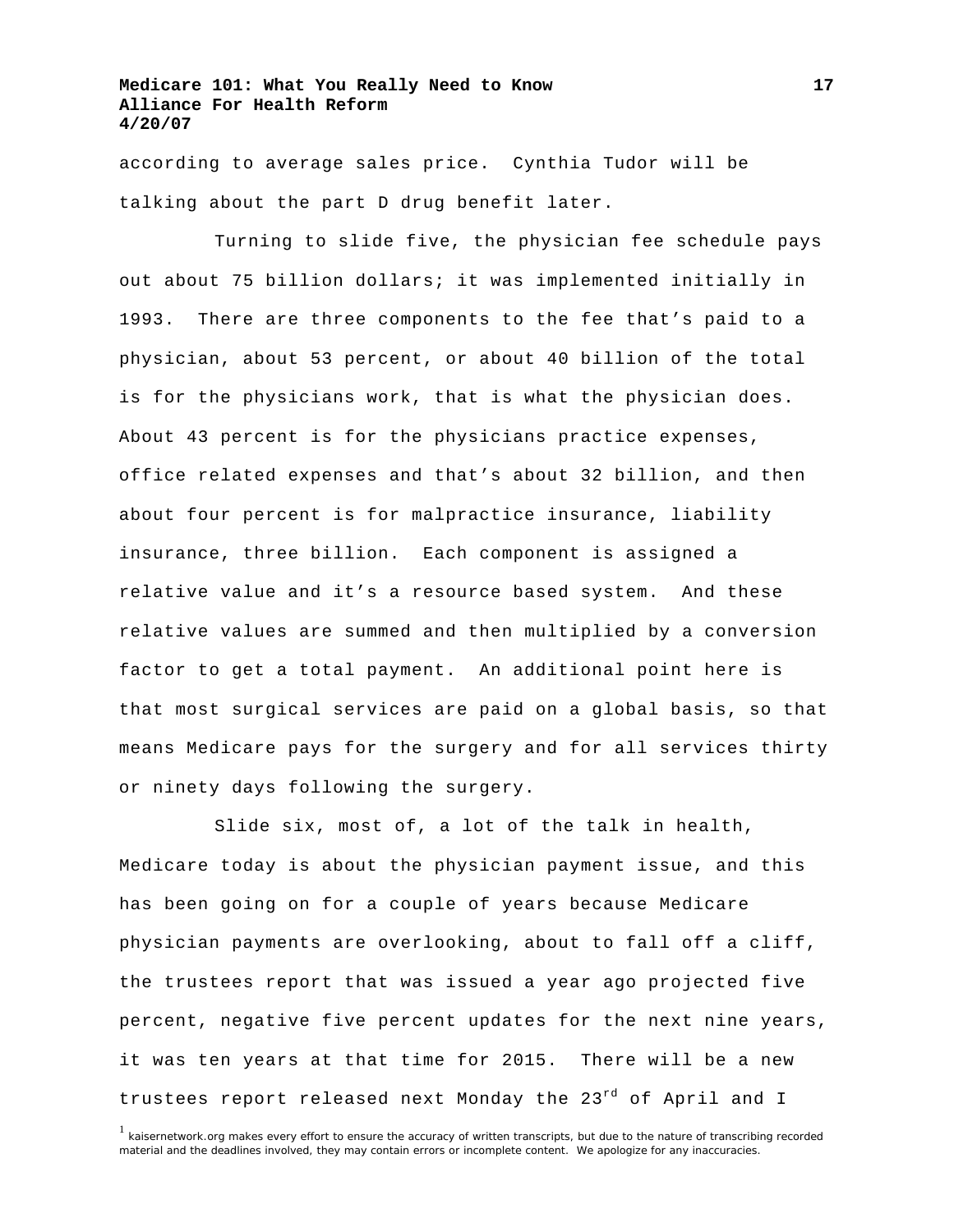think we'll see that they're projecting yet another year of five percent negative updates. These negative updates are driven by something called the sustainable growth rate, or SGR, which limits the year to year growth in physician volume intensity, and when physicians' services grow faster than this target then the update is reduced.

 This chart shows graphically what's happening. The top line is the Medicare Economic Index, which is a measure of the inflation in the cost of providing physician services. The top line is what it costs physicians to provide their services. The bottom line is the fee schedules conversion factor, that's the basic rate that Medicare pays. And you can see these lines diverging because the conversion factors going to fall 35 percent while the MEIs increasing 40 percent. This is all happening, as I mentioned, because of the sustainable growth rate, and this chart, while it looks complicated, it tells a really easy story I think, and that is the bottom two lines are just annual, I'm not going to use that word, annual growth in volume and intensity. And the lowest of all is the annual allowance in the SGR. And the top two lines are the same thing, the top line is the cumulative growth in intensity, and the line under that is the cumulative growth in allowance. So you can see that every year actual volume and intensity exceeds the allowance, and you can see that growth over time.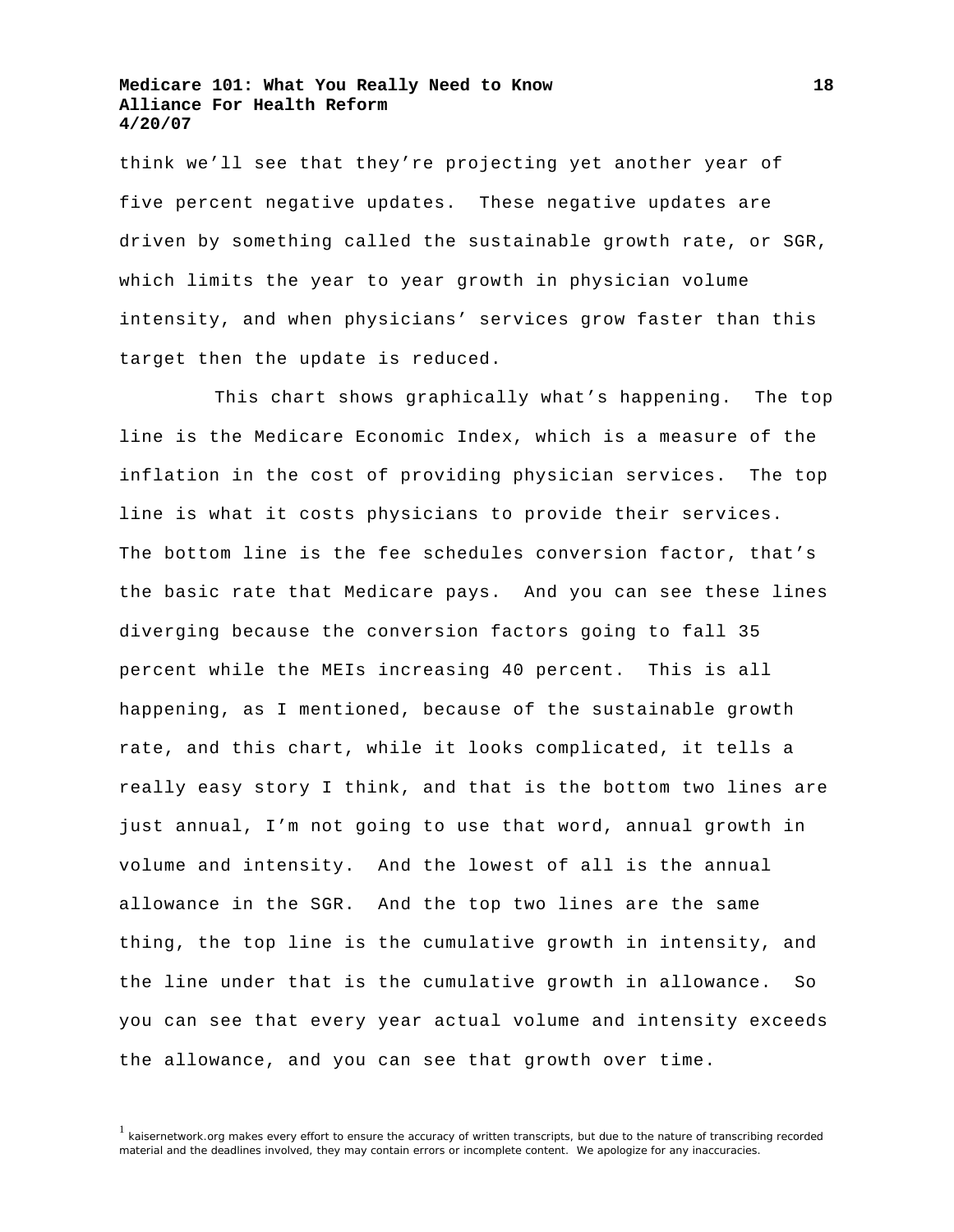Slide nine, fixing the update problem is not easy, if it were it would have been fixed. It's expensive, even a ten year freeze, and when is any provider group or practitioner volunteered to have their payment rates frozen for ten years. A ten year freeze in the physician fee schedule would have a federal budget cost of 180 billion and an additional 50 billion dollars in increased beneficiary premiums. There are some administrative changes that could have been made over the years but both the current and previous administration hasn't made those and we're stuck with the current situation. As Tricia mentioned, the Medicare beneficiary premium has nearly doubled from 50 dollars in 1997 to 93 dollars and 50 cents, in 2007. This reflects overall growth in healthcare spending driven by many factors, but it also reflects a shift to more outpatient services.

 This is for slide eleven, the hospital outpatient perspective payments that's in this page according to ambulatory payment transportation-

**ED HOWARD, J.D.:** Can't hear you, turn on the mic.

**TOM AULT:** Thank you, I realize I'm using the other mic, thank you. According to ambulatory payment classifications, or APCs, and APC is roughly equivalent to a single procedure, a clinic or an emergency room visit, or an item or service like a drug or device. Generally the outpatient prospective payment system makes a separate payment

<sup>&</sup>lt;sup>1</sup> kaisernetwork.org makes every effort to ensure the accuracy of written transcripts, but due to the nature of transcribing recorded material and the deadlines involved, they may contain errors or incomplete content. We apologize for any inaccuracies.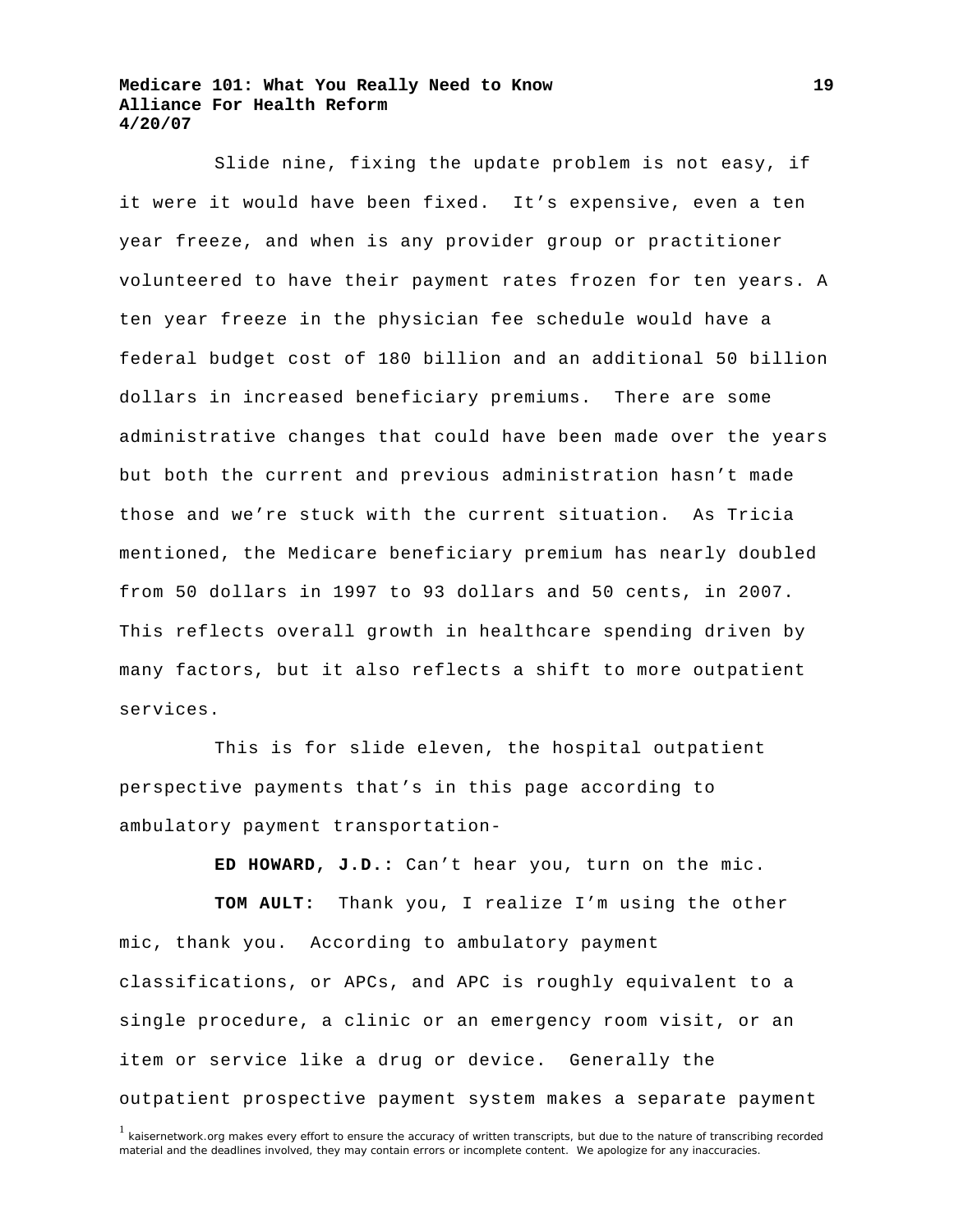for each and every item in service, item or service provided during an encounter in the outpatient department. So, every service gets a separate payment.

 This next slide, the top row shows for 2003 to 2006 what the market basket inflation rate has been for hospital outpatient services, and in the far right you see the cumulative of it is 14.6 percent. And then reading down, that last column, see the, how different types of hospitals have faired over this period, and a couple jump out, mostly it's been around 14, 15 percent for most hospital types. Rural hospitals have seen their outpatient increase almost 21 percent and the exempt cancer centers have seen a 4 to 6 percent increase. The end payment hospital perspective payment system is an all inclusive fixed per admission payment and the payment is made for each DRG, or diagnosis related group. It's a bundled payment; it includes all services provided during the hospital stay. The guiding philosophy here is that hospitals should make the clinical and economic decisions, not separate price setting by the Medicare program. Cases are assigned to a DRG bases on the principle diagnosis, age of the patient, and whether surgery was performed and what type of surgery. And these weights are recalibrated each year by the Medicare program.

 Looking at, I'm on slide 15, the last slide, some of the current issues facing Medicare payment, hospital inpatient

**20**

 $1$  kaisernetwork.org makes every effort to ensure the accuracy of written transcripts, but due to the nature of transcribing recorded material and the deadlines involved, they may contain errors or incomplete content. We apologize for any inaccuracies.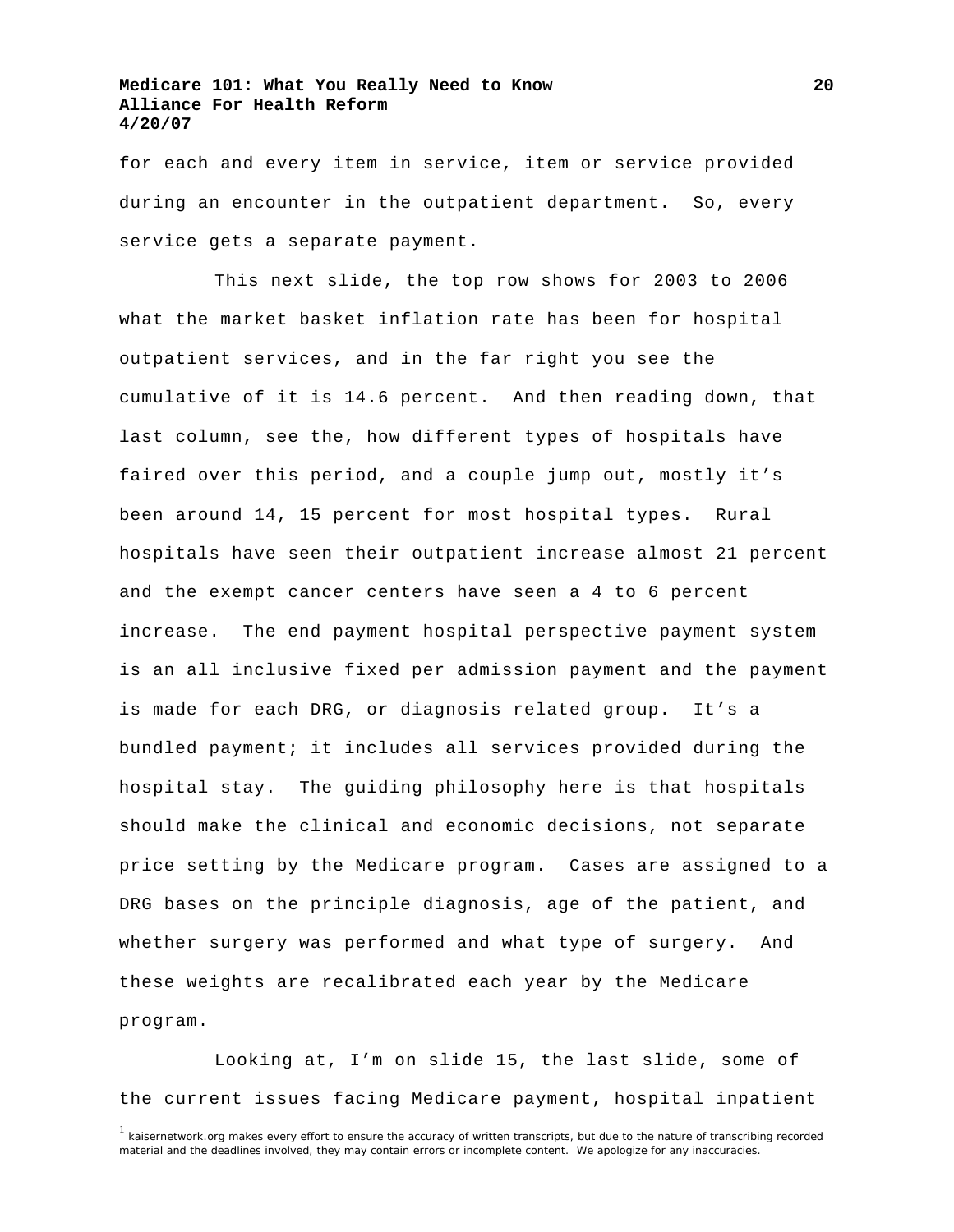prospective payment system and massive proposed regulation was put on display a week ago today. It calls for a major change and the DRG system to severity adjusted DRGs. It also calls for an across the board reduction in Medicare's payment of 2.4 percent a year for two years, so for a total of 4.8 percent. I suspect you're going to be hearing quite a bit about that. The programs justification for that is that they believe switching to this new severity adjusted DRG system is going to cause what's called case mixed creep. Inflation and the billing, if you will, and so they're taking an advanced adjustment of 2.4 percent a year for that. Other issues in the inpatient hospital system are whether some of the special adjustments and disproportionate share hospitals and whether the outlier payment adjustments, especially expensive cases should be maintained or should be changed. Another major are quality and paid for reporting and value based purchasing. This cuts across Medicare, physicians, hospitals, home health and so on, and right now most of the reporting is paid for reporting for hospitals and home health. Medicare will be submitting a plan to congress in June this year for an actual value based purchasing program for hospitals where they'll have to more than just report, they'll have to achieve certain levels of performance or their payments will be reduced. And then the last major issue is the physician SGR issue, physician update, which I've already discussed. Thank you.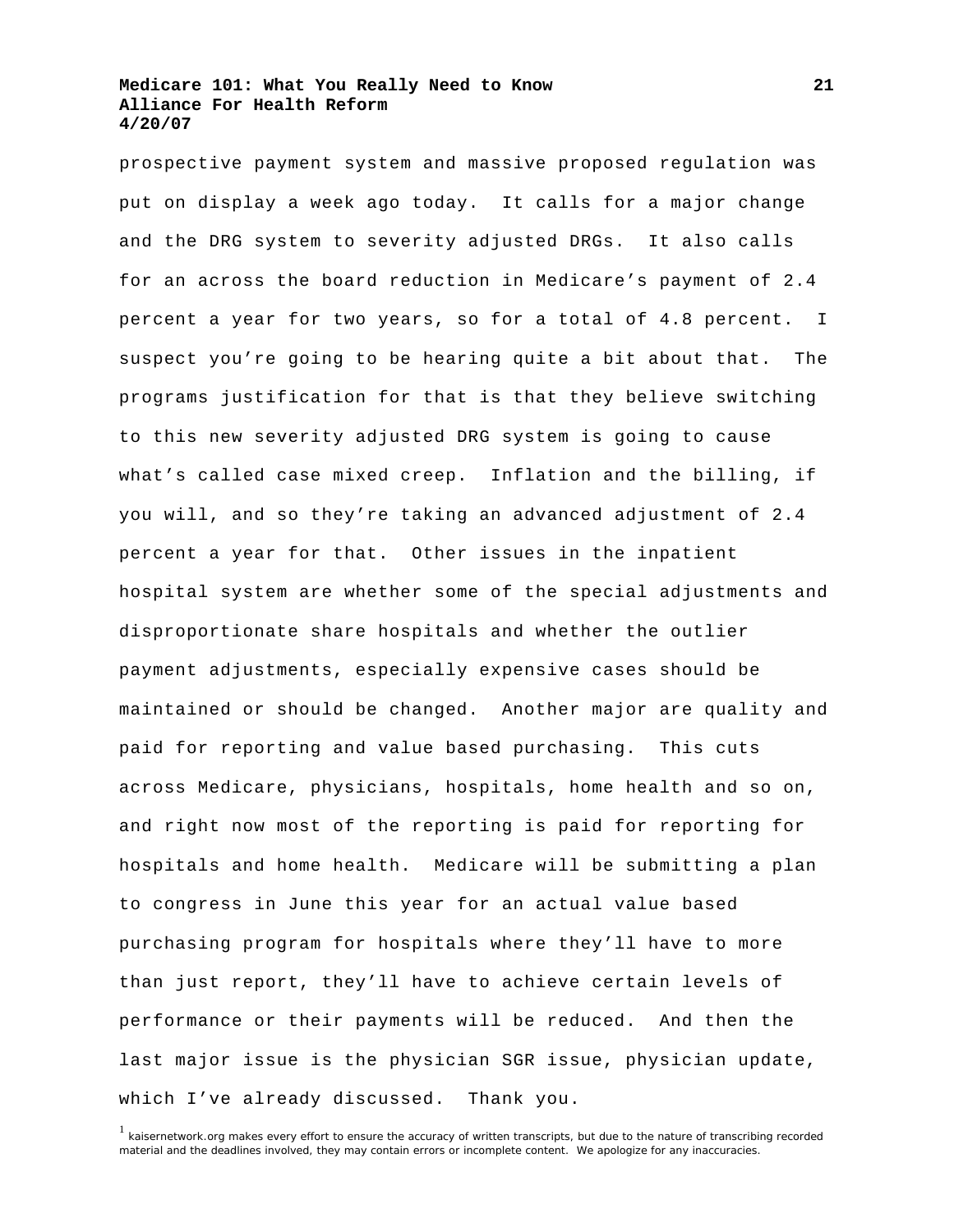**ED HOWARD, J.D.:** All right Tom, tough sledding, that is very dense material, thanks for explaining it. Finally we're going to hear from Cynthia Tudor, who is the director or Medicare, the Medicare Drug Benefit Group. If we could have the pointer here. Thank you. That group is within the Centers for Medicare and Medicaid services, or CMS, it's the group responsible for making part D, the drug benefit, work, simply put. She's also helps CMS figure out its payment system for Medicare Advantage Plans, no easy task. And today we have asked her to explain how the Medicare drug benefit in part D actually works. So we're looking forward to that explanation Cynthia, thanks very much for being with us.

**CYNTHIA TUDOR:** Thank you Ed. Can you hear me? I'm on slide two. Prior to January of 2006, Medicare did not cover outpatient prescription drugs except in certain restricted physician settings such as the pneumococcal and flu vaccines and in other limited part B drugs. The Medicare Prescription Drug Improvement Modernization Act of 2003, which we call the MMA, was signed into law on December the  $8<sup>th</sup>$  of 2003. For the next approximate year and a half we worked very hard to come up with a regulation for this and publish the final Medicare prescription drug benefit final rule on January 28<sup>th</sup>, 2005. To tell you how short our time schedule was, approximately 60 days later we got the applications for 2006. We published the prescribing and prescription drug program final rule on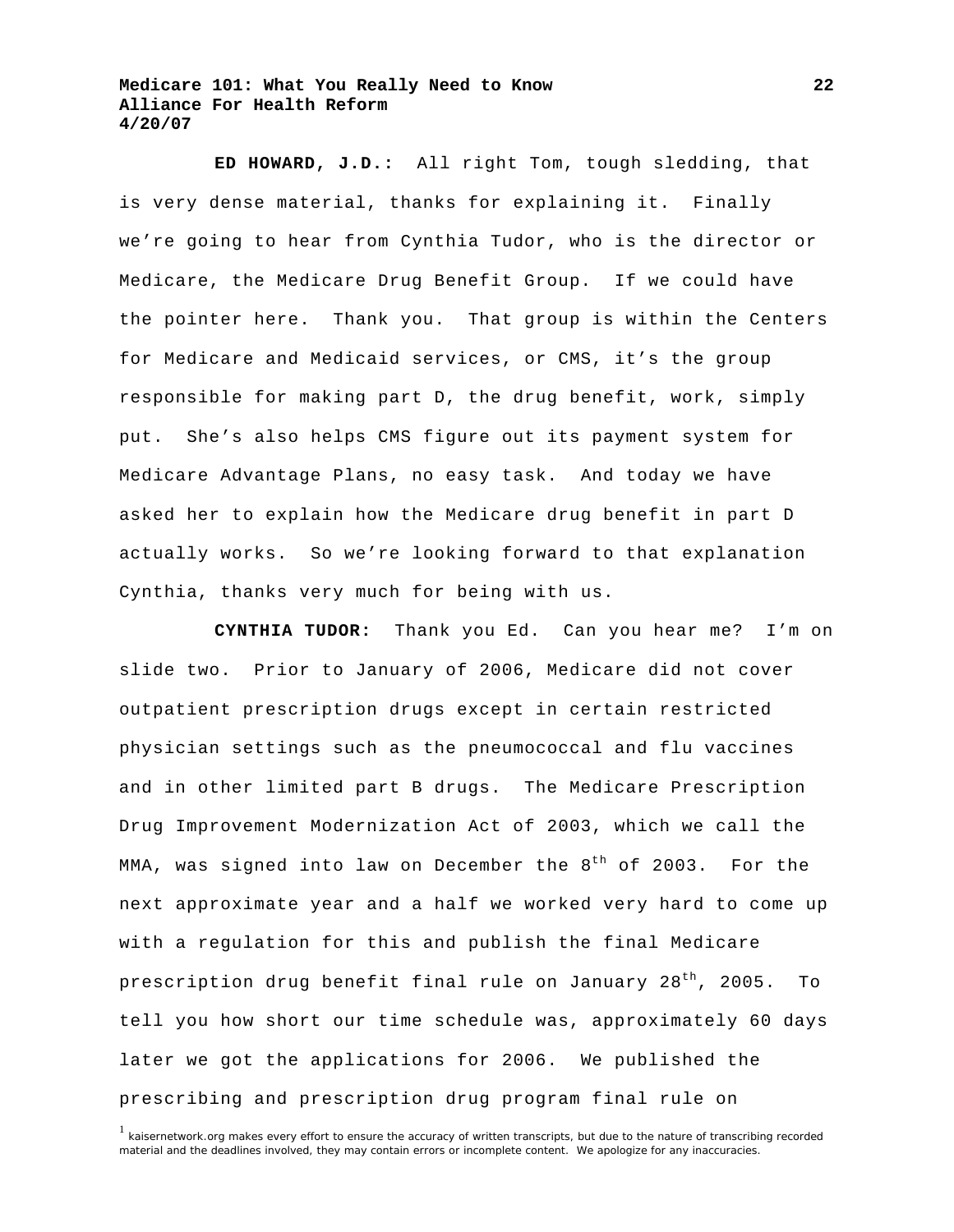November  $7<sup>th</sup>$ , 2005 and that will help with electronic medical records and such things. We published a draft data rule on October the  $18<sup>th</sup>$  of 2006, which is still in draft. And finally the tax relief and healthcare act of 2006 provided for the administration of part B vaccines, beginning in 2008.

 Slide three, as Tricia talked about, to join a Medicare drug plan, individuals must be entitled to Medicare part A or enrolled in Medicare part B and they must reside in the plans service area. As she also pointed out, coverage is not automatic except people who qualify for this via extra help, the low income subsidy individuals in particular. People are entitled to, people who are entitled to Medicare, beginning February  $1^{st}$ , 2006, or later, have a seven month period for their initial enrollment in part D. Our annual enrollment period is from November the 15<sup>th</sup> through December 31<sup>st</sup> of each year.

 Full benefit dual eligible's, which we call it, BDE's, lots of good alphabet soup here, can switch plans during any month effective the first day of the following month. And certainly some of our problems in early 2006 were because of this automatic change in plans from month to month.

 Slide three, what is the low income subsidy? It provides people who have limited resources in income extra help with their Medicare prescription drug costs, and that includes premium deductibles and cost sharing. You must enroll in a

**23**

<sup>&</sup>lt;sup>1</sup> kaisernetwork.org makes every effort to ensure the accuracy of written transcripts, but due to the nature of transcribing recorded material and the deadlines involved, they may contain errors or incomplete content. We apologize for any inaccuracies.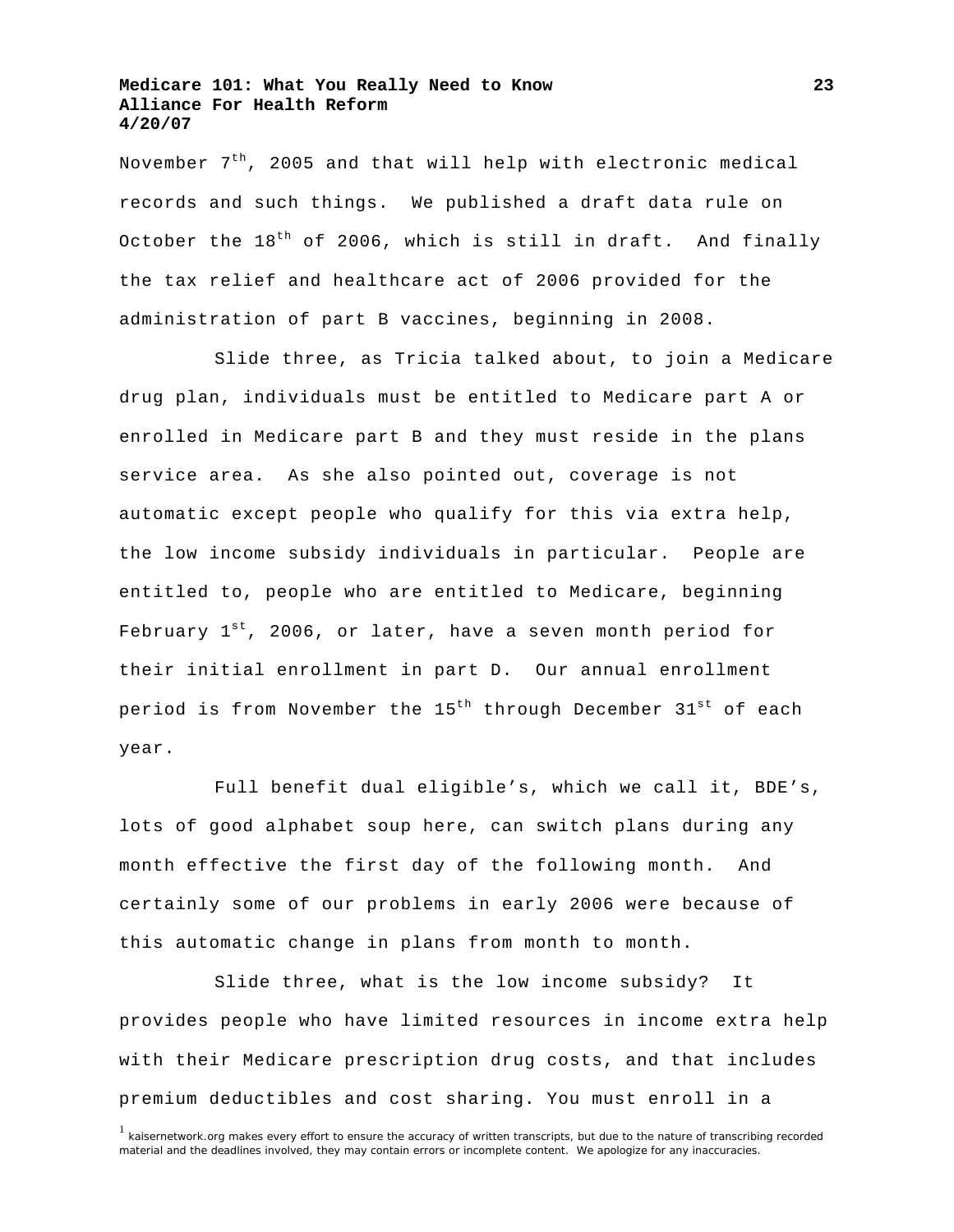Medicare part D plan to receive this assistance and you can enroll in a stand alone prescription drug plan, which we call PDPs, a Medicare Advantage Part plan, which we MAPDs, or the program for coordinated care for the elderly, which we call PACE, to receive this assistance. We work with states to identify the full benefit eligibles prospectively and we enroll them in a part D plan as soon as they become eligible for Medicare.

 Slide five, how do people qualify for LIS, or low income subsidy? People who have Medicare and Medicaid, that is full Medicaid benefits, or who are members of the Medicare savings program will qualify automatically. We get this information from state files and typically their deemed for a full calendar year. And we only change their eligibility if they have a more favorable status that is they are going from a two five dollar co-pay to a one or three dollar co-pay. If you're eligible for SSI benefits, we get that information from the social security administration. If you have limited income or resources, you must apply, you must be approved by SSA, or by a state and you could have an event that would change your low income subsidy status mid-year.

 As Tricia pointed out, here's out standard benefit for 2007. The sort of the top row shows the total of what drug spending will be and the bottom row sort of tells you what the beneficiary is responsible for under the defined standard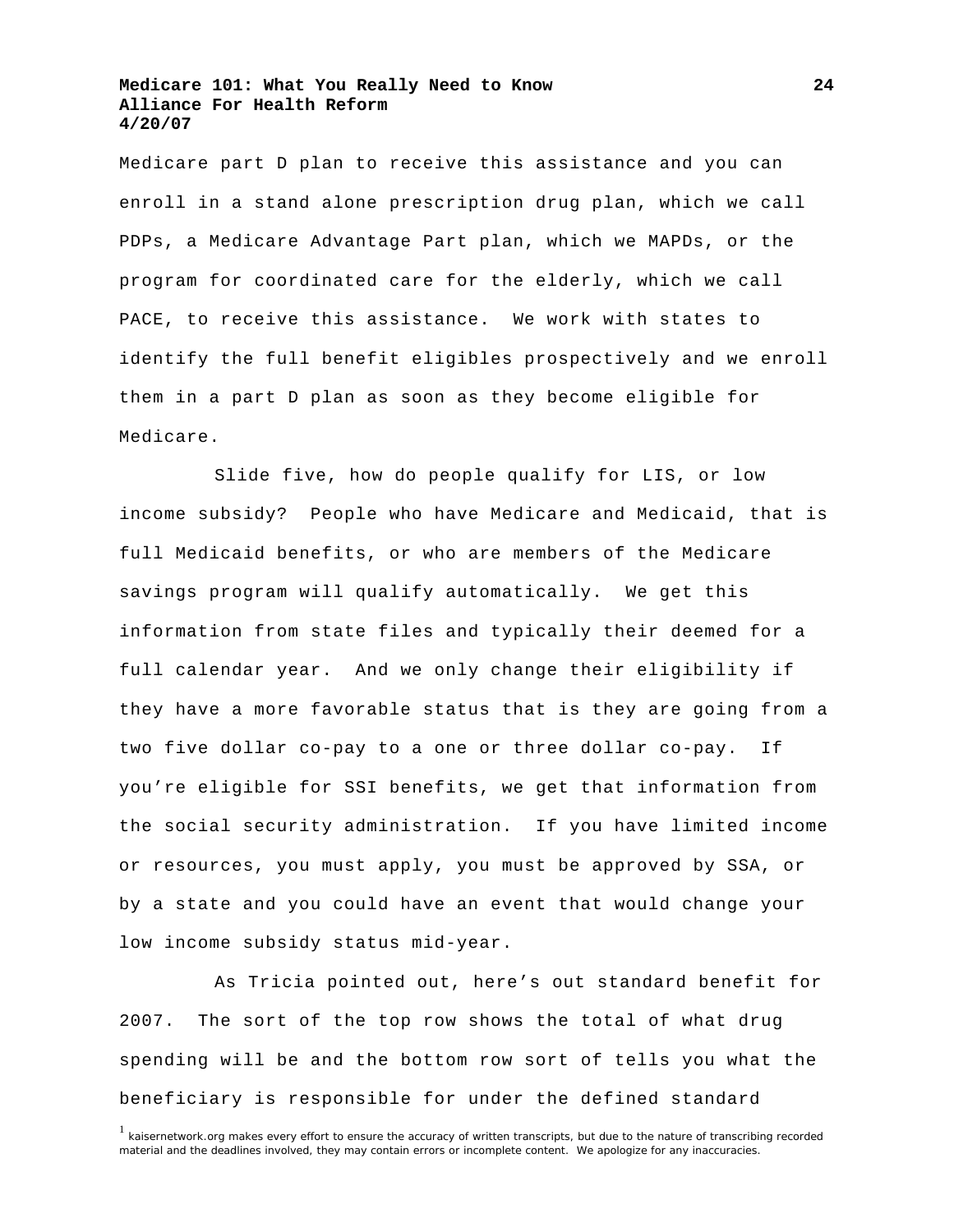benefit. This is the benefit that is described in statute, essentially for 2007 it's a 265 deductible, 24 hundred dollars is the end of the initial coverage period, you reach catastrophic coverage when you have 545 dollars and 25 cents in total drug spend.

 Slide seven, shows basically the changes in these kinds of benefit parameters between 2006 and 2007, and we have a new slide for 2008 as well. Each year the actuaries, bless their hearts, come up with what these changes should look like. So, unfortunately for 2008 we actually have some more changes in the one dollar LIS co-payment for people at 100 percent of the federal poverty level.

 Slide eight, shows you the number of contracts and plans. We have for each kind of part D plan, and we basically have a contract with a major plan, for example, major organization for example, like Humana, or United, and under that are different plan benefit packages, and those plan benefit packages typically apply at a regional level, there are 34 regions in the United States, plus the five territories, essentially so we have over 37 hundred part D options for individuals in the 50 states and territories.

 This slide shows you the four different general types, I'm sorry, it's slide nine, shows you the four different general types of plans that we have. The statute defined the standard benefit, a second option, and that benefit basically

<sup>&</sup>lt;sup>1</sup> kaisernetwork.org makes every effort to ensure the accuracy of written transcripts, but due to the nature of transcribing recorded material and the deadlines involved, they may contain errors or incomplete content. We apologize for any inaccuracies.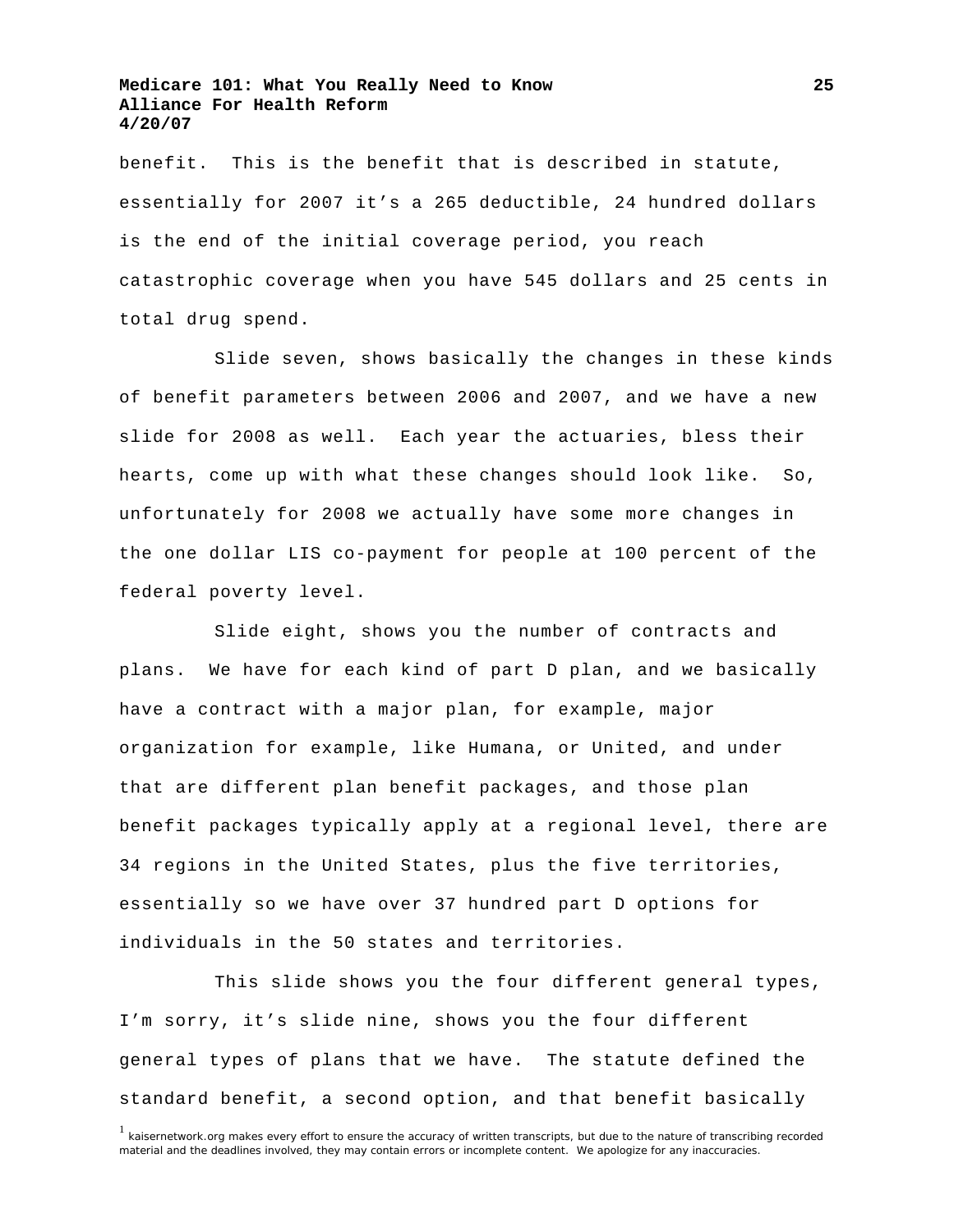says that there's 25 percent cost sharing throughout the deductible, after the deductible and until the initial coverage limit. Essentially this means that a cost share is 25 percent. For actuary equivalent plans they can then take the same kind of benefit, make it actuary equivalent and charge co-pays rather than co-insurance. Basic alternative plans allow sponsors to essentially come up with plans that have lower deductibles than the standard for the year. For example, less than deductible for 265 for 2007. Enhanced alternative plans allow a lot more flexibility, but require that the beneficiary pay a supplemental premium. And these would include a reduced deductible to zero and you'll see many of the plan offerings out there with a zero dollar deductible. It also allows coverage in the gap but many plans including Medicare advantage, as well as standard prescription drug plans, standalone prescription drug plans, are offering enhanced alternative plans, typically those plans cover generics through the gap and a few have covered all drugs, only formularies through the gap.

 Enrollment through benefit type is showing you again, our four standard types of plans; this is slide ten, basic alternatives. The largest percentage of the Medicare individuals are drove in enhanced alternative plans, typically those plans are offering zero deductible as well as generic coverage in the gap, the largest single group of PEP enrollees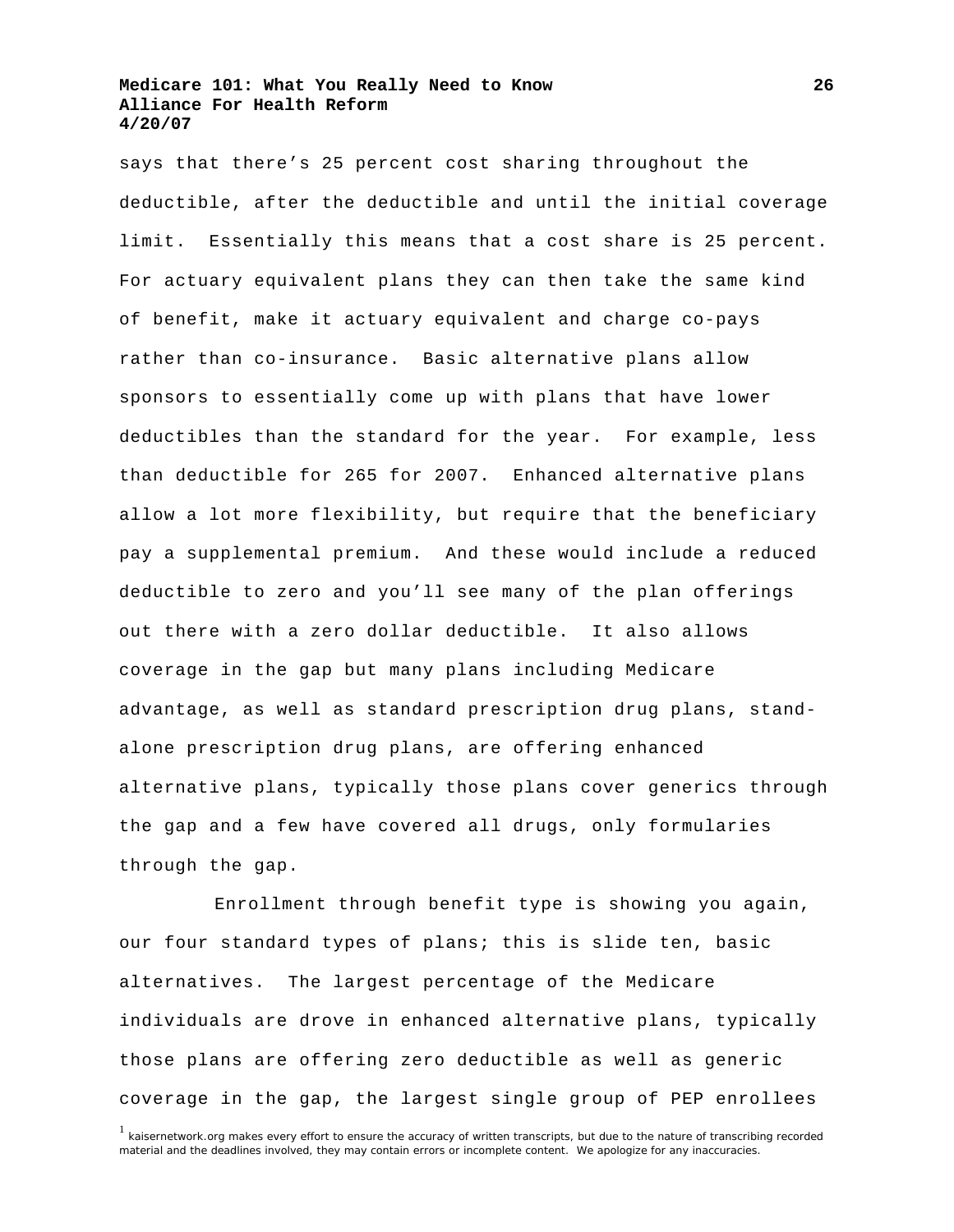are in basic alternative plans with a large percentage of enhanced plans. For 2007, every state has at least one plan option with a premium less than 20 dollars per month. At least one plan available with no deductible and several plans with coverage of generic drugs in the coverage gap. On average, our premiums between 2006 and 2007 increased by less than eight dollars over the 2006 rate. And in several states we actually had decreases in premiums.

 Beneficiaries have access to between 27 and 41 plans with no deductibles in 2007, and this is an increase in what we saw in 2006, and in every state the majority of plans does offer a mail order pharmacy services. The number of PDP sponsors, and that is the stand alone sponsors, ranges from 20 to 29 per state and that's an increase over our 2006 level. The number of stand alone PDPs sponsors ranges from 45 to 66. In general between 2006 and 2007, we saw the largest increase in enhanced alternative coverage, and that pretty much was because of the effort by CMS to make sure that this happened. We basically see that enhanced plans represent about 50 percent of the plans in the state.

 What is a part D drug? A part D drug has to be a prescription drug; it must be approved by the FDA for safety and efficacy. It includes biological, insulin and medical supplies associated with the injection of insulin, vaccines, and now vaccine administration, and it must be used for

**27**

<sup>&</sup>lt;sup>1</sup> kaisernetwork.org makes every effort to ensure the accuracy of written transcripts, but due to the nature of transcribing recorded material and the deadlines involved, they may contain errors or incomplete content. We apologize for any inaccuracies.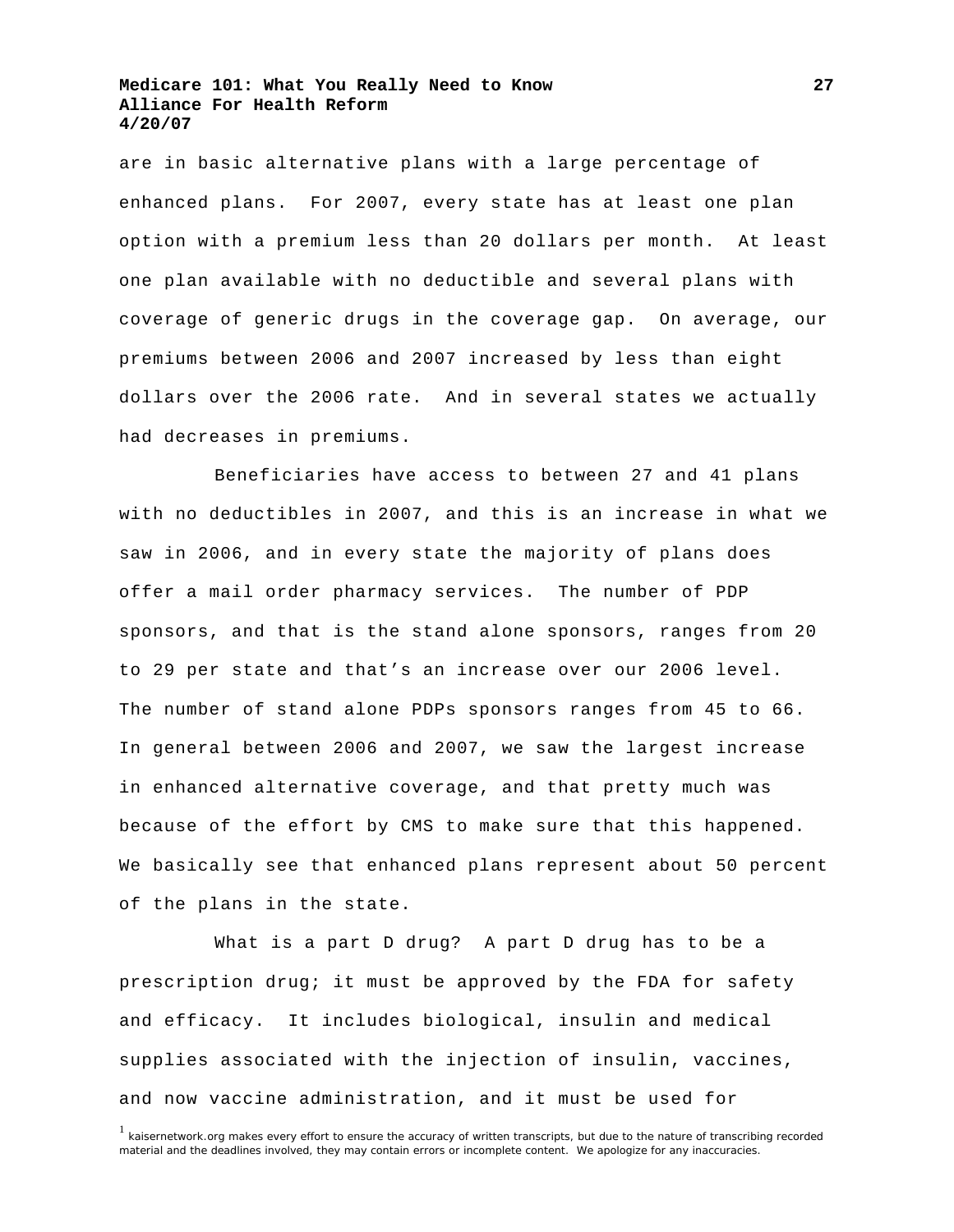medically accepted administration. We don't cover all drugs, I'm sorry, this is slide 14, we don't cover all drugs. If it is administered and available under parts A and B we don't cover it. If it's used for anorexia, weight loss, promoting fertility, cosmetic purposes, symptomatic relief for cough or colds, vitamins, and the important ones are at the bottom, the non-prescription drugs but also we do not cover barbiturates or diazapines. As of 2007 we also no longer cover ED drugs.

 What is a formulary? A formulary is a list of drugs that Medicare prescription drug plan must cover without granting an exception. Our formularies for 2008 were due on Monday; we have over 500 formularies to look at for the approximate three thousand to four thousand plans we're going to have. The purpose of formularies are to help contain cost. The general requirement for CMS is that the formulary must include at least two drugs in each therapeutic class and a class of covered part D drugs. These classes and categories are derived for us by the US Pharmacopeia. This formulary, this kind of formulary would represent to us a floor rather than a maximum number of drugs that have to be covered. We use a number of clinical conditions and other mechanisms to make sure that the formularies are broad and cover the range of conditions that Medicare beneficiaries are likely to have. We allow utilization tools, including prior authorization, step therapy and quantity limits.

<sup>&</sup>lt;sup>1</sup> kaisernetwork.org makes every effort to ensure the accuracy of written transcripts, but due to the nature of transcribing recorded material and the deadlines involved, they may contain errors or incomplete content. We apologize for any inaccuracies.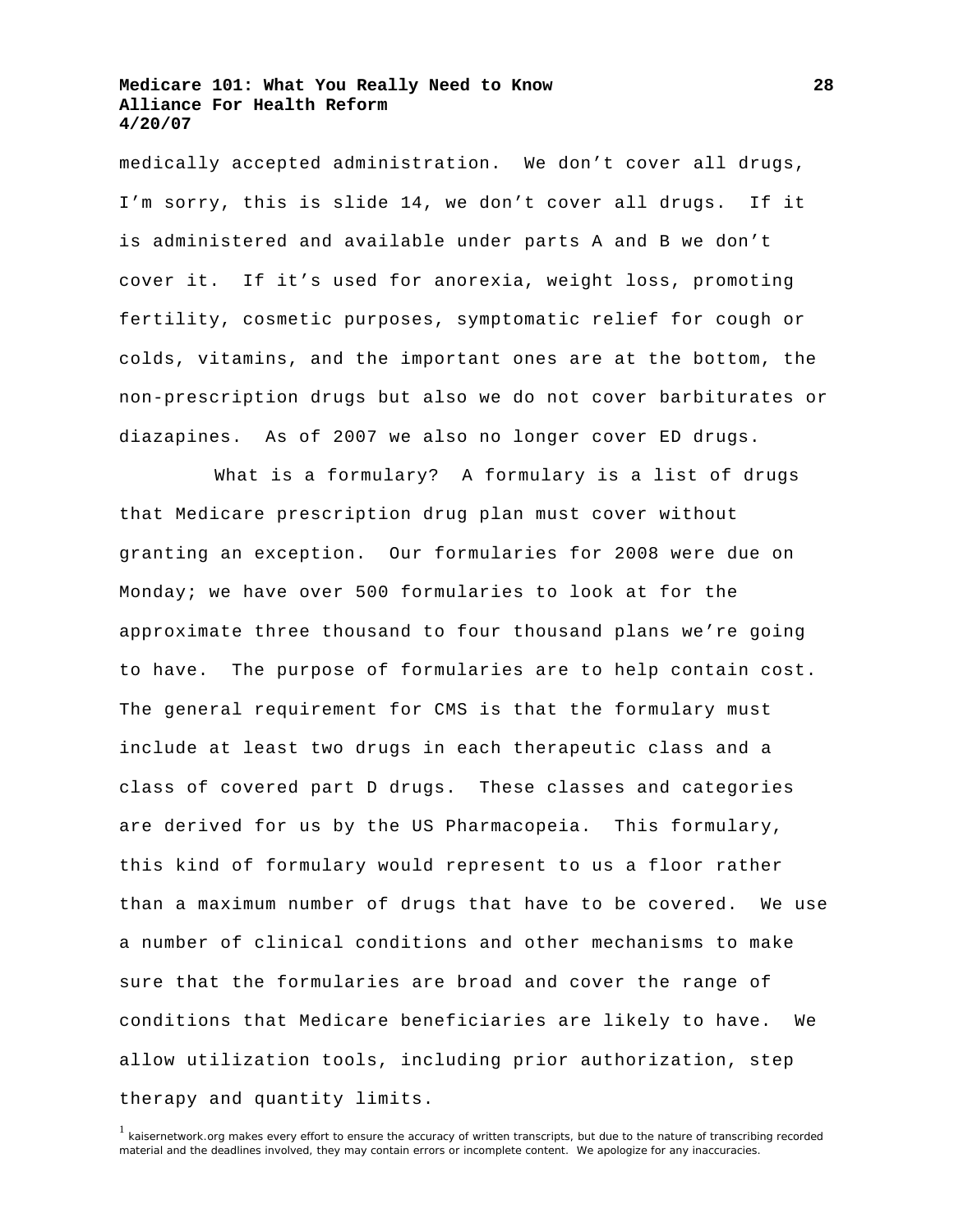Slide 16 shows you part D enrollment, again Tricia covered some of this, we have about 11 million people who are not LIS that are in standard, stand-alone prescription drug plans and another 5.5 million of the Medicare Medicaid group with its leaving us with about 17 million in stand alone PDP, remaining about 7 million people are enrolled in part D plans under Medicare advantage. About 7 million people also are covered under the retiree drug subsidy and we have about five million that have additional sources of credible coverage.

 My last slide shows a number of sources for additional part D information.

**ED HOWARD, J.D.:** Thank you very much Cynthia. And it leads us actually into the part of the program where we're going to be asking you to ask the questions, I remind you that you have a green card that you can use, which we encourage in this context. We will get questions from our folks listening at the webcast and on the conference call as well. You can, for those folks, let me remind you, submit those questions by calling by phone, 202-789-2300, I feel a little like Jerry Lewis here, [laughter] or emailing [info@allhealth.org.](mailto:info@allhealth.org) And a couple of folks submitted some questions in advance and it seems so appropriate to follow Cynthia's presentation and I think I'm going to take the liberty of doing that. Have any of the panelists, this person asks, every tried to explain the prescription drug program to an 80 year old?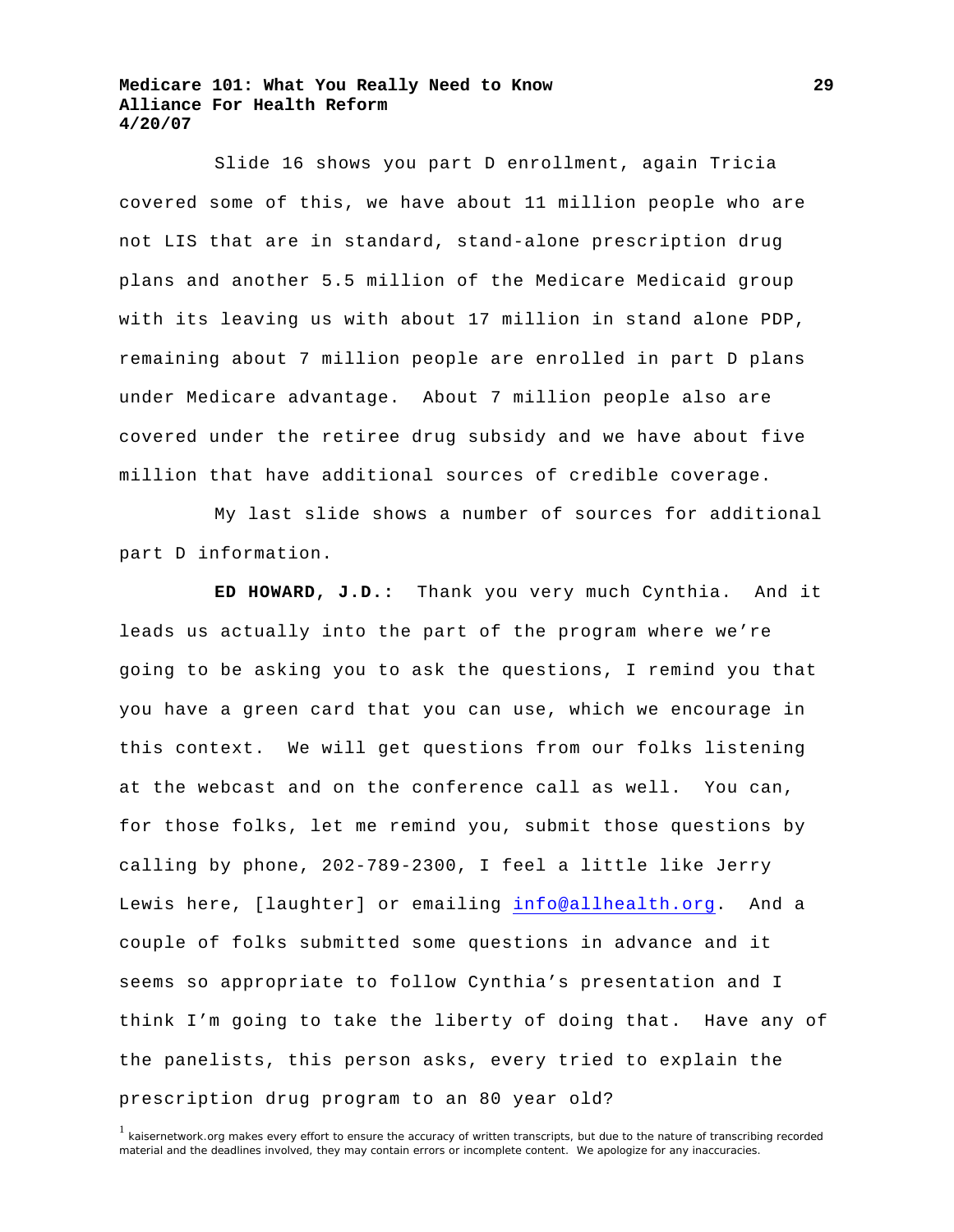**CYNTHIA TUDOR:** Absolutely. The answer is absolutely. And I think the key to doing this is to get the individual to use either our 1-800-Medicare help or our Medicare prescription drug care finder, and I've been able to over the phone, without even sitting next to a person, be able to lead them through this. But other information is available to beneficiaries at the state health insurance programs and other local kinds of networks.

**ED HOWARD, J.D.:** What, Tricia, we'll get to you in a second, but I just ask Cynthia to repeat that phone number.

**CYNTHIA TUDOR:** 1-800-Medicare.

**ED HOWARD, J.D.:** Okay, that's important to remember. Tricia?

**TRICIA NEUMAN, SC.D.:** I would imagine that many of you in the room have tried to help a family member look for a Medicare drug plan, and as Cynthia said, there are two very good resources made available by CMS. One is the telephone number 1-800-Medicare, the only place you can get comprehensive information is by going to the website, because that's the place you can get detailed information, not only about premiums and benefits, but also about covered drugs, and restrictions, which are fairly important for people who are trying to choose among plans. The problem is that only about a quarter of people on Medicare have ever gone online, so in order to use these resources people need help from others and sadly our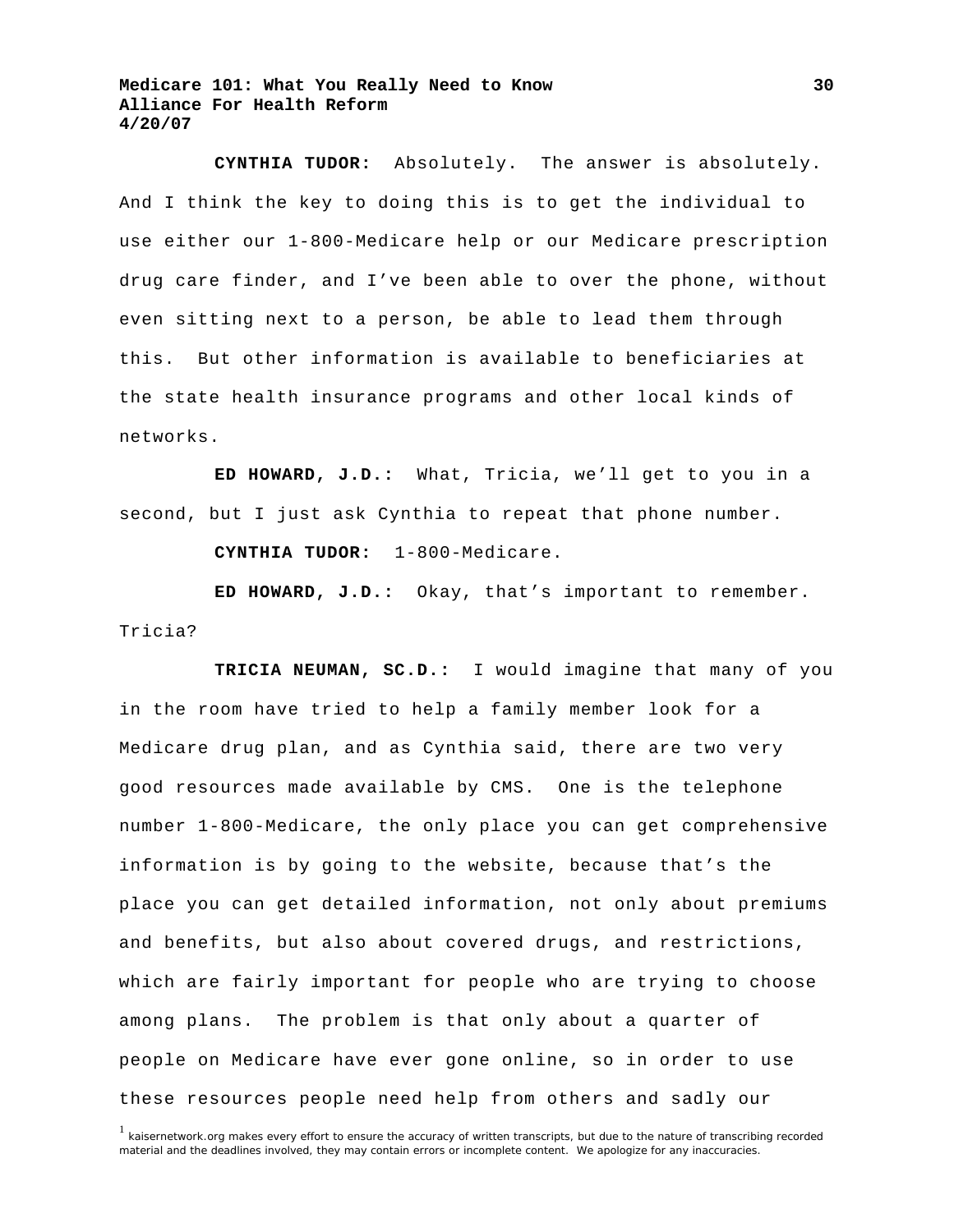research shows that people on Medicare seniors don't really want to ask their children for help of these topics. They may ask their grandchildren but their not inclined to ask their children so there needs to be resources to help and support people with these decisions because what we also find is that the decision really matters. Choosing a plan is really important and can have significant costs implications for someone, there's a big range out there and everybody's needs vary.

**ED HOWARD, J.D.:** Let me just pursue that for a second Tricia, what are the counseling programs that are available for people?

**TRICIA NEUMAN, SC.D.:** Sorry, I should have mentioned that. There are state health insurance programs in every state and these are really terrific organizations, often staffed by volunteers and they are set up to help people make these decisions. There are also area agencies on aging, there are also grassroots organizations and non-profits, I think the issue is getting people to those counselors because lots, it wouldn't occur to so many people on Medicare to go to what's called a SHIP, these state health insurance programs. So, yes, they are out there but we don't have a sense that people know about them and they aren't using them maybe to the extent that they could.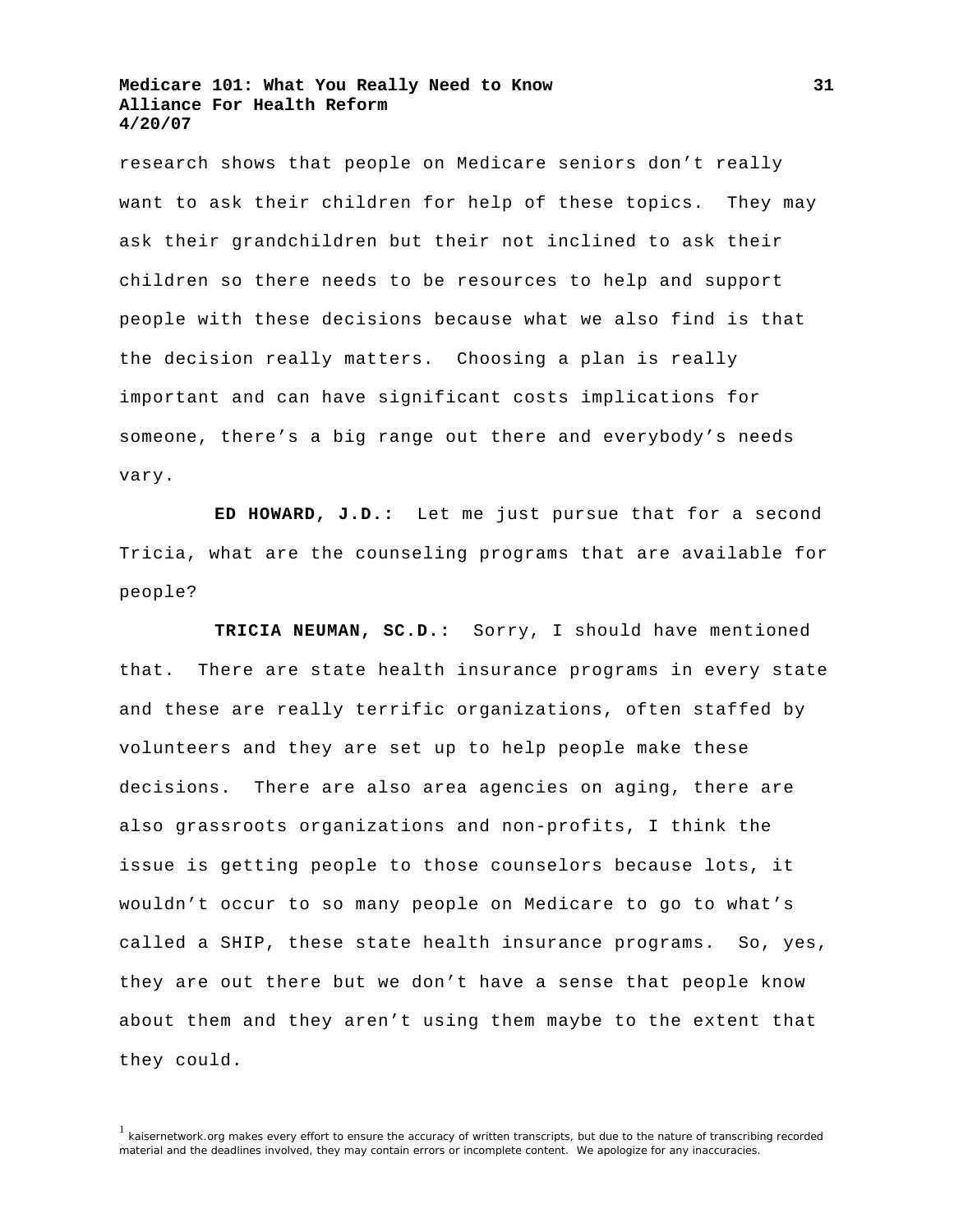**ED HOWARD, J.D.:** And is there some central place where people can find out where the SHIP is sailing in their particular state.

**TRICIA NEUMAN, SC.D.:** Cynthia, you might want to talk about this but the back of the Medicare handbook I believe there is a list of resources and this is one of the resources that's made state by state resources list.

**CYNTHIA TUDOR:** I would say that, again, an individual that's all alone is best off trying to go with 1-800-Medicare first. 1-800-Medicare will actually get on the plan finder, enter the individuals drugs, mail out the finding from the personal plan finder to that individual so they can then choose. So they are providing more than just talking to the person, they will actually lead them through this plan finder and help them come up with the lowest cost plans according to their prescription drug needs.

**DIANE ROWLAND, SC.D.:** One of the questions we've gotten is, could you further explain the doughnut hole and the reasons and justification for its creation. What effect does this have on beneficiaries needing the most medication?

**CYNTHIA TUDOR:** Well, I'm not into career limiting moves, so I'm not going to explain the motivation behind the doughnut hole, except to say that it is a cost saving move. It was designed that way and we are simply, we are simply enforcing the statute. But essentially the doughnut hole

**32**

<sup>&</sup>lt;sup>1</sup> kaisernetwork.org makes every effort to ensure the accuracy of written transcripts, but due to the nature of transcribing recorded material and the deadlines involved, they may contain errors or incomplete content. We apologize for any inaccuracies.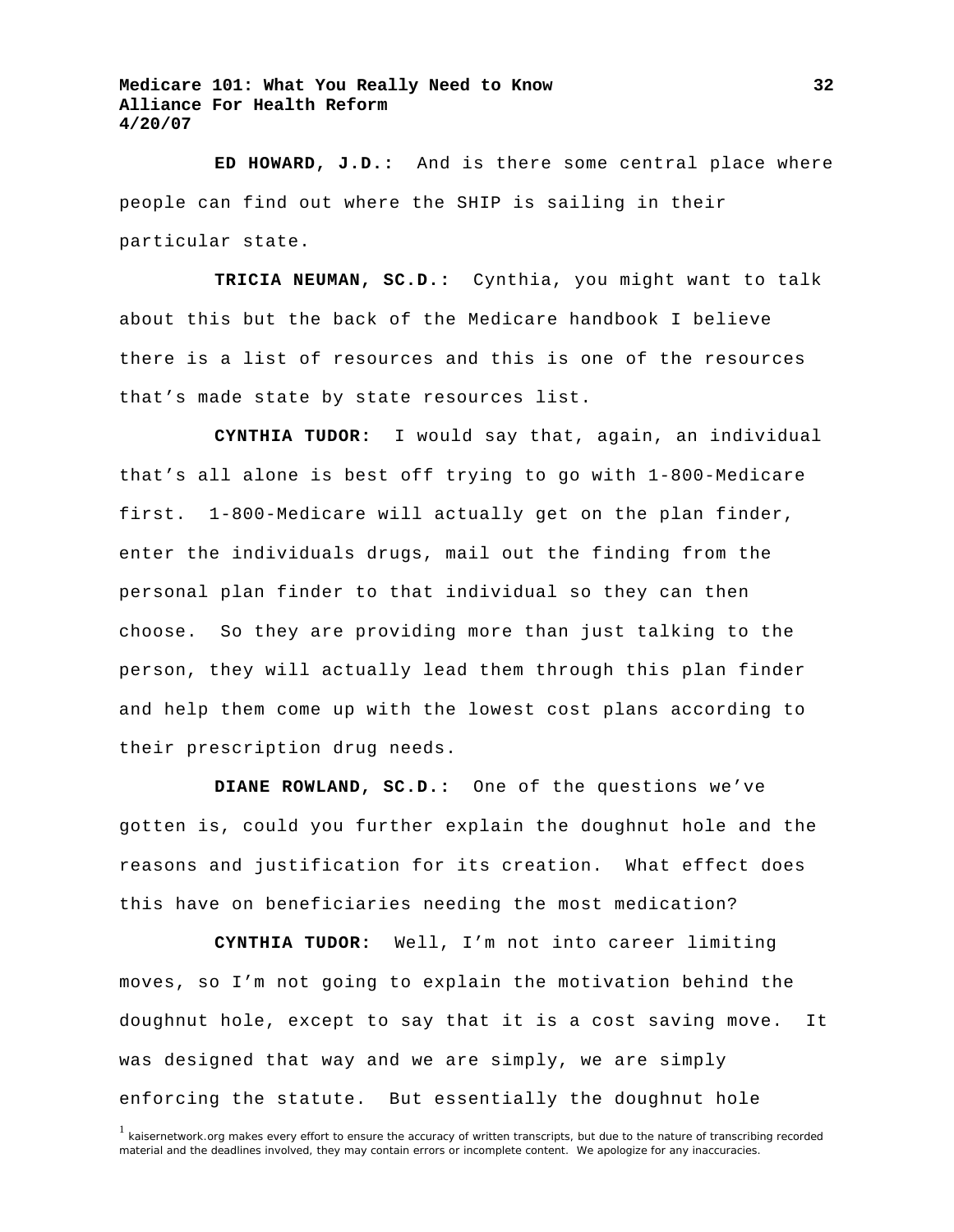doesn't, is, what we call the coverage gap, does not provide for coverage of drugs in that part of the benefit. But as I said, a larger and larger percentage of plans are offering some sort of coverage in that period so that our beneficiaries can get better access to drugs.

**ED HOWARD, J.D.:** Let me just clarify, if I can, so the coverage gap, or the doughnut hole, is in the standard benefit package that's in the statute. Is that right?

**CYNTHIA TUDOR:** If it's for 2007, it basically is reached after the initial coverage limit of 24 hundred dollars, is reached.

**ED HOWARD, J.D.:** So when you're looking for a drug plan, and you have the anticipation that you're going to get to that threshold, that would lead you to want to have a plan that has some kind of coverage in the gap.

**CYNTHIA TUDOR:** Well, I think, again, that's what the Medicare personal drug plan finder does for you, in essence, if you enter your drugs, it's going to tell you what your costs are going to be in the deductible under each plan option that's available to you, what it's going to look like in the initial coverage limit, whether or not any of your drugs are covered in the gap and what would have if, and do you reach catastrophic if you reach the coverage gap. So it really tells you all of these kinds of things.

#### **ED HOWARD, J.D.:** Tricia?

 $1$  kaisernetwork.org makes every effort to ensure the accuracy of written transcripts, but due to the nature of transcribing recorded material and the deadlines involved, they may contain errors or incomplete content. We apologize for any inaccuracies.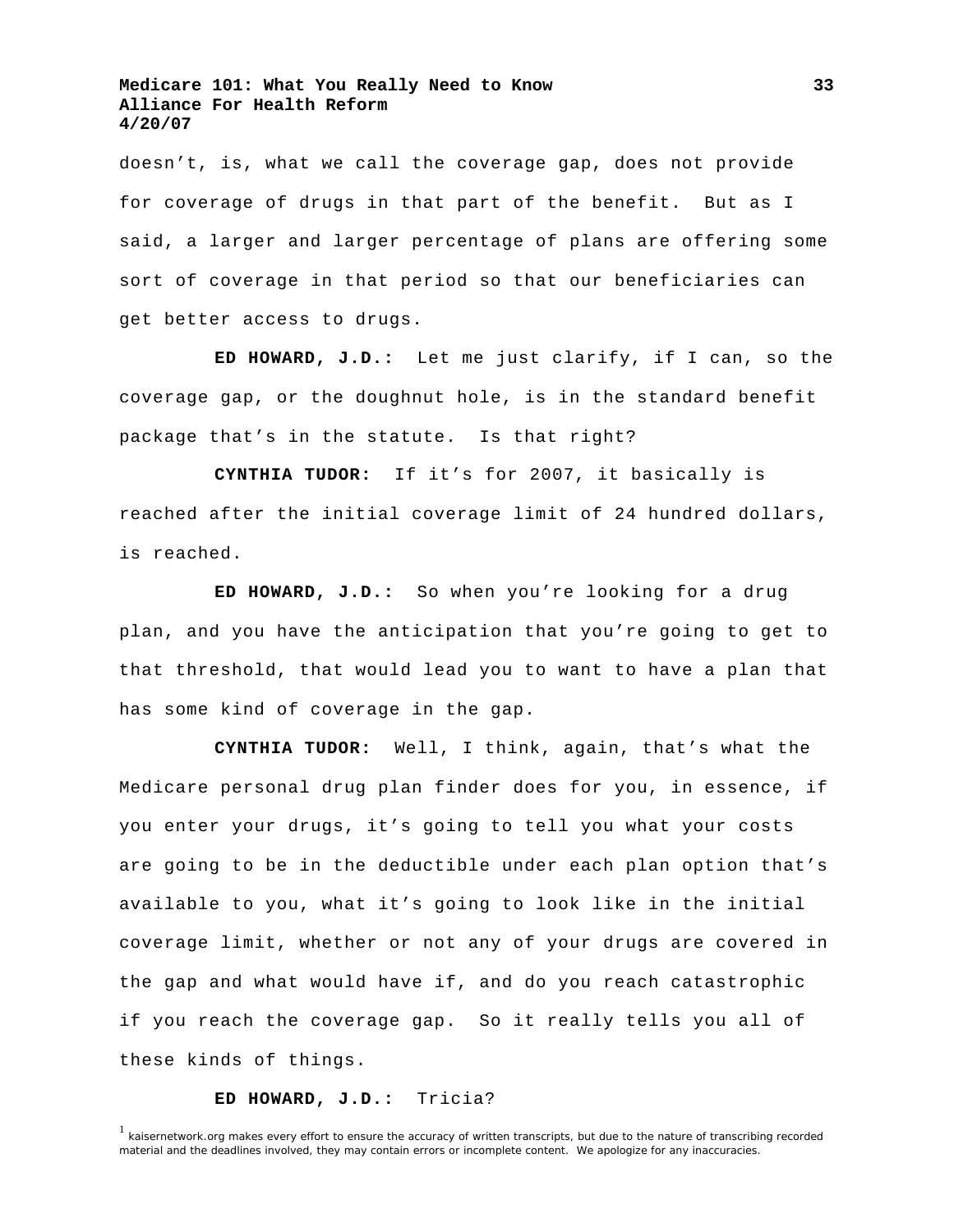**TRICIA NEUMAN, SC.D.:** I think it's absolutely true that people who anticipate having high drug costs would benefit from having brand coverage, of brand name drugs in particular, in the coverage gap and it's also true that most of the plans that are out there do not cover brand name drugs in the coverage gap and even the plans that are doing so this year, I think, are talking about getting out of it for next year because of some of the problems that they've had. So it may be hard for constituents to find a plan that will cover their brands in the coverage gap.

**ED HOWARD, J.D.:** Yes, there's someone standing at each of the two rear of the auditorium mics. So why don't you introduce yourself and try to be as brief as you can.

**MATT:** My name is Matt; I'm from the American Sign of Humantology. What's the purpose or rationale for delegating the responsibility from making most coverage decisions to local Medicare contractors?

**ED HOWARD, J.D.:** Tom, you want to take a crack at that?

**TOM AULT:** Sure, that's a great question. It's the local contractors that process all of the claims as they come in, so every, when a claim comes in you have to have a coverage policy for paying it, so they're the ones processing the claims, they're the ones that know local medical conditions, and so they develop the coverage decisions. Medicare has been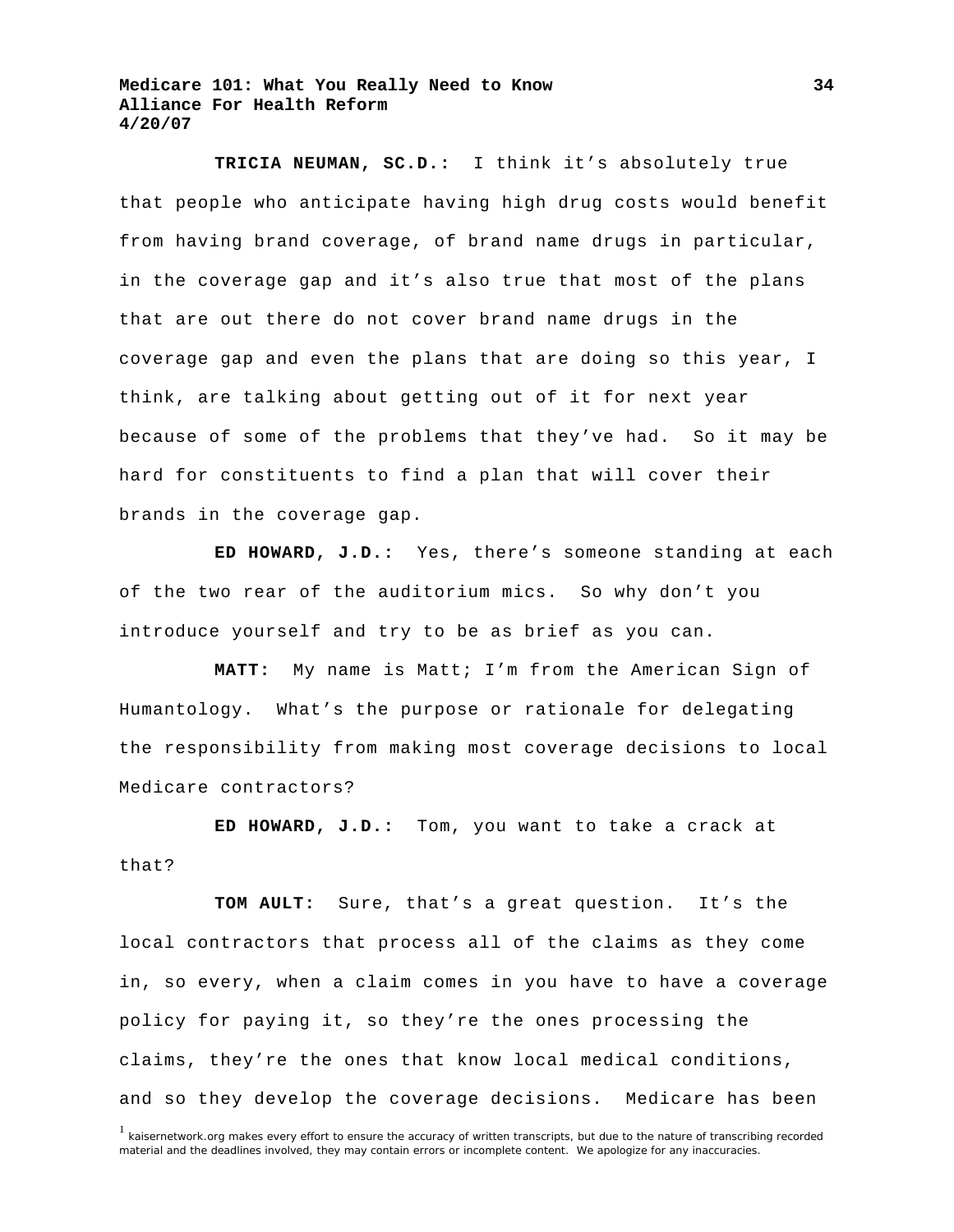moving in the last few years to make more national coverage decisions and to have a better process for doing that, a very open process for doing that. As a deputy administrator of HPCCA, a few years ago, having 100 percent national coverage decision would be like asking CMS to write a medical textbook every year. It would be virtually impossible.

**ED HOWARD, J.D.:** Yes, sir, go ahead.

**SEAN O'NEIL:** Hi, Sean O'Neil with the National Multiple Sclerosis Society, I was wondering if there has every been a score to show what it would cost for Medicare to fill the doughnut hole and if so, what was that estimate?

**CYNTHIA TUDOR:** I think we'll have to get back to you on that.

**ED HOWARD, J.D.:** Let me just say, if we have questions like that that are going to require follow-on we'd be delighted to post answers on our website for people to get back to. Go ahead, Tricia and then Tom.

**TRICIA NEUMAN, SC.D.:** I think, as far as I know, there have not been estimates of that released by the congressional budget office in the past few years. That was something they came up before 2003, but I don't believe there are formal estimates that are out there, but we can look and make them available to you after the session.

**ED HOWARD, J.D.:** Diane?

<sup>&</sup>lt;sup>1</sup> kaisernetwork.org makes every effort to ensure the accuracy of written transcripts, but due to the nature of transcribing recorded material and the deadlines involved, they may contain errors or incomplete content. We apologize for any inaccuracies.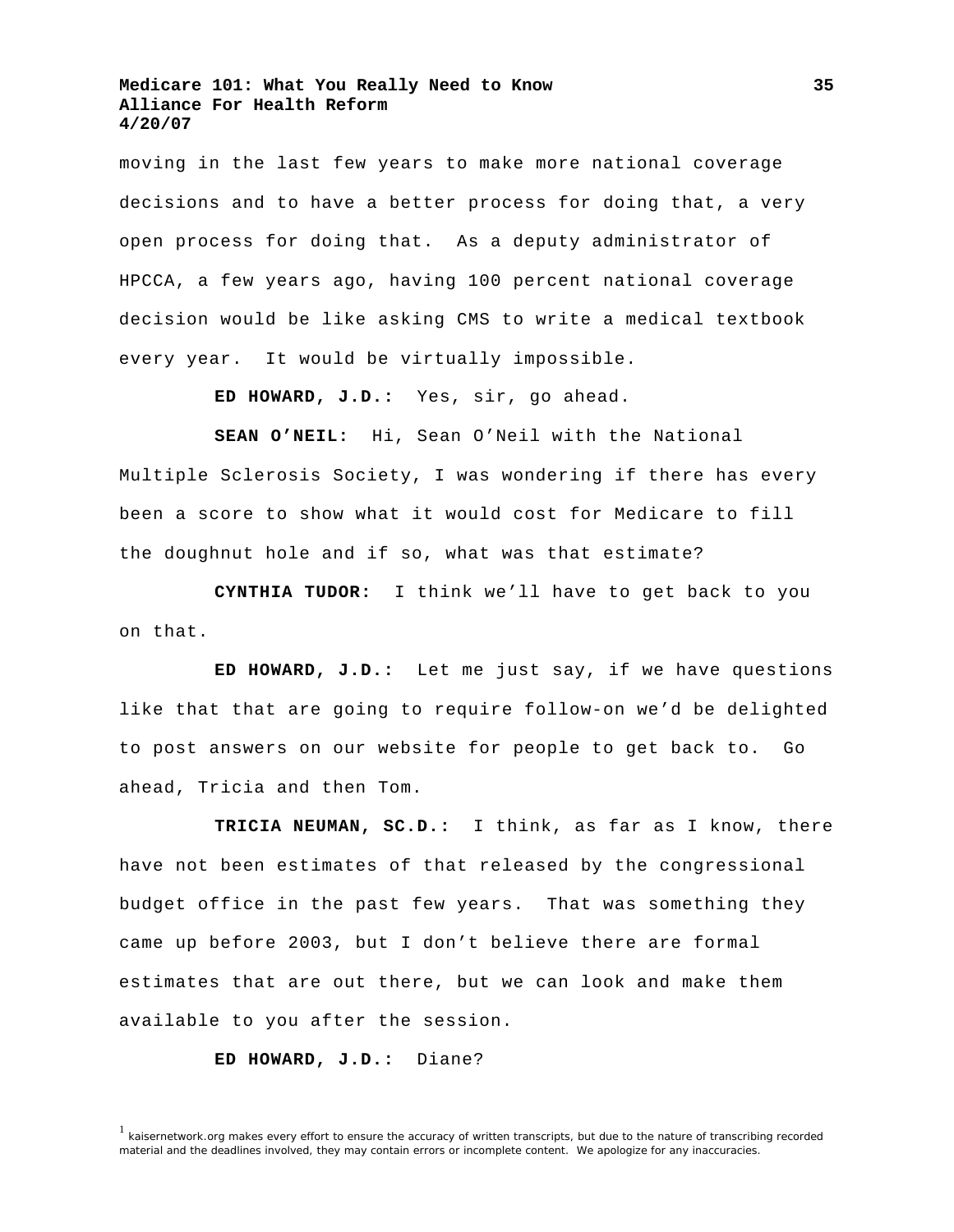**DIANE ROWLAND, SC.D.:** Okay, Tom, this question is, why has there been so much interest in cutting funding to Medicare Advantage to pay for other programs like SCHIP. You've gone into a lot of payment policy, their questioning what this aspect of Medicare Advantage is and why it's being talked about.

**TOM AULT:** I think the reason it's being talked about is that there are a lot of studies showing that Medicare Advantage plans are, have excessive payments compared to what it costs to provide the care to those payments. So when you make that comparison and that's the primary reason. I don't know if Tricia, if anybody wants to add anything to that.

**CYNTHIA TUDOR:** Well certainly I think another reason is the current environment of pay-go, where if you want to, the reference here is to SCHIP, if you need additional funding for the SCHIP program, you either have to come up with the revenues to be increased to pay for SCHIP or to find savings elsewhere, and the Medicare Advantage plan payments are being looked at as one source of financing because of those budgeting rules that the house and senate are operating under now.

**ED HOWARD, J.D.:** Let me just say as we go through this question and answer period, those of you in the room, if you would pull out those blue evaluation forms and give us your reactions, as well as to fill out the green question cards, that would be very helpful. And those of you who are tuned

**36**

<sup>&</sup>lt;sup>1</sup> kaisernetwork.org makes every effort to ensure the accuracy of written transcripts, but due to the nature of transcribing recorded material and the deadlines involved, they may contain errors or incomplete content. We apologize for any inaccuracies.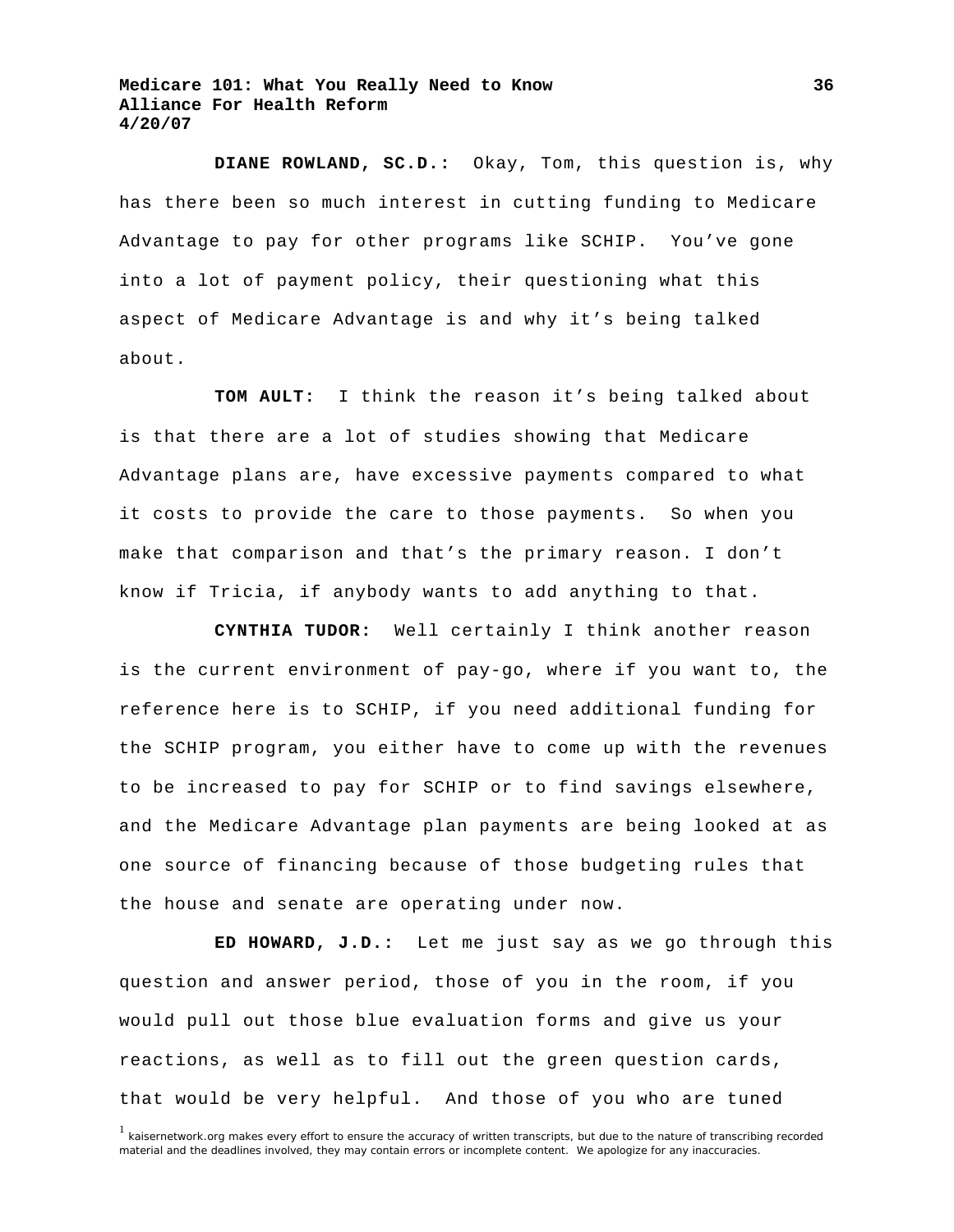into either the conference call or the website, you should have received an evaluation form that you can fax back to us in the materials that were mailed to your office, or if you do online to allhealth.org theirs is an evaluation form that you can print out and fill out and send it back to us if you would. We have another of other questions on cards, Diane if you want to take a look at them.

**DIANE ROWLAND, SC.D.:** This one is coming from the field called a constituent issue. Our office continues to receive many letters and calls from constituents who are denied part, declined part B when turning 65, because they already had private insurance through part-time work or spouses, after undergoing medical procedures they are notified that their second carrier denies their claims stating Medicare is their primary carrier. Bills continue and frustration mounts. What is being done about this persistent problem so that when people opt out of part B, secondary carriers will stop denying claims assuming consumers are on part B. What can my constituents do to prevent this problem, other than posing the question today?

**TOM AULT:** Wow, I think that it would be good to write to Medicare regional office. There's an ombudsman that can get on that, that absolutely should not be happening, it's definitely a contractor problem and if the contractors not responding then the Medicare regional office ombudsman, I think, would be the person to contact.

<sup>&</sup>lt;sup>1</sup> kaisernetwork.org makes every effort to ensure the accuracy of written transcripts, but due to the nature of transcribing recorded material and the deadlines involved, they may contain errors or incomplete content. We apologize for any inaccuracies.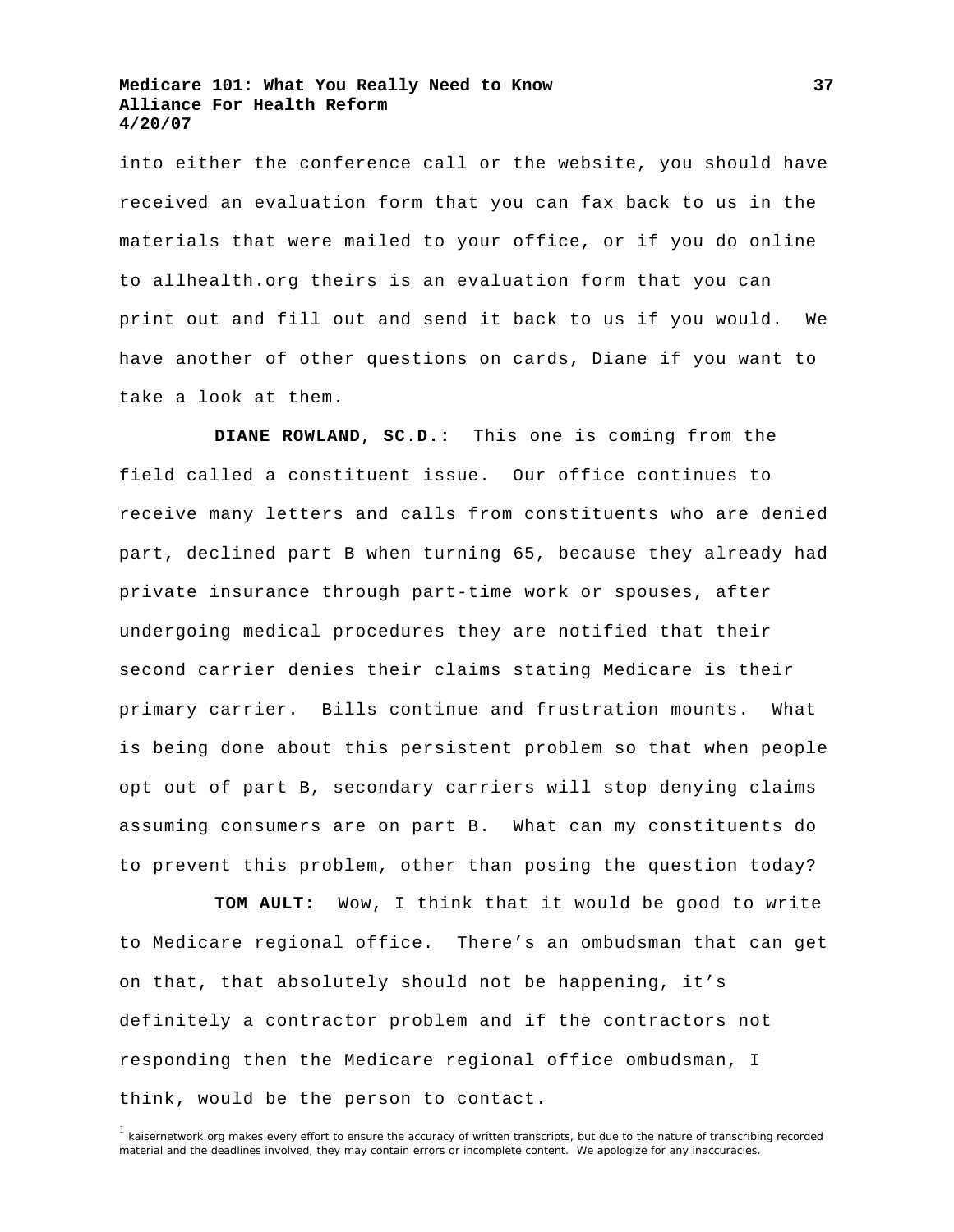**DIANE ROWLAND, SC.D.:** Next question, is Medicare sponsoring any programs to encourage electronic medical records?

**TOM AULT**: Medicare is not directly sponsoring electronic health records in the sense of providing any financial assistance or any financial help in moving to electronic health records, but Medicare has been leading the way in pointing to the importance of that, and there is, as probably as you all know, there's been legislation considered, I think it actually passed the house and the senate but didn't get through the conference committee in the last congress, and there will probably be, hopefully be, legislation considered in the current congress as well.

**ED HOWARD, J.D.:** Okay, we have some people at the microphones, we'll start on my left. If you would identify yourself.

**JOHN WESTON:** Sure, John Weston with United Jewish Communities. Thank you Ed for having this wonderful presentation today. My question regarding pay for performance, I'm particularly curious as to what accountabilities, hurdles, and other challenges, what will the providers face regarding those other accountabilities and other challenges moving forward as we continue with these pay for performance implementations?

**38**

 $<sup>1</sup>$  kaisernetwork.org makes every effort to ensure the accuracy of written transcripts, but due to the nature of transcribing recorded</sup> material and the deadlines involved, they may contain errors or incomplete content. We apologize for any inaccuracies.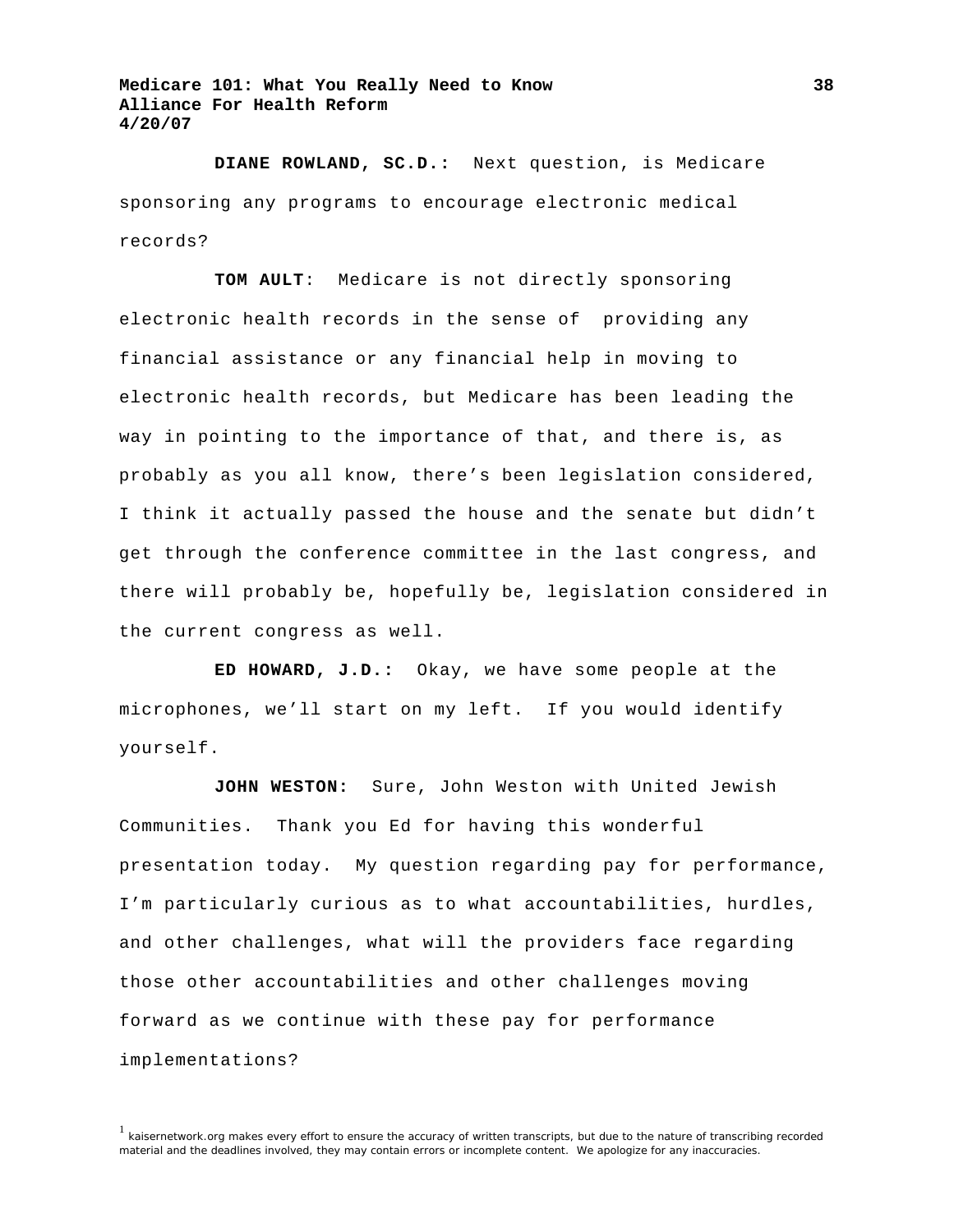**TOM AULT:** That's a great question. I mean, because not only Medicare but Medicaid and private payers all want to be moving towards value based purchasing and that is not only having a flat rate but also being sure that they're getting a certain quality of care and providing incentives to improve the quality of care. The area of Medicare that's the furthest along is the hospital payment system where there are, it's 20 some measures that hospitals are reporting on and that's growing rapidly, it's envisioned that starting in 2009 there will actually be a incentive program where a hospitals payment depends on their performance. And for ambulatory care, physician and other ambulatory care, there's a number of measure and there's actually 74 measures there but of course with different specialties and so on they don't all apply to a particular physician. And starting July  $1^{st}$ , this year, there's the physicians will be reporting and will be getting an incentive payment for pay for reporting which is what hospitals have been doing. There are going to be a number of difficult issues for everyone involved in making this work in terms of keeping measures up to date and also making it a program that has properly aligned incentives and achieves improved quality, which is the ultimate goal we all want.

**CARL ESTICO:** Carl Estico with the national rural health association, I've got kind of a two part question, first part being with the version of population basis of payers and

<sup>&</sup>lt;sup>1</sup> kaisernetwork.org makes every effort to ensure the accuracy of written transcripts, but due to the nature of transcribing recorded material and the deadlines involved, they may contain errors or incomplete content. We apologize for any inaccuracies.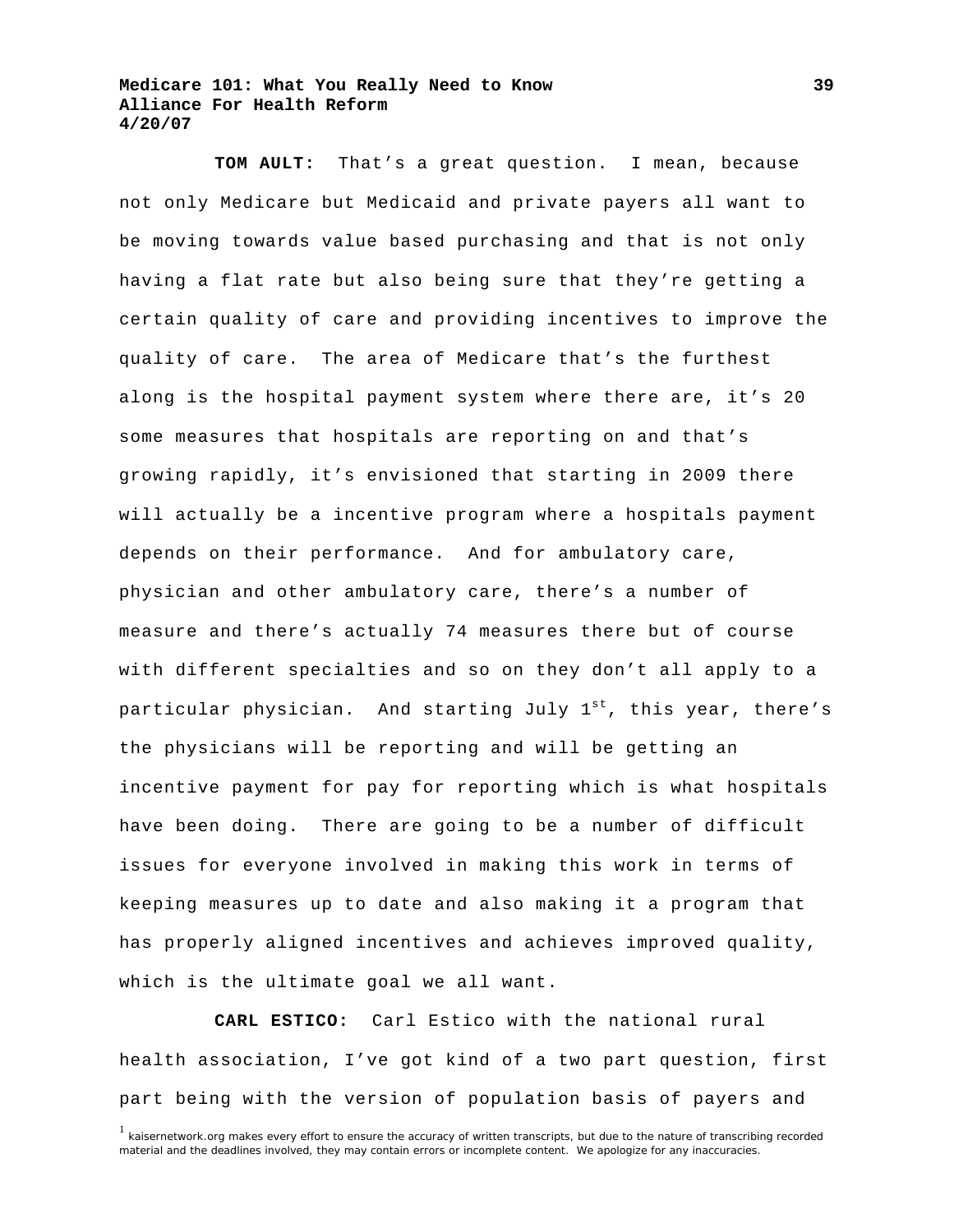utilizers, do you feel that the economic principles of the Medicare program may be backward, and expounding upon that, if it was reversed, would moving the initial costs of the utilizers address the moral hazard maybe driving up some of these costs.

**ED HOWARD, J.D.:** And somebody had better explain what moral hazard is, those of us that are not actuaries.

**TOM AULT:** You can correct me if I'm not comprehending the question you were getting at, I think what's behind it is a concern about moral hazard which is, as I'm going to define it right now casually, is that when there's insurance for a service that it doesn't do anything to control utilization, it actually tends to increase utilization. And there certainly is a lot of proposals over the years, there have been a lot of proposals over the years for having better increased cost sharing and what that would do, but you have, the other side of that coin is that when you increase cost sharing then there are many studies that show that people don't get needed services and I think that what the programs, Medicare and Medicaid, try to do with their different populations and their different needs is to get a reasonable balance between a third party payer, like Medicare and Medicaid, paying for the service, and having some responsibility for the individual.

**DIANE ROWLAND, SC.D.:** We have a series of questions that really do relate back to the Medicare Advantage question,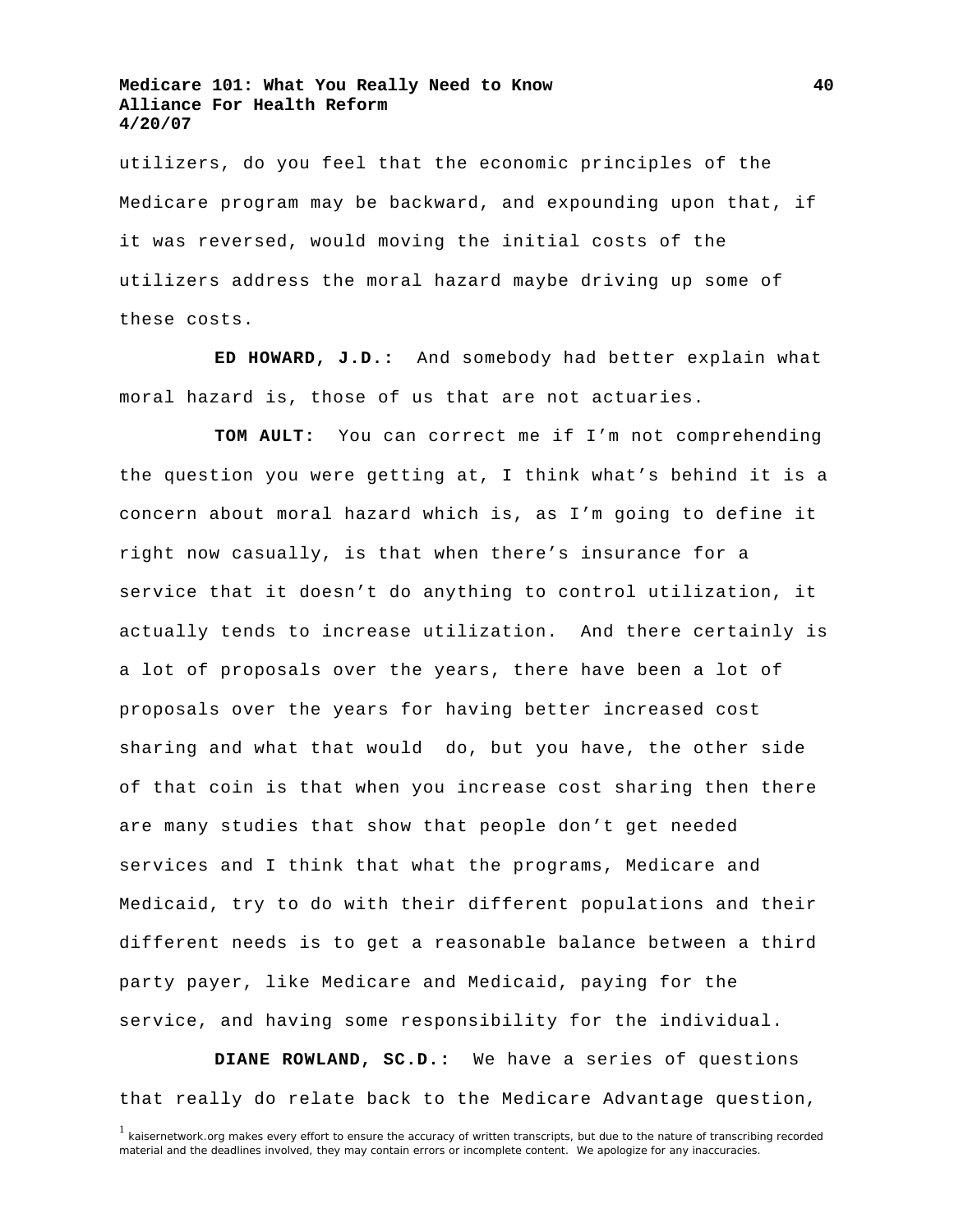one is why are there so few people enrolled in Medicare Advantage, and what is the advantage of Medicare Advantage? And then a follow up that is to discuss the current level of funding for MA plans is that's cut, what will the result be in terms of its effect on membership in our geographic areas offering these plans? Tricia you want to start?

**TRICIA NEUMAN, SC.D.:** Yeah, on the first question of why so few people in Medicare Advantage plans, there's actually been enormous growth in the past few years, from five million just a few years ago, to eight and a half million today. So after a period of relatively steady enrollment, if you look back historically with about five percent or so, there is a, there has been a major increase and in the 1990s and then when payments were modified in the DDA, there was a decline both in the number of plans service people in Medicare on Medicare Advantage, and the number of people signed up and more recently there's just been this big increase again most likely do to a more favorable climate. I think another factor has been the drug benefit which has given some companies another marketing opportunity to reach out to people on Medicare and recruit them to enroll.

 What are the advantages of Medicare Advantage, well, that's a big question and it really depends on the plan. There are many different types of Medicare Advantage plans. There are traditional HMOs, there are special needs plans, which are

**41**

<sup>&</sup>lt;sup>1</sup> kaisernetwork.org makes every effort to ensure the accuracy of written transcripts, but due to the nature of transcribing recorded material and the deadlines involved, they may contain errors or incomplete content. We apologize for any inaccuracies.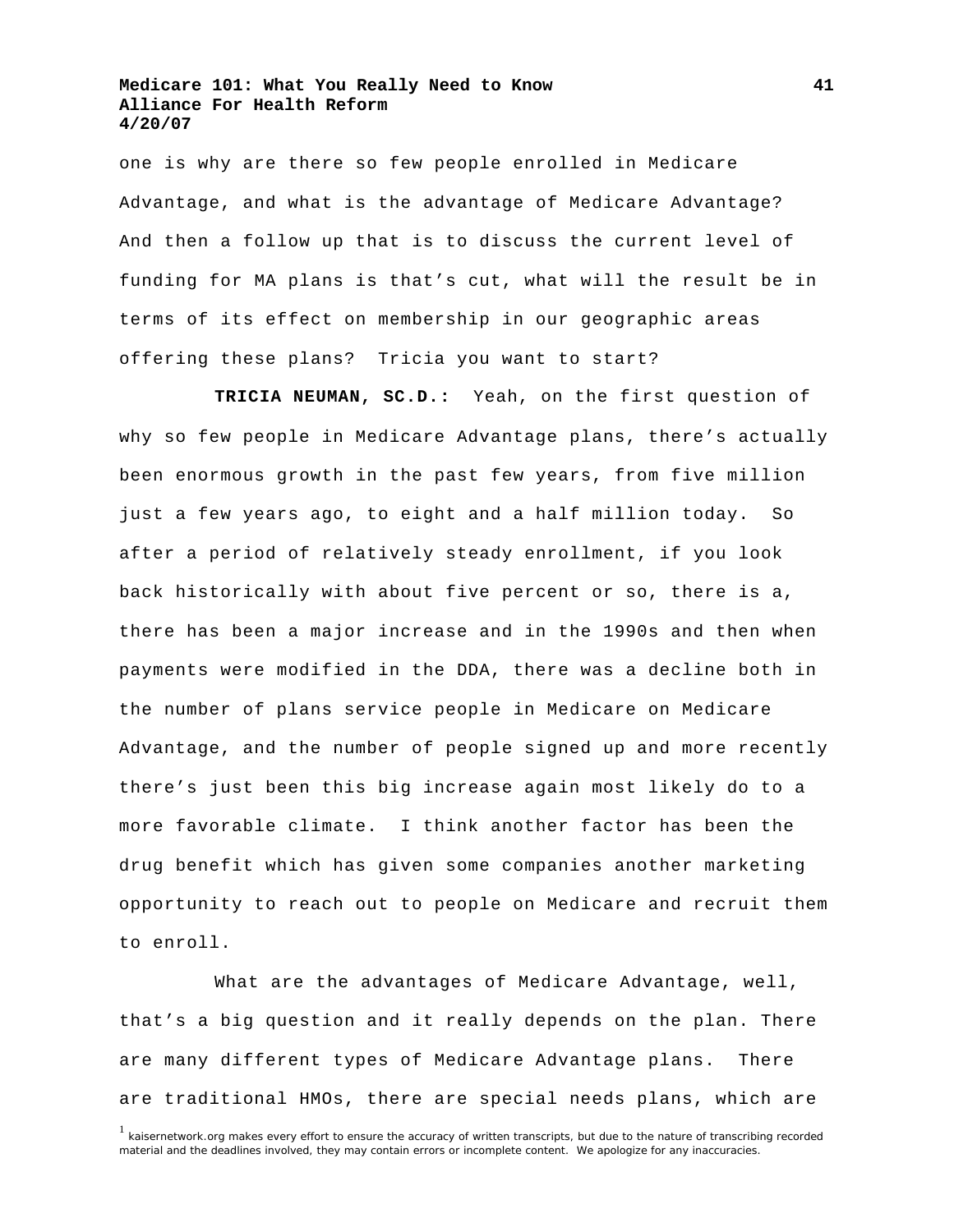for targeted populations, there are regional PPOs which don't have much enrollment, and there's a new type of plan called a private fee for service plan which is actually seen tremendous growth just in the past two years going from 200 thousand people, virtually no one in a 44 million person program to one and a half million this year. So there are different programs and different plans and the different plans offer different benefits, so it's pretty hard to generalize about the advantage of Medicare Advantage. But because of the payments that, as Tom said, that have been relatively generous when compared to traditional Medicare, plans are able to offer extra benefits to people who sign up and for some that is very attractive, particular people who feel they can't afford, for example, a Medigap premium. So that is, that can be an advantage depending on what the benefit is. There is discussion about cutting payments to plans and that could have some effect, it could mean that some of the newer plans and high payment areas that see a reduction don't stay around for long, it's hard to say for sure. It could mean that the benefits are no longer as generous and as favorable as they are this year. But I think an important point to remember is that Medicare Advantage serves a relative, as you said, the question said, it's a minority of people who are on Medicare and when you think about the issues around benefits, it's important to remember that the majority of people on Medicare are not choosing Medicare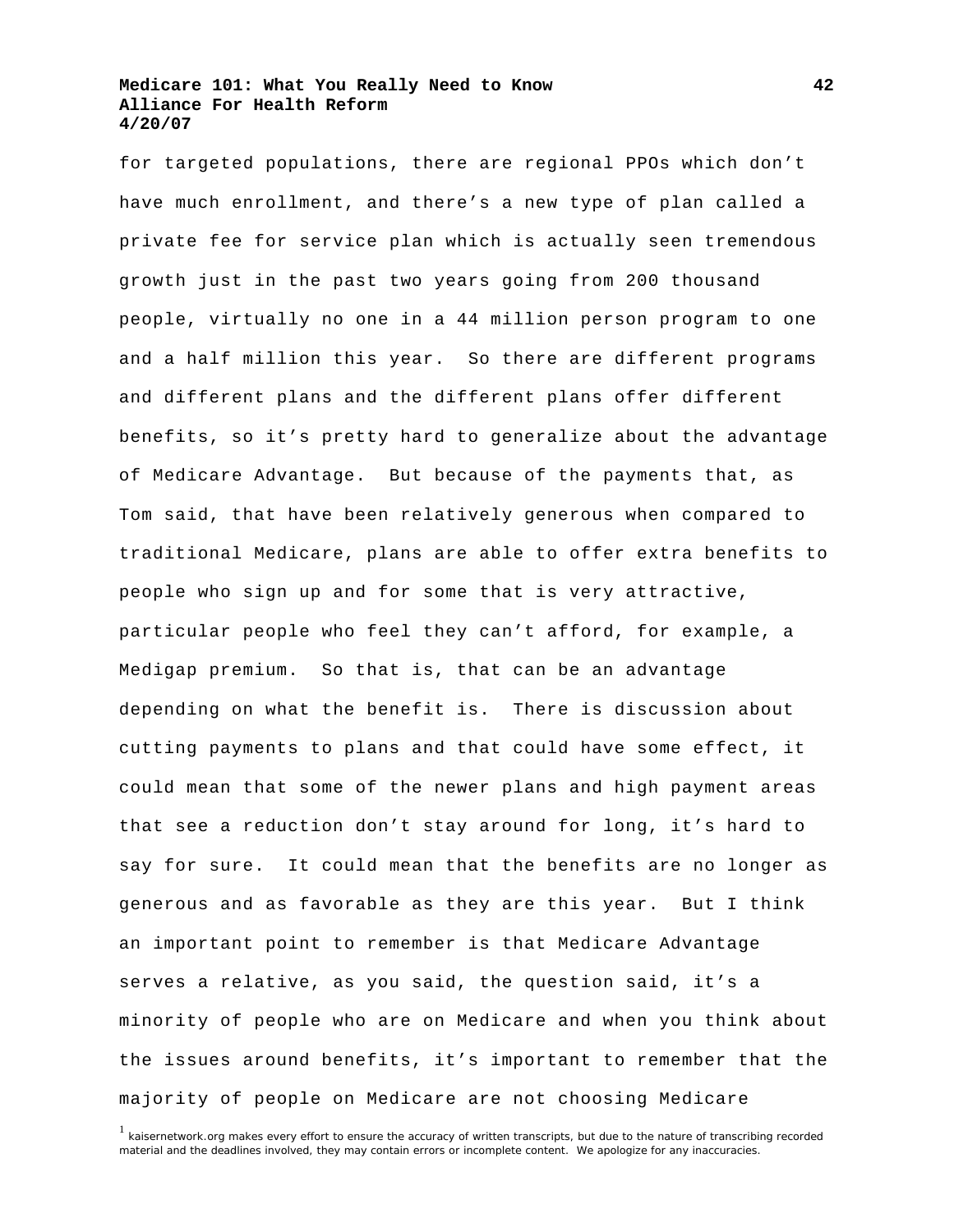Advantage plans yet, and so the issue of protecting benefits in Medicare Advantage might be thought also in a broader context in remembering to provide benefits in an equitable way to people both in Medicare Advantage and traditional Medicare.

**DIANE ROWLAND, SC.D.:** This is a question related to the wisdom of installing systematic cost effectiveness studies for payment and coverage decisions instead of relying exclusively on the contractors, or how are these decisions really made?

**TOM AULT**: I guess I need training in how to push a button. The cost effectiveness studies are, and just plain old effectiveness studies, evidence based medicine type studies are used both by Medicare in making national coverage decisions and by the local carriers. Their used as a guidance because Medicare cannot explicitly choose to not cover a service because it falls below some cost effective threshold. And so what, the way Medicare decision makers were more likely use these cost effectiveness studies is in a comparative of effectiveness way, but even there's, as I think the questioner probably knows, there's been a great reluctance to actually deny coverage or to limit payment. In a couple of cases Medicare has implemented what's called least costly alternative. And that is where they have two items, say two drugs, and if one drug is not shown to be any better than the other drug than Medicare will say okay, we're not going to pay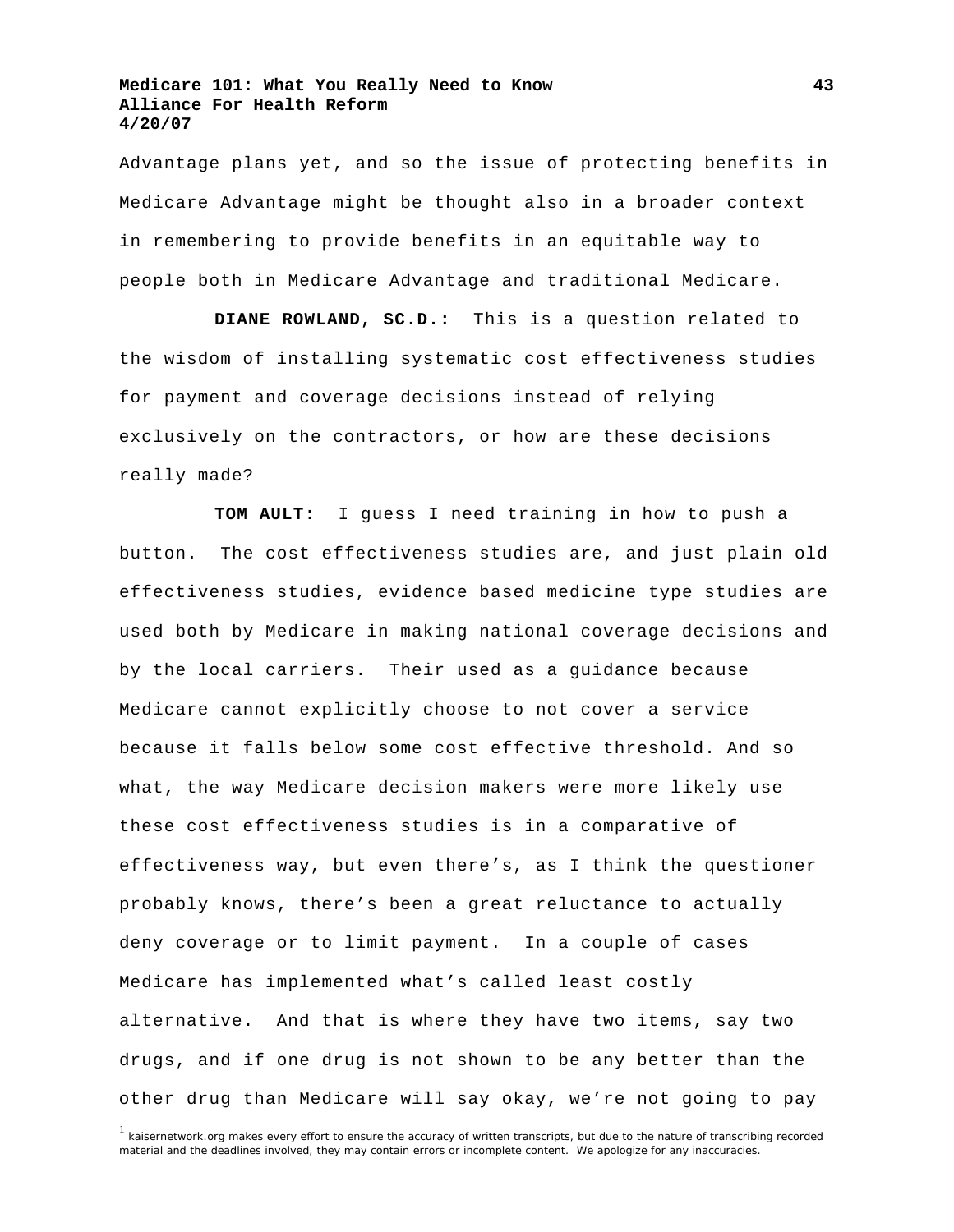any more for the more expensive drug than for the cheaper drug, we'll limit our payment. And those kinds of decisions could be increasing over time but we don't have very many of them now.

**ED HOWARD, J.D.:** Can I just do a commercial here, a week from today, the alliance will be doing a briefing on comparative effectiveness and the state of the art in that area, not necessarily tied to Medicare, but certainly related to it. You'll be getting that announcement probably on Monday.

**DIANE ROWLAND, SC.D.:** This is a caller question, what does the panel suggest clients who use specialty drugs do with the deductible if their drugs average two thousand dollars and part D only covers 80 percent. Prior to part D the drug assistance program allowed them to receive drugs for free of at a minimal cost.

**CYNTHIA TUDOR:** Well CMS is aware of this problem, we've been working with pharmaceutical systems in these programs, which is what I think the caller is referring to, to see what kinds of special programs they can still put in place. These drugs, these expenditures by PAP, the pharmaceuticals assistance program may or may not apply to the beneficiaries true out of pocket cost counter depending on how that PAP is operating. I think still the best news is to get in touch with the individual pharmaceutical assistance program and see under what conditions they can still provide these drugs if the beneficiary is in either the coverage gap, is in the coverage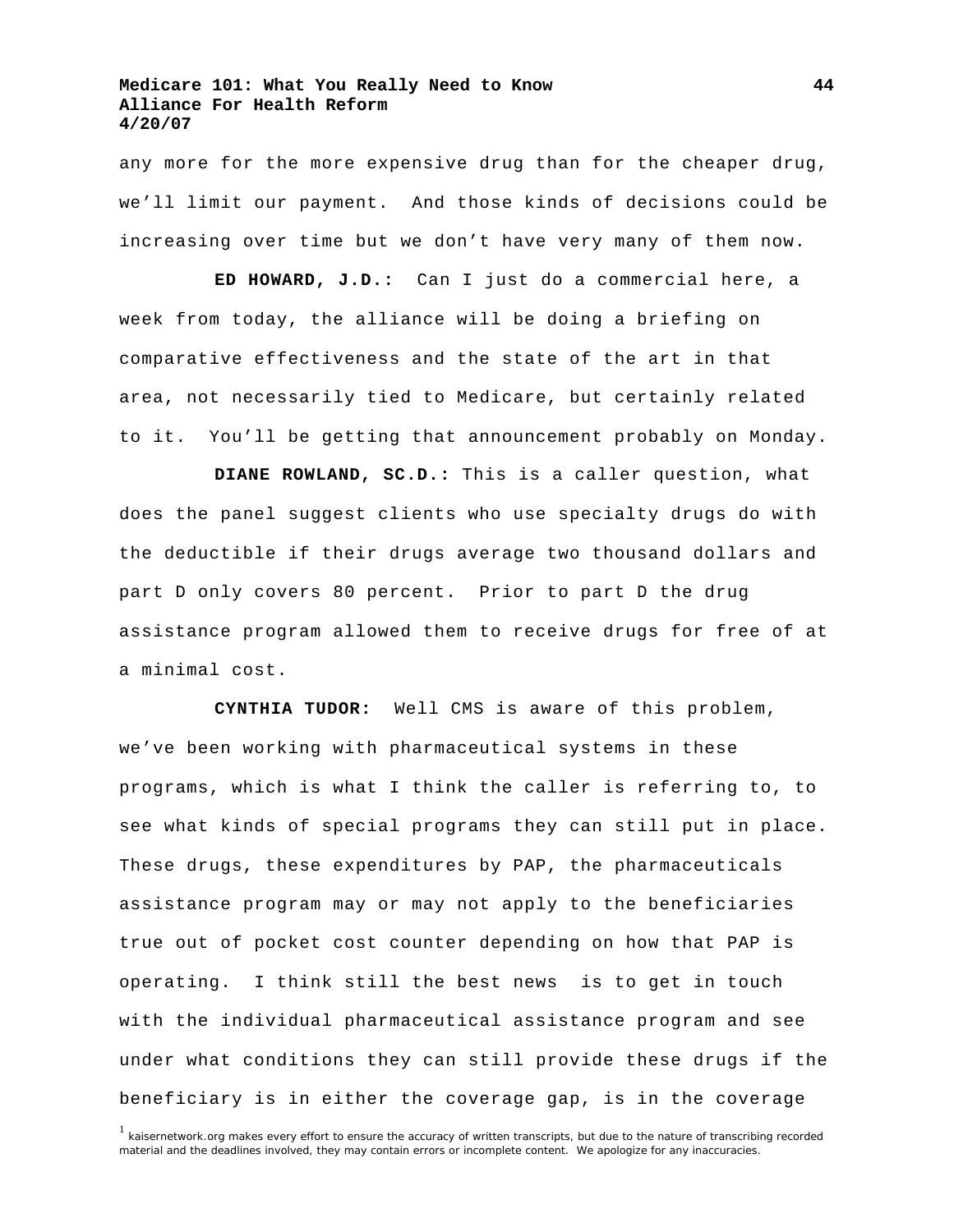gap. I think in my mind, once you hit two thousand dollars, say a month, you're going to be in catastrophic coverage fairly fast, typically now we're in the second month or so. So I think then catastrophic will kick in and you'll be paying five percent of the cost, which I understand is not a small amount of money when you have such high drug expenditures.

**ED HOWARD, J.D.:** Yes, would you like to ask your question from the microphone?

**LAUREN CHRISTOPHER:** Thank you and good afternoon, my name is Lauren Christopher with the administration for children and families. I'm interested in hearing more about the low income subsidy program and specifically how the automatic enrollment works in relation to selecting the plan if the applicants are working with a case worker in trying to determine which plan to enroll with. I'd also like to hear about the outreach efforts to try to specifically target the vulnerable populations and whether or not there has been outreach involving the medical community in trying to identify these vulnerable populations and referring them to the program. Thank you.

**CYNTHIA TUDOR:** The first question I think was about how we find out about low income subsidy people, we essentially work with states, we get state files, both of their current LIS people and other, perspective LIS people and essentially work to get them randomly assigned to plans as required by statute.

<sup>&</sup>lt;sup>1</sup> kaisernetwork.org makes every effort to ensure the accuracy of written transcripts, but due to the nature of transcribing recorded material and the deadlines involved, they may contain errors or incomplete content. We apologize for any inaccuracies.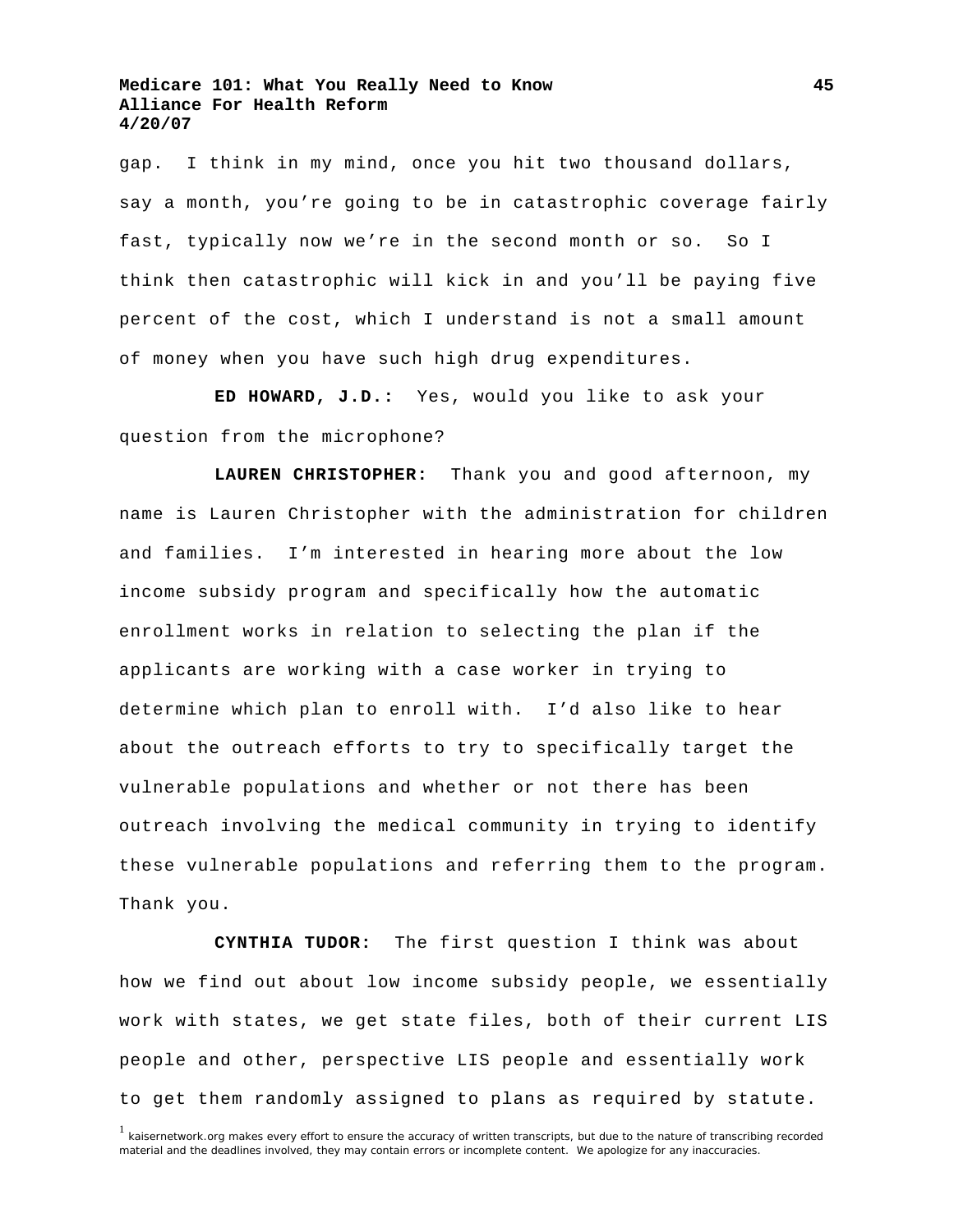If a state wants to work with us typically on an SPASS kind of function-

 **ED HOWARD, J.D.:** On a what?

**CYNTHIA TUDOR:** State pharmaceutical assistance program. Sorry, alphabet soup, you know it's great. If the state wants to work with us on something like the state pharmaceutical assistance program, once they are operating within our rules we can work with them to use a different kind of assignment approach. But generally, end of it, because our formularies are very, very broad and I don't want to minimize how broad they in fact are, most individuals can find therapeutic alternatives on any formulary to which they are assigned.

 The second issue which was I think outreach, I'm not the outreach expert here given I'm the operational person, but essentially there have been hundreds and hundreds of fairs that CMS have held where they are working with local providers, local advocacy operations, all kind of different groups to make sure that we are reaching out to identify as many low income people as we can and to get them into the program.

**ED HOWARD, J.D.:** Tricia, you want to add to that?

**TRICIA NEUMAN, SC.D.:** Yeah, I just wanted to back up for people who are helping people who are Medicaid and have been randomly assigned to a plan, the process of assigning people to a drug plan does not take into account what their

<sup>&</sup>lt;sup>1</sup> kaisernetwork.org makes every effort to ensure the accuracy of written transcripts, but due to the nature of transcribing recorded material and the deadlines involved, they may contain errors or incomplete content. We apologize for any inaccuracies.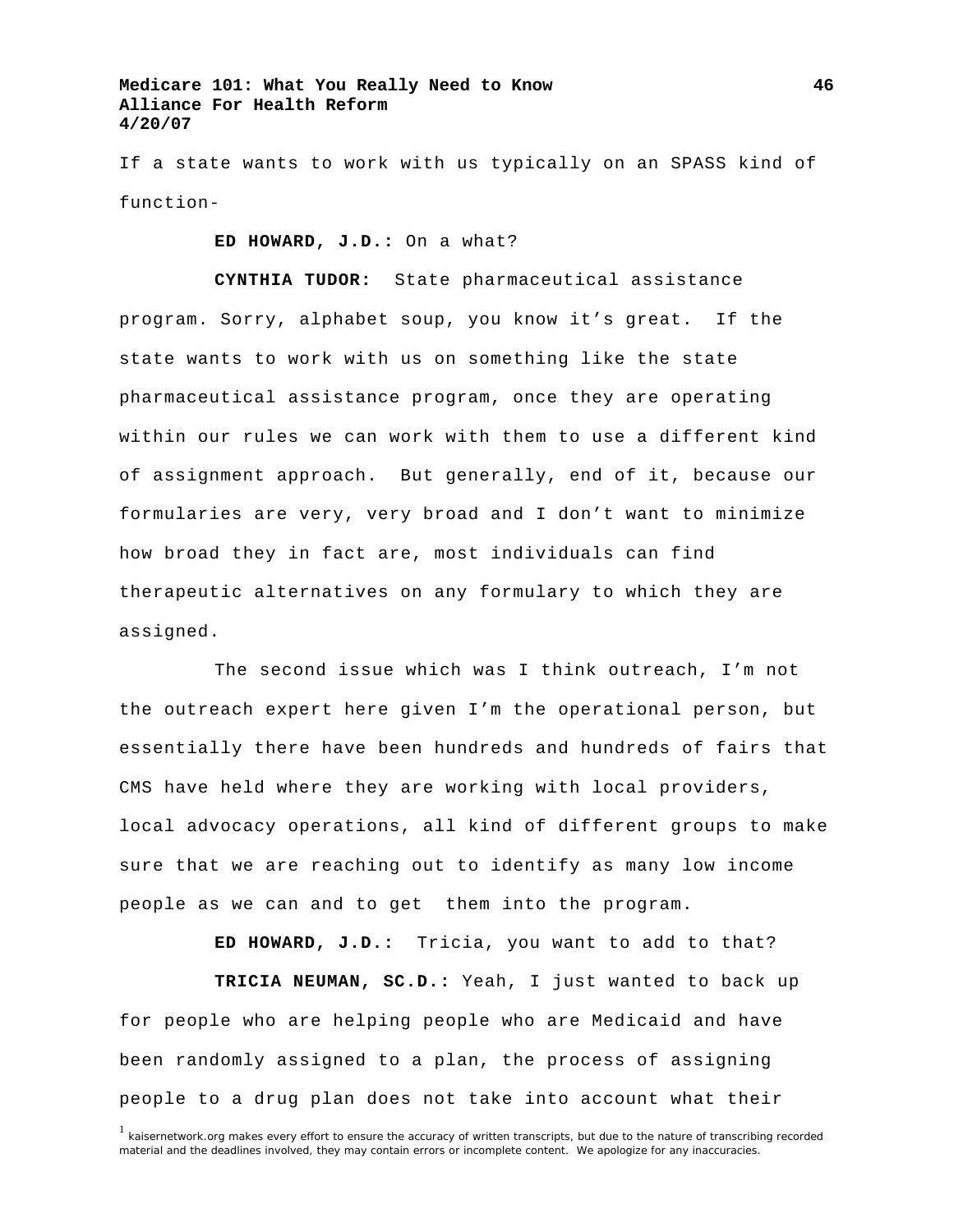needs might be, which drugs they use, so someone who is assigned to a plan, it's very important to look at the formulary to look at the drugs they take are covered. And if not, look for an alternative plan that accepts people of low income subsidies. That's very important for making sure that people can stay on the medications that they depend on. And in terms of outreach social security I think has taken the lead for the government in doing outreach but I think they have discovered how hard it is to reach out and find people and that's why there are an estimated three million people out there who could be benefitting from this assistance but still are not getting it.

**TRENT MARTINSTEIN**: Trent Martinstein, prior HIPPA consultant. The tragedy of Virginia this week pushed the need of adequate healthcare. Most major psychiatric illnesses have been shown to be biologically based and it's incredibly new evidence such that people who are depressed and have a heart attack die much more quickly if they don't get anti-depressant treatment. I've noticed that of all the medical procedures or treatment here, psychiatric care is only covered at 50 percent co-insurance where all the other medical treatments are close to 20 percent so my question is, and also 50 percent is a lot of money for a patient in needs to pay and particularly the chronic population of schizophrenics and other chronic mental illnesses also don't have that kind of fronting, so my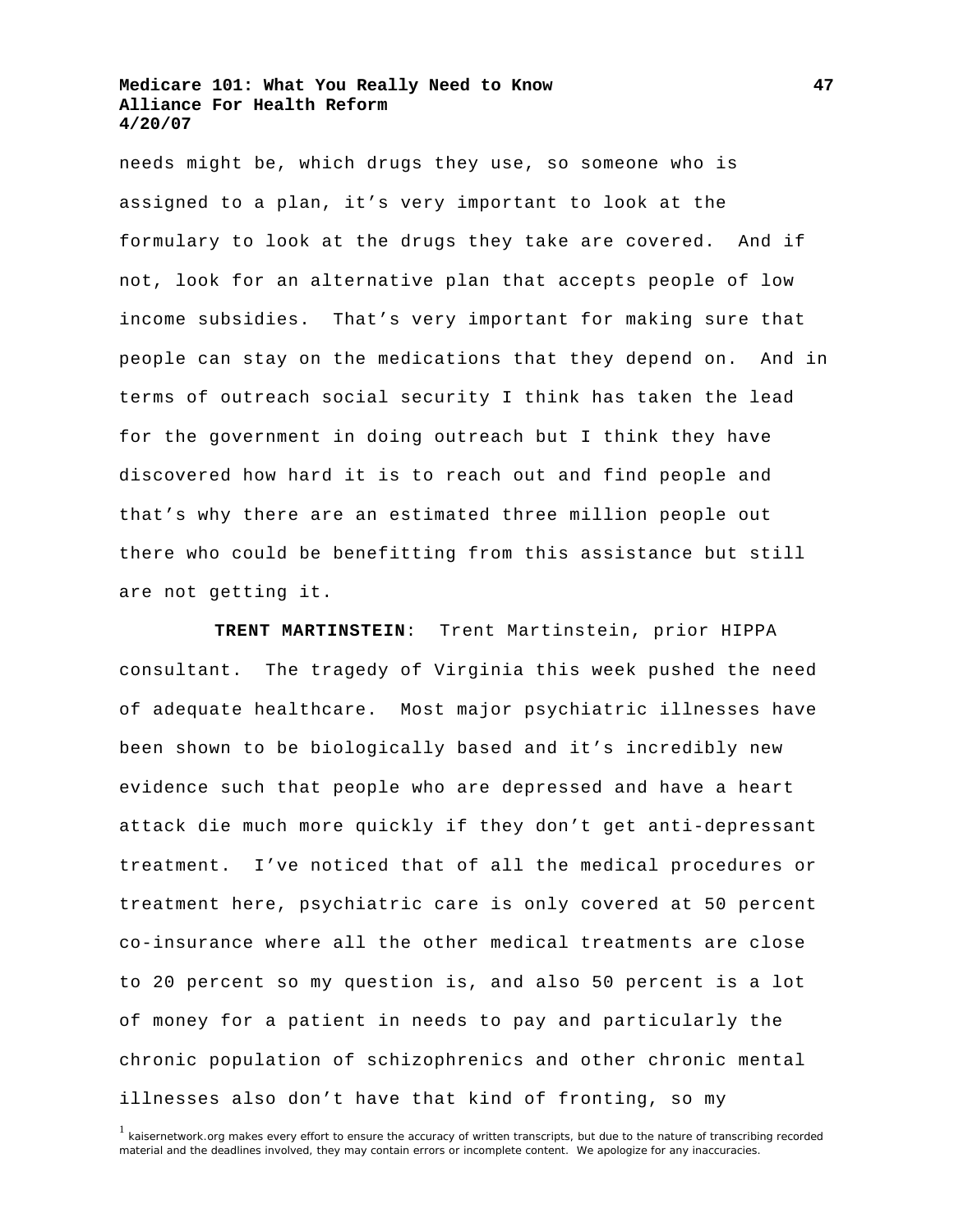questions is are you considering putting mental health benefits on parity with other medical benefits. I think that's my question.

**CYNTHIA TUDOR:** You're absolutely right about the 50 percent co-insurance for mental health visits. There has been legislation proposed over time that would bring that coinsurance down to 20 percent to be parallel to what physicians, other physicians are receiving. I think the issue there is cost because it would add cost to the program and that's probably the biggest barrier.

**TOM AULT:** I'm strongly in favor of mental health parity, myself and it's greatly needed. I did want to make an additional point and that is certain visits, that is medication management visits for psychiatric care are covered at a 20 percent co-insurance rate and the drugs that beneficiary would be getting would e covered most likely under their part D plan if they're enrolled in part D. SO it's a little better than it had been but we've got a long ways to go.

**DIANE ROWLAND, SC.D.:** This is a caller question, can anyone over the age of 65 opt out of part A, and also why is enrollment in part A automatic?

**TOM AULT:** You're enrolled in part A automatically, and I guess I'm not sure why someone would want to opt out of part A.

**ED HOWARD, J.D.:** What about costs?

 $1$  kaisernetwork.org makes every effort to ensure the accuracy of written transcripts, but due to the nature of transcribing recorded material and the deadlines involved, they may contain errors or incomplete content. We apologize for any inaccuracies.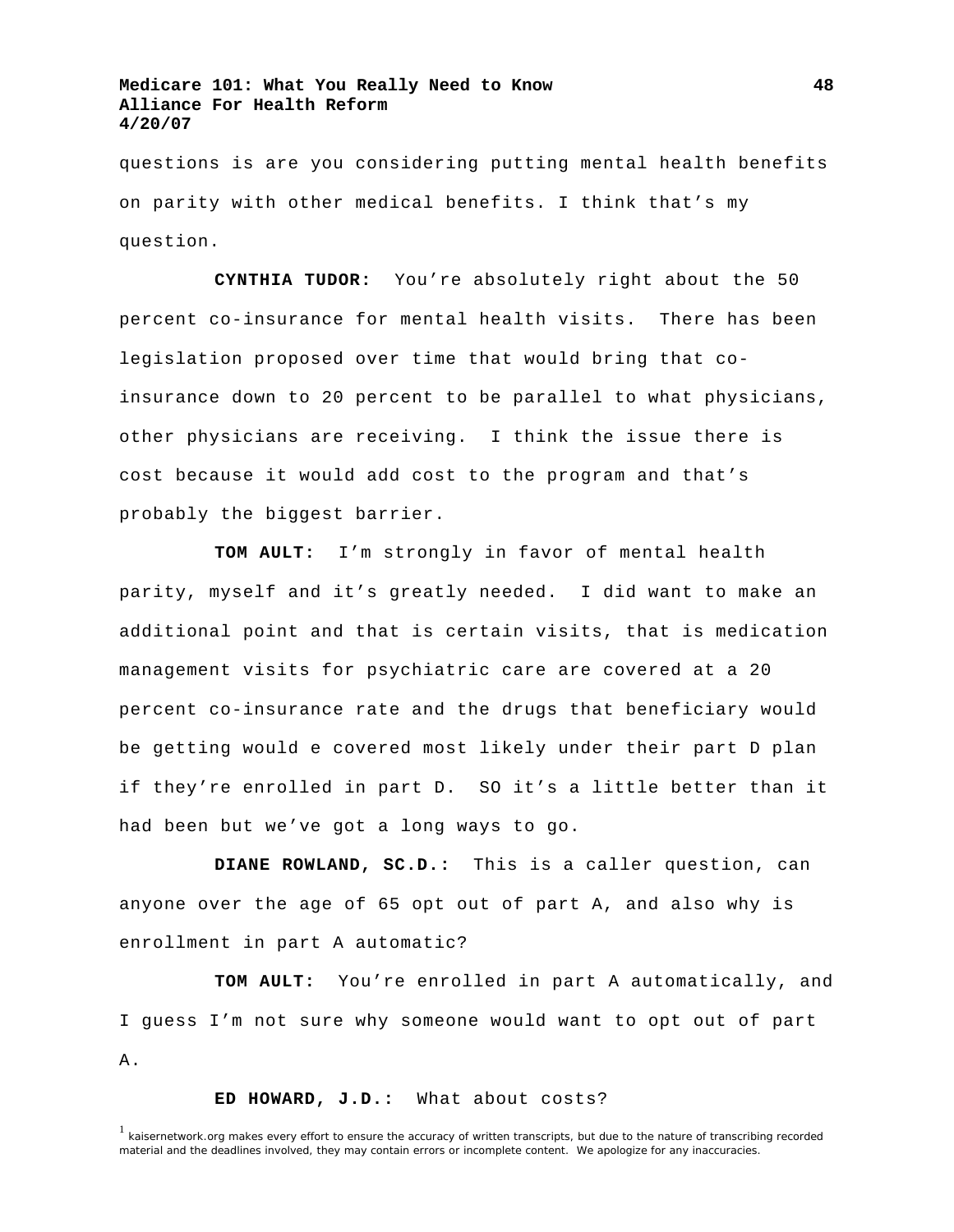**TRICIA NEUMAN, SC.D.:** Because there's no premium if you've been paying into part A, if you've been paying your payroll tax, when you turn 65 there's no monthly premium, so it's not clear why you would want to turn down the coverage you could get.

**CYNTHIA TUDOR:** In fact some people choose to buy into part A as opposed to opt out of it.

**DIANE ROWLAND, SC.D.:** Question also from medications that are covered under part B, how is the average price set, how are decisions made to cover exclude drugs under that part of the Medicare, but not in the part D program but in the traditional part B.

**TOM AULT:** The average sales price for injected and infused drugs is set based on reports that manufactures are required to file with Medicare quarterly and in these reports the list all their total sales in dollars and their total units as a number and those are divided to get an average sales price and with a two quarter lag, Medicare lets that be the rate.

**DIANE ROWLAND, SC.D.:** This one gets a little political, but we'll do it anyway, what is the purpose rational for providing drug benefits part D exclusively through the private sector as opposed through the public or private sector as with parts A, B, and C.

**ED HOWARD, J.D.:** Want to try another one of those career enders?

**49**

<sup>&</sup>lt;sup>1</sup> kaisernetwork.org makes every effort to ensure the accuracy of written transcripts, but due to the nature of transcribing recorded material and the deadlines involved, they may contain errors or incomplete content. We apologize for any inaccuracies.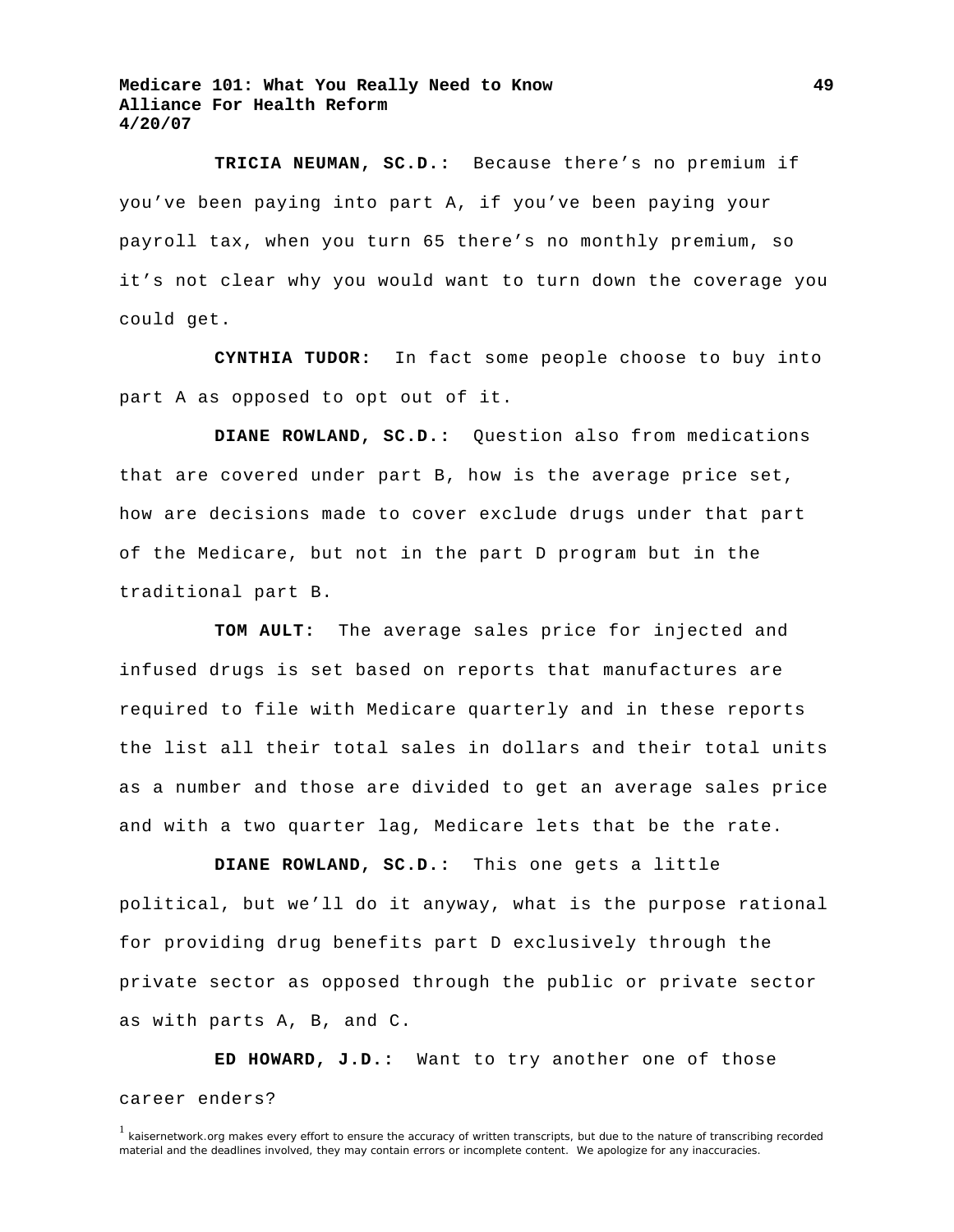**CYNTHIA TUDOR:** Those are called CLMs, just to keep the alphabet soup up, the congress that passed this law was interested in private sector solutions to the drug, to the outpatient drug prescription problem, they saw private sector solutions, they were able to get it through congress and that is why it is what it is. I would say that part C is a private sector solution as well, you're looking for private plans that offer drug benefits, so these are not, this is a different, it's a way of offering different options, not just to Medicare beneficiaries, there's one offered by the government but one available to individuals, for example, in the commercial market, so I think the feeling was if you are using a certain kind of provider when you are under 65, why should all care be provided through a government solution once you reach 65.

**DIANE ROWLAND, SC.D.:** And this question-

**ED HOWARD, J.D.:** Tricia had an additional comment.

**TRICIA NEUMAN, SC.D.:** The slight distinction between part C and part D is in part C people have the option to be in traditional Medicare for their Medicare benefits or their Medicare Advantage Plan, in part D people really do need to choose either the stand alone plan or the Medicare Advantage plan because it's not available under traditional Medicare.

**DIANE ROWLAND, SC.D.:** What causes the wide swings in solvency dates at the trust fund, four years to ten years, and

 $<sup>1</sup>$  kaisernetwork.org makes every effort to ensure the accuracy of written transcripts, but due to the nature of transcribing recorded</sup> material and the deadlines involved, they may contain errors or incomplete content. We apologize for any inaccuracies.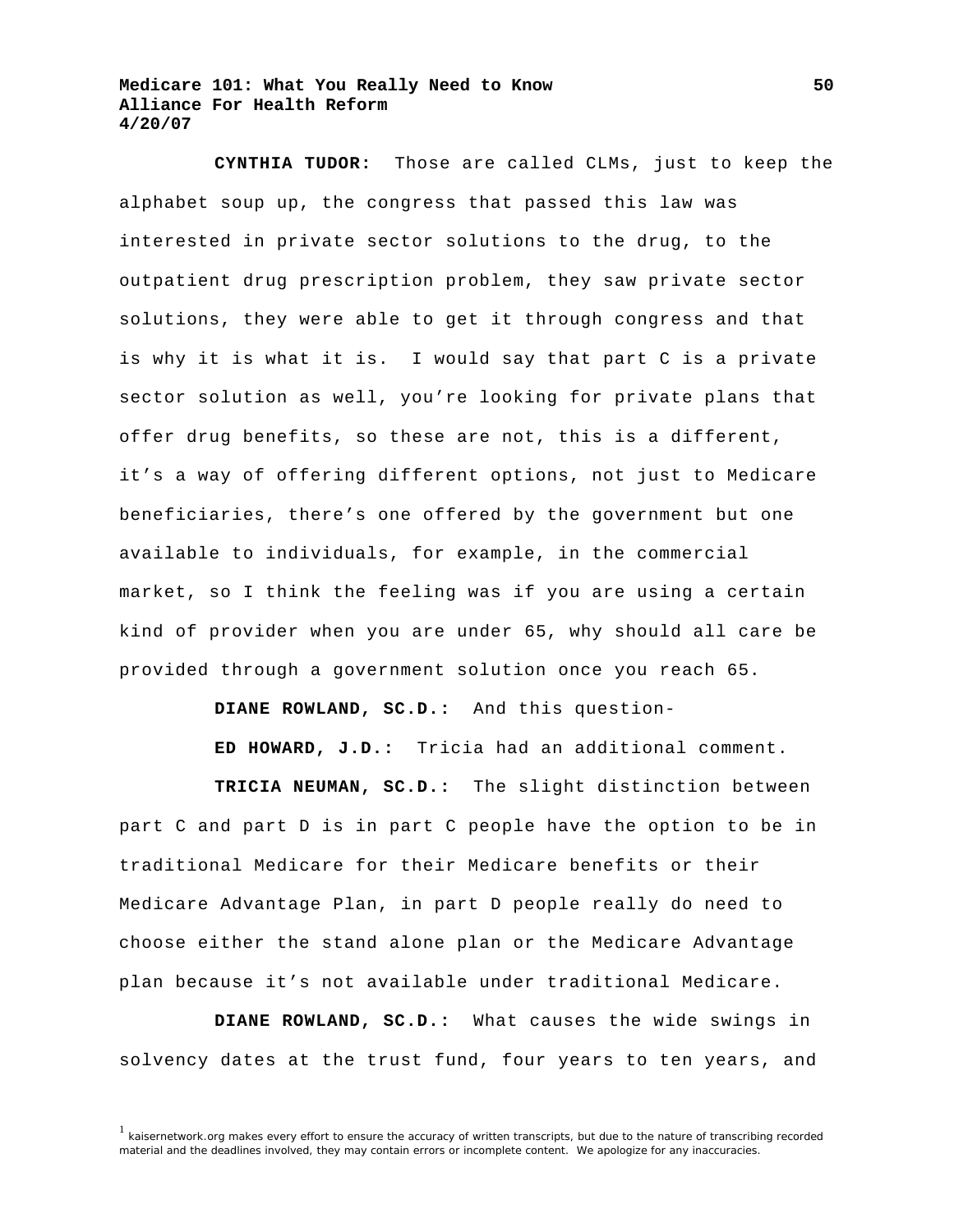what options exist to address these solvency swings, and perhaps can one can also comment on the 45 percent trigger.

**TRICIA NEUMAN, SC.D.:** Well, there are a number of factors, that's a good question, and what explains these swings, it's certainly not anything to do with the trustees and whether they were right or wrong one year, it has more to do with the economy, remember that the money that goes into the trust fund is from payroll taxes so in good years when salaries go up there's more money that goes into the trust fund, that is a major factor, changes in policy also matter, so, for example, if congress chooses to modify payments to hospitals, as slow the growth in future years, that's going to affect the future obligations of the trust fund, that too has a big effect. Another factor is shifts in care, if care was more on the inpatient side and it moves more on the outpatient side, that takes the burden off of the program that pays for inpatient care. So there are real reasons why there are fluctuations, and those are just three examples. In terms of options for helping out the trust fund, congress has come back year after year with changes in policies that effect provider payments that come out of the trust fund. That's payments to hospitals, payments to skilled nursing facilities, home health and hospice, and every time congress slows the growth in payments to those facilities, that breeds new life into the trust fund.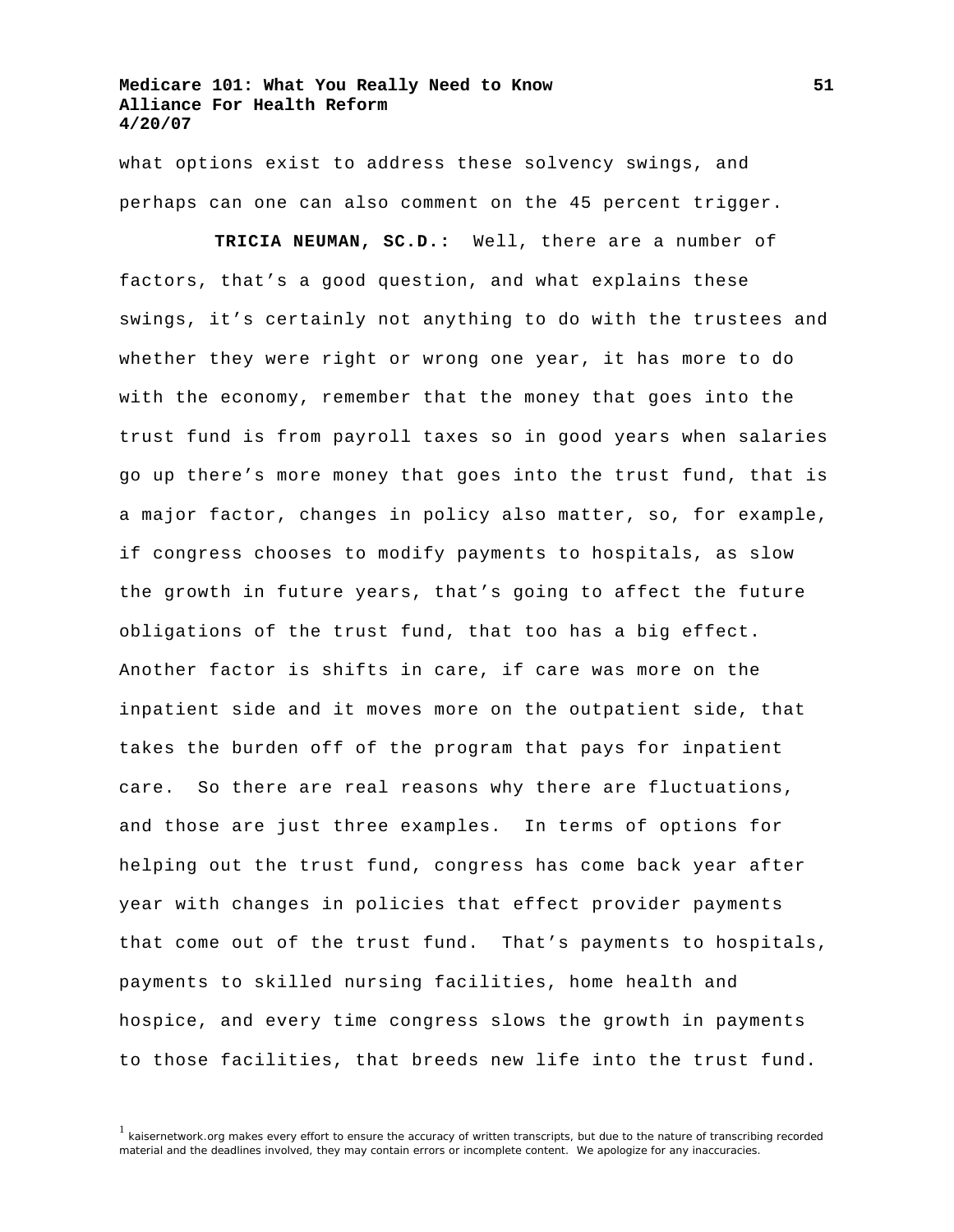And so that's a very clear thing that can be done to help the financial outlook there.

 In terms of that solvency trigger, which is pretty new and pretty complicated to explain, there is, this is a new measure that was put into law that says when general revenues, which is a portion of Medicare financing is projected to exceed 45 percent of total spending and that projection is made by the trustees two years in a row, then funding warning is set off, and so last year was the first year that the trustees projected that the Medicare general revenues will exceed 45 percent of the total, I think it's six years from now, if the trustees next week issue the same warning, so that will be the two years in a row, that sets off a set of requirements and the president is required to submit a proposal to the congress within a year for expedited consideration. So next week when the trustees release their report this will be an important thing for you to look for, because that will effect what transpires over the course of the next year or so.

**DIANE ROWLAND, SC.D.:** And then moving to part B, which is not part of the trust fund, we have a question here for Tom, what options exist to address the physician payment problem, the SGR problem, besides just more dollars.

**TOM AULT:** That's a very good question-

**DIANE ROWLAND, SC.D.:** You should be clear about, for those who are really at the basics what's in the part A trust

<sup>&</sup>lt;sup>1</sup> kaisernetwork.org makes every effort to ensure the accuracy of written transcripts, but due to the nature of transcribing recorded material and the deadlines involved, they may contain errors or incomplete content. We apologize for any inaccuracies.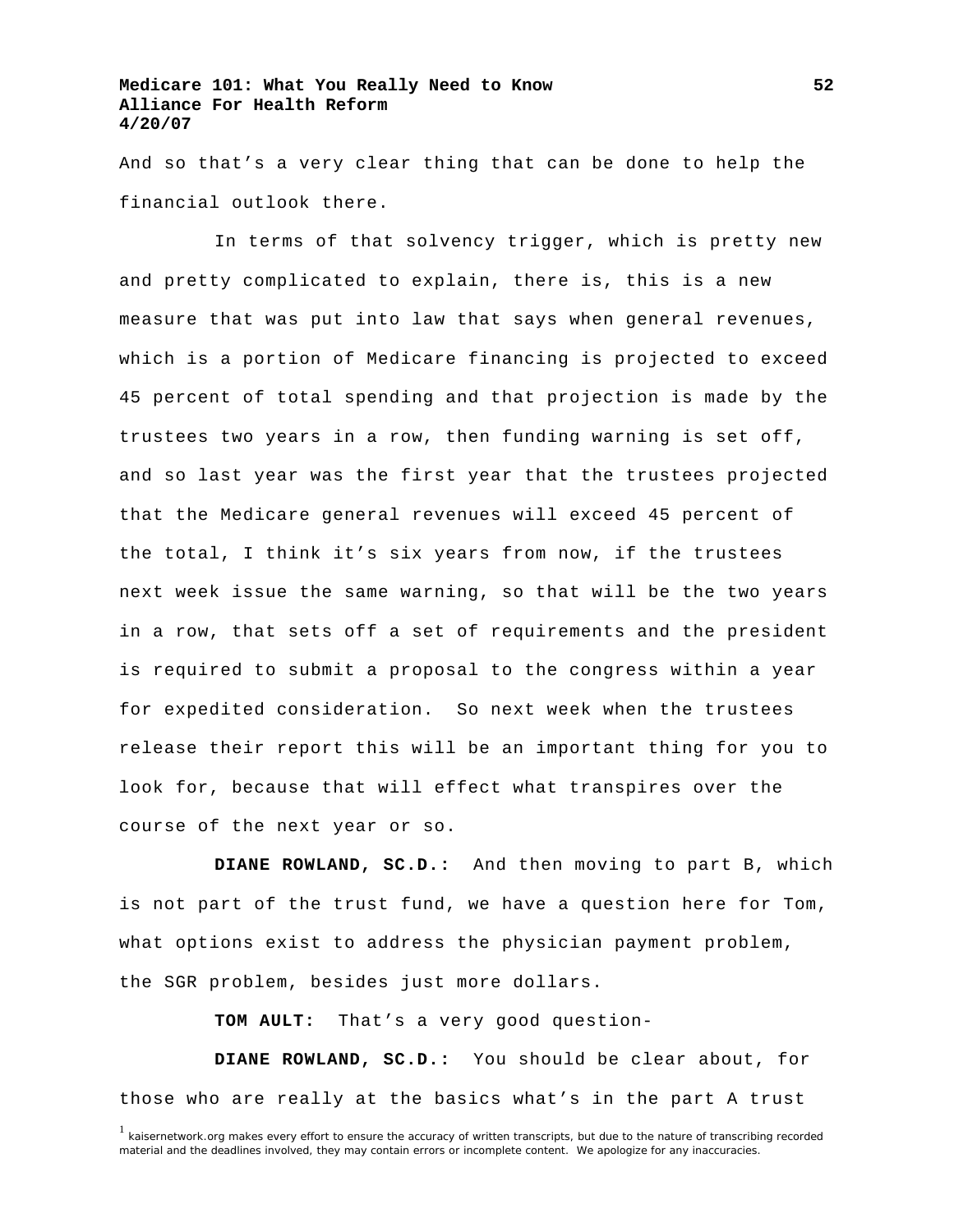fund that Tricia just talked about, versus how part B is financed.

**TOM AULT:** As Tricia said, part A is primarily hospitals inpatient services, skilled nursing facilities, and home health agency visits. Part B is physician, hospital outpatient, ambulatory surgery center, clinical lab part B drugs, the injected and infused drugs, and a number of other items, the ESRD program also for example. One of the, one question to ask about the physician target is this SGR target, is this a reasonable level and physician spending is just way out of control? Or is the level maybe too low. And the allowance in the SGR is for the growth in the economy, real GDP growth, that's the SGR.

**ED HOWARD, J.D.:** Excuse me Tom, let me do one, let me do this one. SGR stands for Sustainable Growth Rate.

**TOM AULT:** Thanks Ed. And the limit is GDP growth. Since the whole history of the Medicare program since 1966, only when the physician fee schedule was implemented in 1993, and a couple years there after was growth at two percent or less, which is what the economy grows once a year, 2.1 percent. And in fact when this limit was enacted, congress and the administration was President Clinton at the time and the advisory bodies of congress agreed that the limit should be GDP plus a higher number, so the limit is probably too low, that's not going to find the revenues though to get the problem fixed.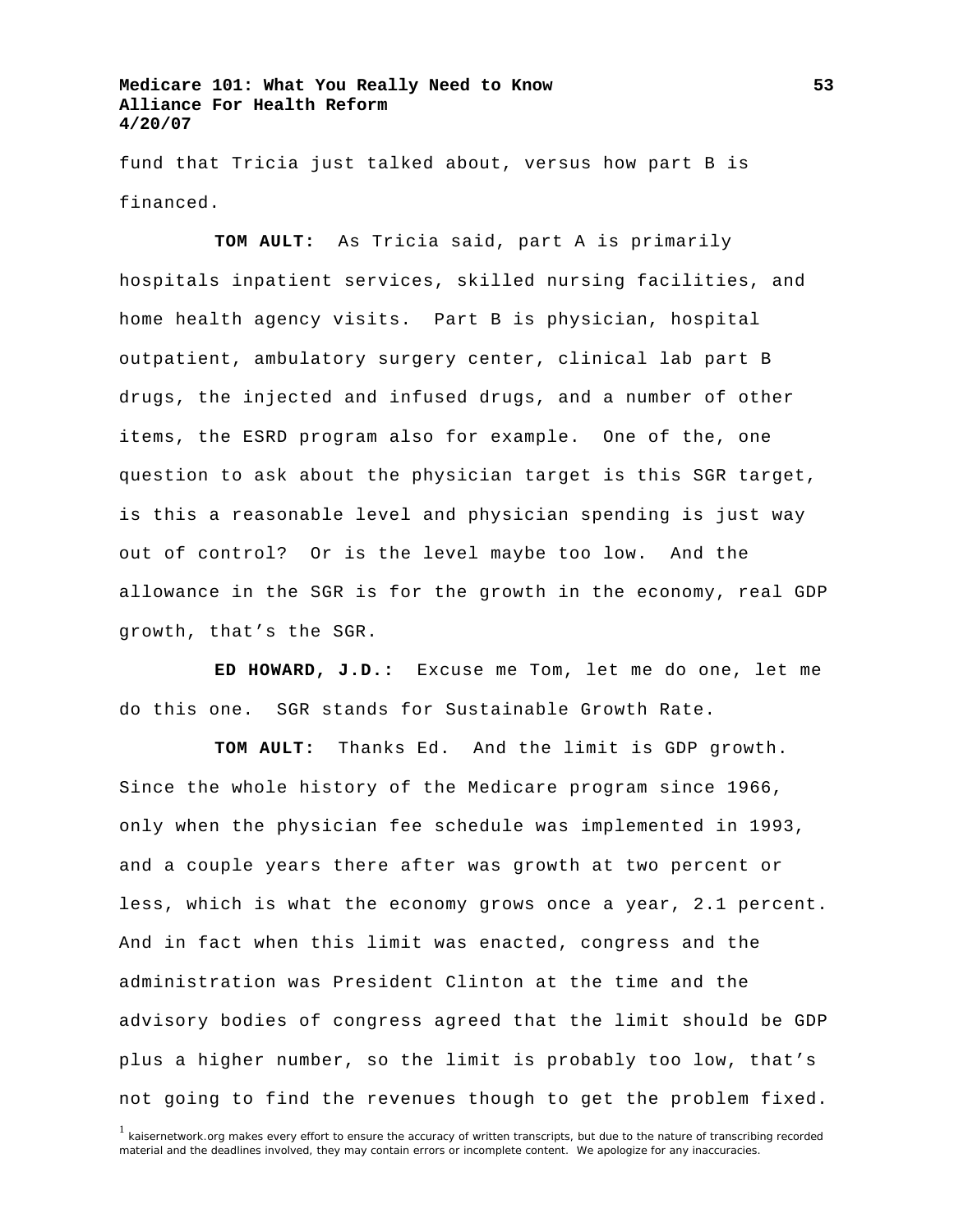The Medicare payment advisory commission issued a report a couple of months ago, maybe just back in March actually, on options for addressing this, and what one of their options involves expanding these growth targets not just to physicians but all health spending, so hospitals, home health, every, you would have geographic targets, regional targets for all of Medicare with feedback mechanisms and so on to try to attack this in a more holistic way.

**DIANE ROWLAND, SC.D:** This is a question regarding the part D benefit again, I have heard of beneficiaries who have withdrawn from a part D plan, but they are still having their premiums taken out of their social security check, this is a problem, is there some way to address this, can you explain what's going on?

**CYNTHIA TUDOR:** When an individual enrolls in a part D plan, that individual selects whether or not they want to have direct pay or the want to have social security withheld from part D premium. What seems to be happening is that when individuals change their minds and either they want to go on direct pay or alternatively they actually want to withdraw from the plan, the timing of various company systems are not in synch. And that is the individual may make a withdrawal from a plan on the  $31^{st}$  of the month, that obviously is not going to reach social security in time for the next months checks because it must first go to the plan and then to CMS, there is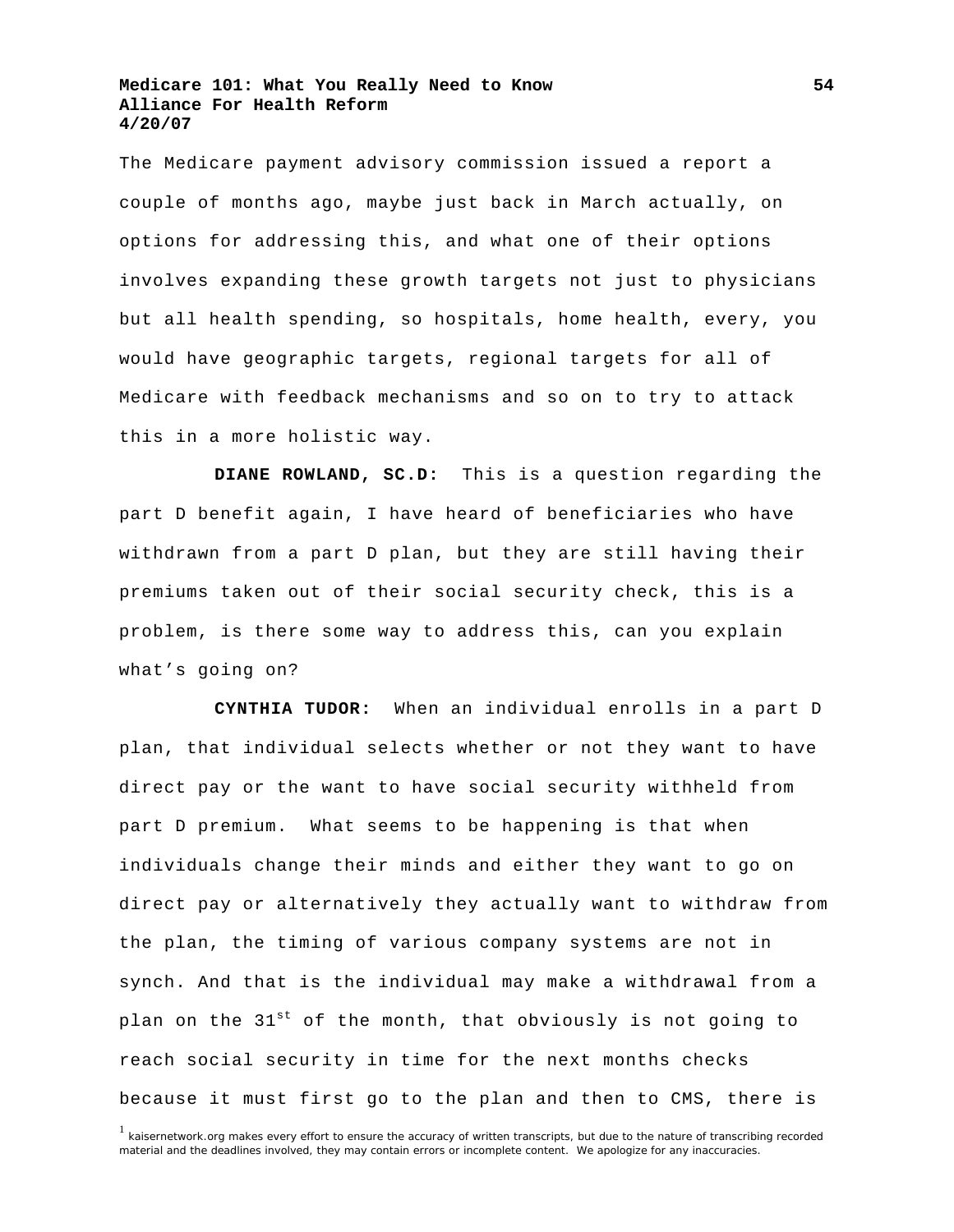an even likelihood that it may miss the following months deadline. So it's an issue of making sure all this is in synch. Obviously any beneficiary who is having these kinds of problems, needs to first get in touch with their plan, get, make sure that plan has this problem in their database, it's not their fault, I'm not saying that, but simply they start there and then CMS and the plan, and the regional offices in particular can work to get that beneficiaries problem solved.

**DIANE ROWLAND, SC.D.:** And as a final question from the field, some physicians will not accept MA plans, are there any plans in CMS or other options to deal with this issue?

**ED HOWARD, J.D.:** We're talking about Medicare Advantage plans?

**CYNTHIA TUDOR:** Medicare advantage plans are all different types as Tricia pointed out, I think most plans have contracted providers, most HMOs do, most of the PPO options do, so most plans have contracted providers and they simply work with that group of contracted providers. The group of the kind of plan that does not have a system or contracted providers, or private fee for service plans. And in those circumstance, the physician on a case by case basis whether they want to accept that patient and they decide to or not. I don't know of any legislation or any change that's requiring people to accept a Medicare Advantage kind of thing.

 $<sup>1</sup>$  kaisernetwork.org makes every effort to ensure the accuracy of written transcripts, but due to the nature of transcribing recorded</sup> material and the deadlines involved, they may contain errors or incomplete content. We apologize for any inaccuracies.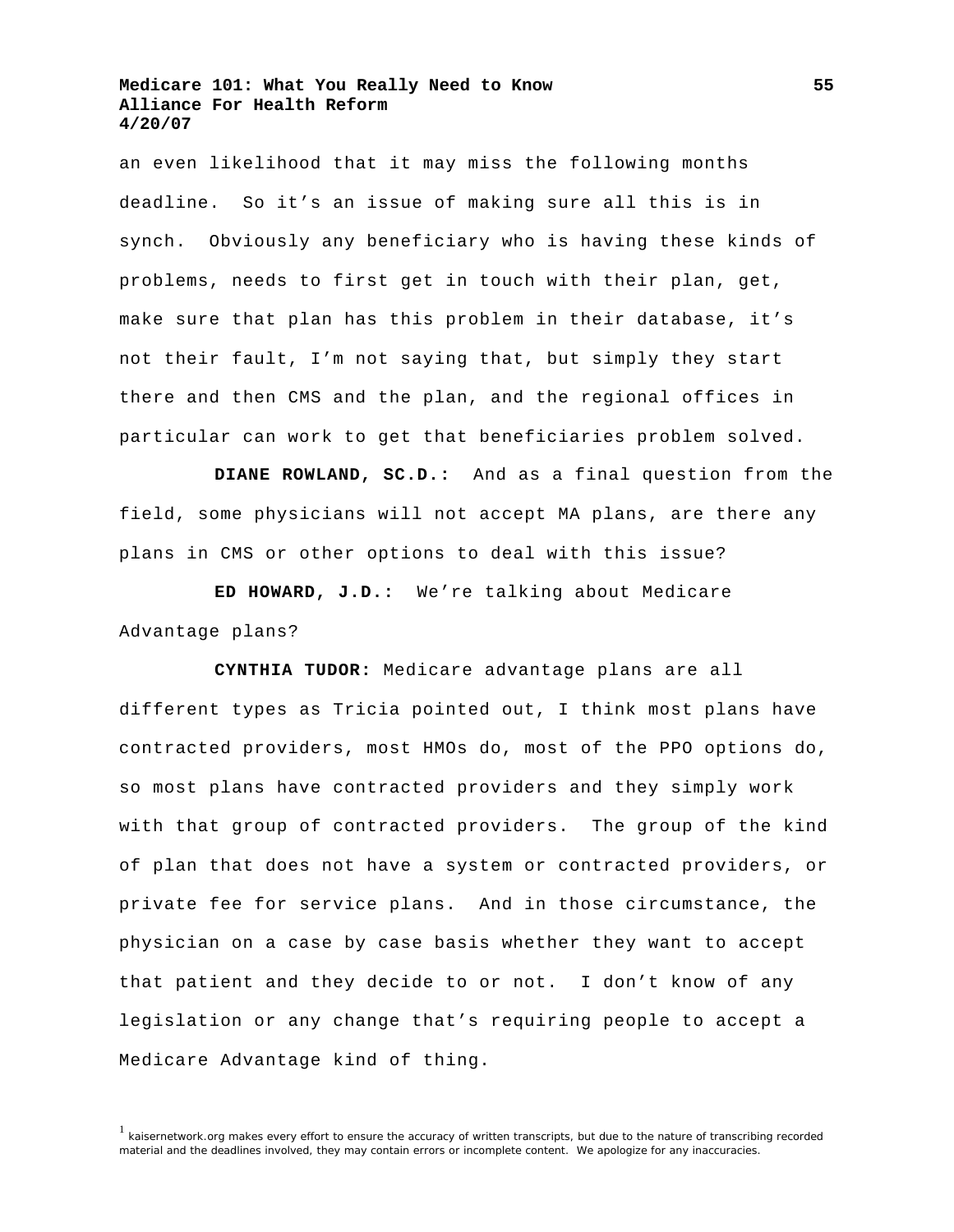**TRICIA NEUMAN, SC.D:** So getting back to what this means for constituents, this is a real issue when thinking about choosing a plan, it really puts a little bit of a burden to talk to the beneficiary to talk to their providers, all their doctors, lost of people on Medicare have more than one doctor, to find out whether their doctor will accept payment from that plan, maybe even find out about the local hospital, because we know that senior tend to prefer certain hospitals because the last thing they want to find out over the course of the year is their going to have a problem with payments after they have received a service.

**DIANE ROWLAND, SC.D.:** I think that we have gone through the majority of your questions; I hope that your questions have been answered. I find it interesting that today's Medicare discussion had more alphabet soup than the previous Medicaid discussion and may have been even more complex, which is not something that everyone assumes when they look at Medicare versus Medicaid. We did get a few questions that asked us to speculate on how Medicare would fit in with universal coverage, and other proposals, we are saving that for a follow up discussion because we were just really today trying to do the basics. But on behalf of the Kaiser Foundation we did get a lot of great questions and we especially thank those of you watching with the webcast. Ed.